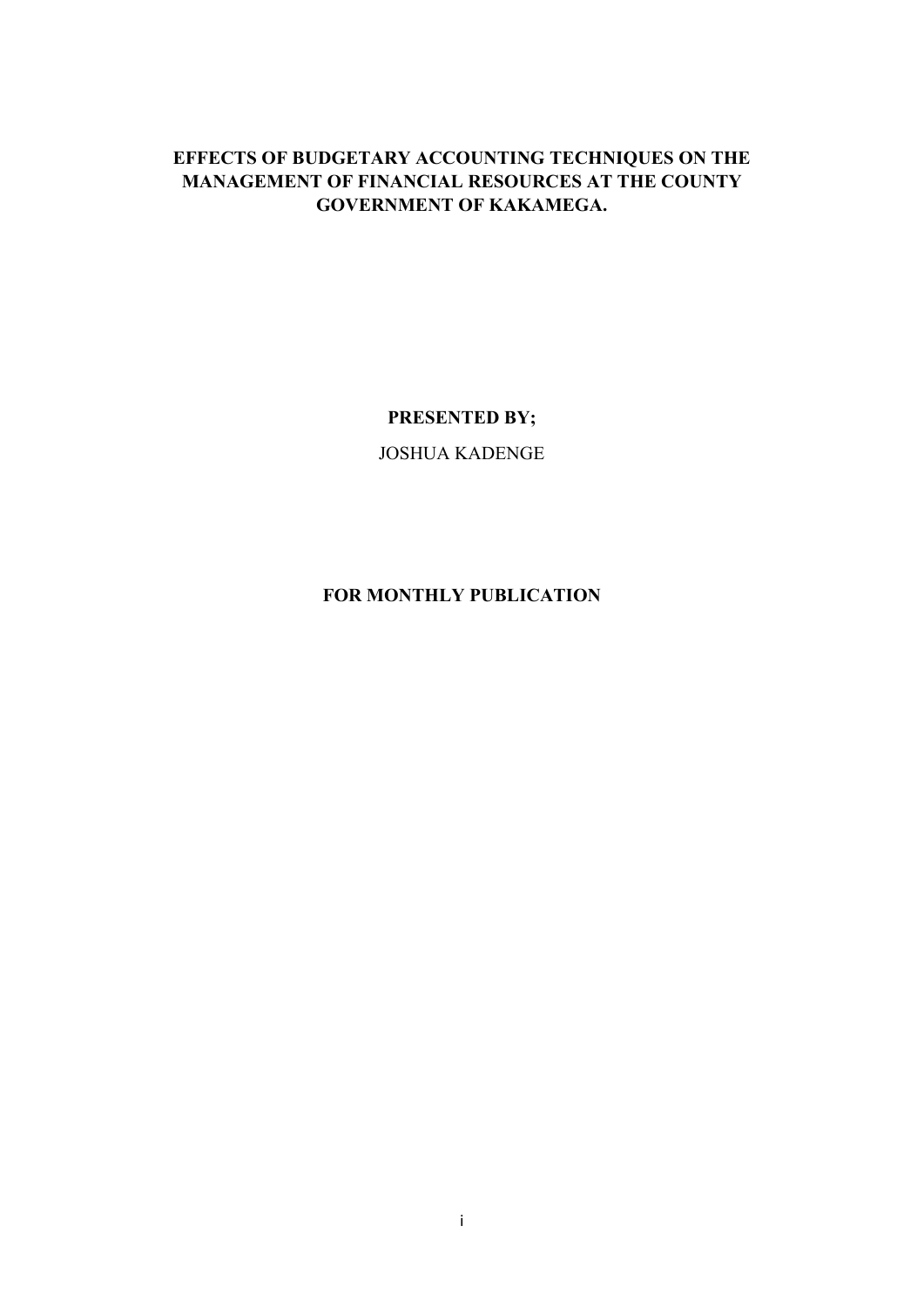#### <span id="page-1-0"></span> **ABSTRACT**

Available information reveals that management of public financial resources at the county government has continued to dwindle despite implementation of efforts to their budgets with its inherent control features. Budgetary Control refers to how well managers utilize budgets to monitor and control costs and operations in a given accounting period. It is a process for managers to align financial management goals with budgets, compare actual results and adjust performance. Management of public financial resources at county levels in Kenya still remain a challenge as often reported by Office of the Auditor General where a majority have been found to; be operating on negative working capital, uncontrolled capital expenditure, fraud among others. The main objective of the study is to establish the Effect of Budgetary Accounting Techniques on the management of public financial resources at the county levels in Kenya. The specific objectives guiding the study were; to establish the relationship between Planning and management of public financial resources at county level, to establish the relationship between Control and management of public financial resources at county level, to establish relationship between Revenue Optimization and management of public financial resources at county level. It was guided by a conceptual framework relating the variables of study. The study was premised on theories such as; Theory of Budgeting, Budgetary Control Theory, Fund Accounting Theory and Stewardship Theory. Questionnaire were distributed targeting; Economic planning department, Revenue department and County treasury department. Data was elicited from selected respondents using structured questionnaire whose content validity and reliability were checked. Descriptive and ANOVA methods were used to analyse data. Chi-square method was used to determine existence of significant relationship between independent and dependent variables at  $x^2$  0.05 (95% confidence level). The results indicated existence of a significant relationship between Budget Planning, Revenue optimization, Budget Control and Management of Financial resources at the county levels in Kenya as exemplified by  $X^2$  values of; 4.94 and 9.15 respectively. The findings of the study may guide policy makers in underscoring the value of Budgetary Accounting Techniques on Management of financial resources at county level and other organizations. It would also go a long way in forming a basis for future similar research studies.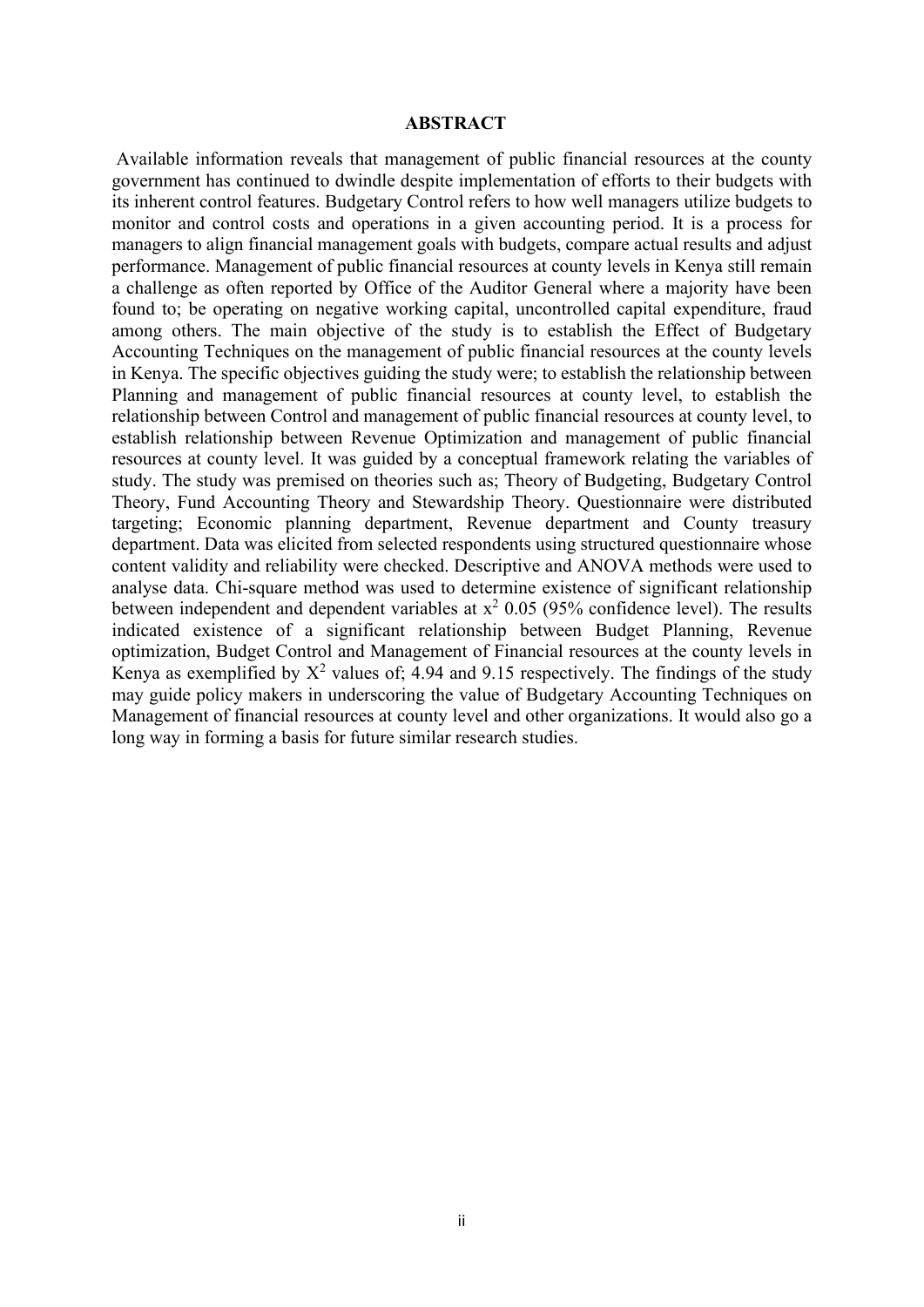| Table of Contents                                                        |  |
|--------------------------------------------------------------------------|--|
|                                                                          |  |
|                                                                          |  |
|                                                                          |  |
|                                                                          |  |
|                                                                          |  |
|                                                                          |  |
|                                                                          |  |
|                                                                          |  |
|                                                                          |  |
|                                                                          |  |
|                                                                          |  |
|                                                                          |  |
|                                                                          |  |
|                                                                          |  |
|                                                                          |  |
|                                                                          |  |
|                                                                          |  |
|                                                                          |  |
|                                                                          |  |
|                                                                          |  |
|                                                                          |  |
|                                                                          |  |
|                                                                          |  |
|                                                                          |  |
|                                                                          |  |
|                                                                          |  |
|                                                                          |  |
|                                                                          |  |
| 2.5 Relationship between budgetary controls and financial management  14 |  |
|                                                                          |  |
|                                                                          |  |
|                                                                          |  |
|                                                                          |  |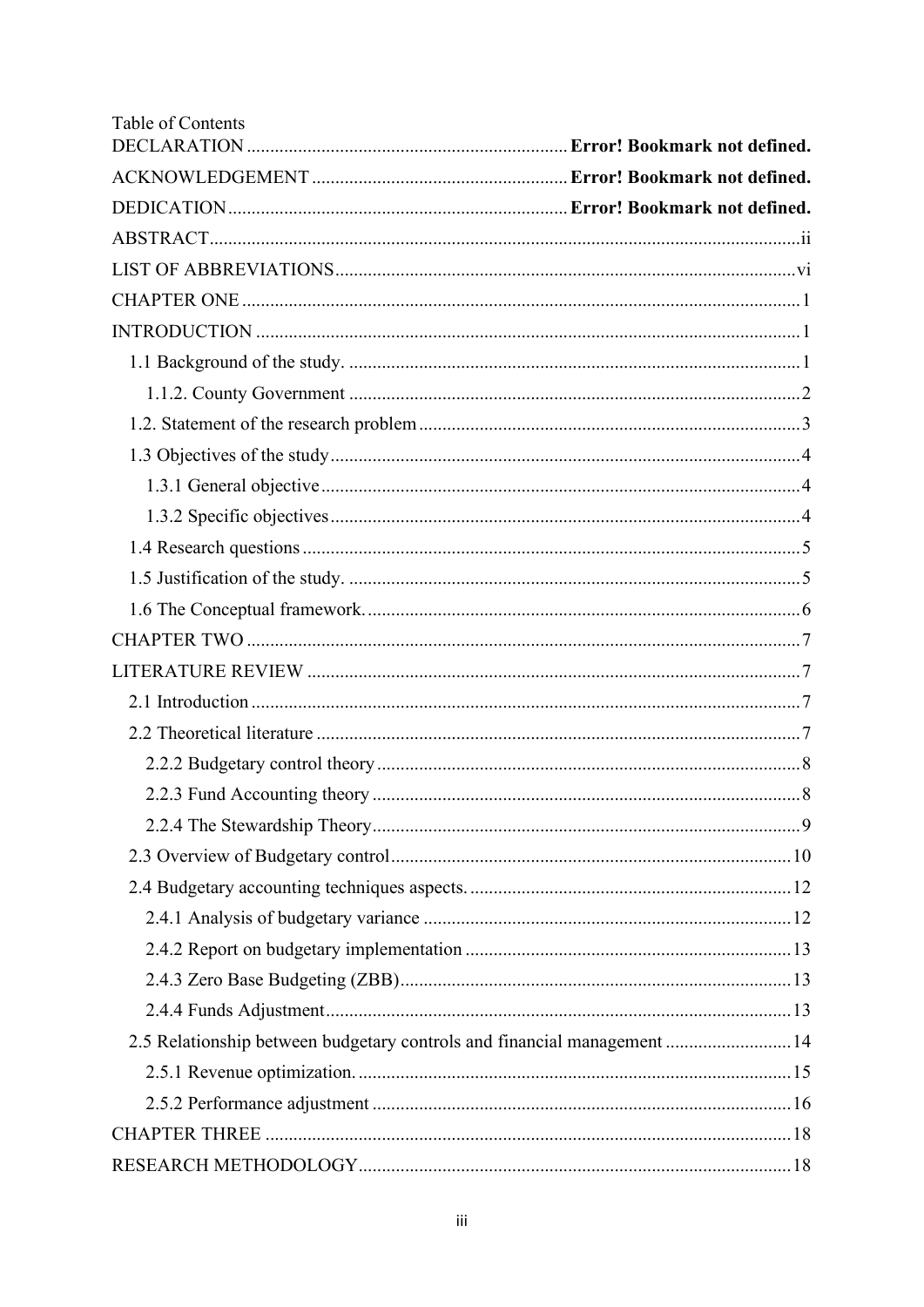| 4.4.1 Duration and Approximate Annual budgeted Revenue & Expenditure24              |  |
|-------------------------------------------------------------------------------------|--|
|                                                                                     |  |
| 4.3 Levels of Agreement/Disagreement with Budget Planning Statement25               |  |
|                                                                                     |  |
|                                                                                     |  |
| 4.5.2 Levels of agreement/disagreement (%) with Budget Control statements 27        |  |
|                                                                                     |  |
| 4.6.1 The relationship between planning and budgetary accounting techniques on      |  |
| 4.6.2 Relationship between Control and budgetary accounting technique on management |  |
|                                                                                     |  |
| 5.1 SUMMARY OF FINDINGS, CONCLUSION AND RECOMMENDATIONS 33                          |  |
|                                                                                     |  |
|                                                                                     |  |
| 5.2.1 Durations & approximate Annual Budgeted Revenue & Expenditure33               |  |
|                                                                                     |  |
|                                                                                     |  |
| 5.3.1 Level of Agreement/ Disagreement with coordination statements. 34             |  |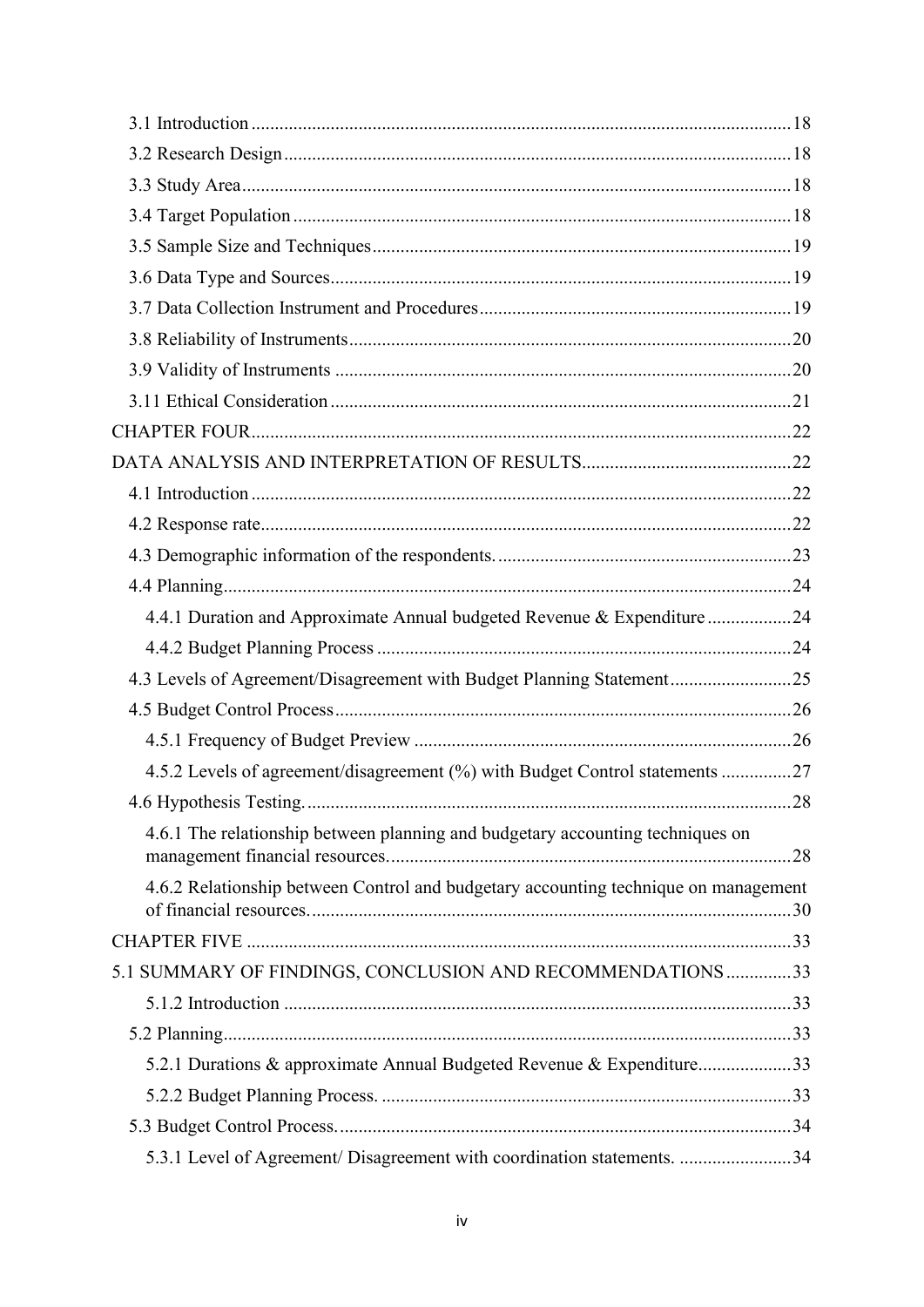| 5.4 Relationship between planning and management of financial resources at the county |  |
|---------------------------------------------------------------------------------------|--|
| 5.5 Relationship between control and management of financial resources at the county  |  |
|                                                                                       |  |
|                                                                                       |  |
|                                                                                       |  |
|                                                                                       |  |
|                                                                                       |  |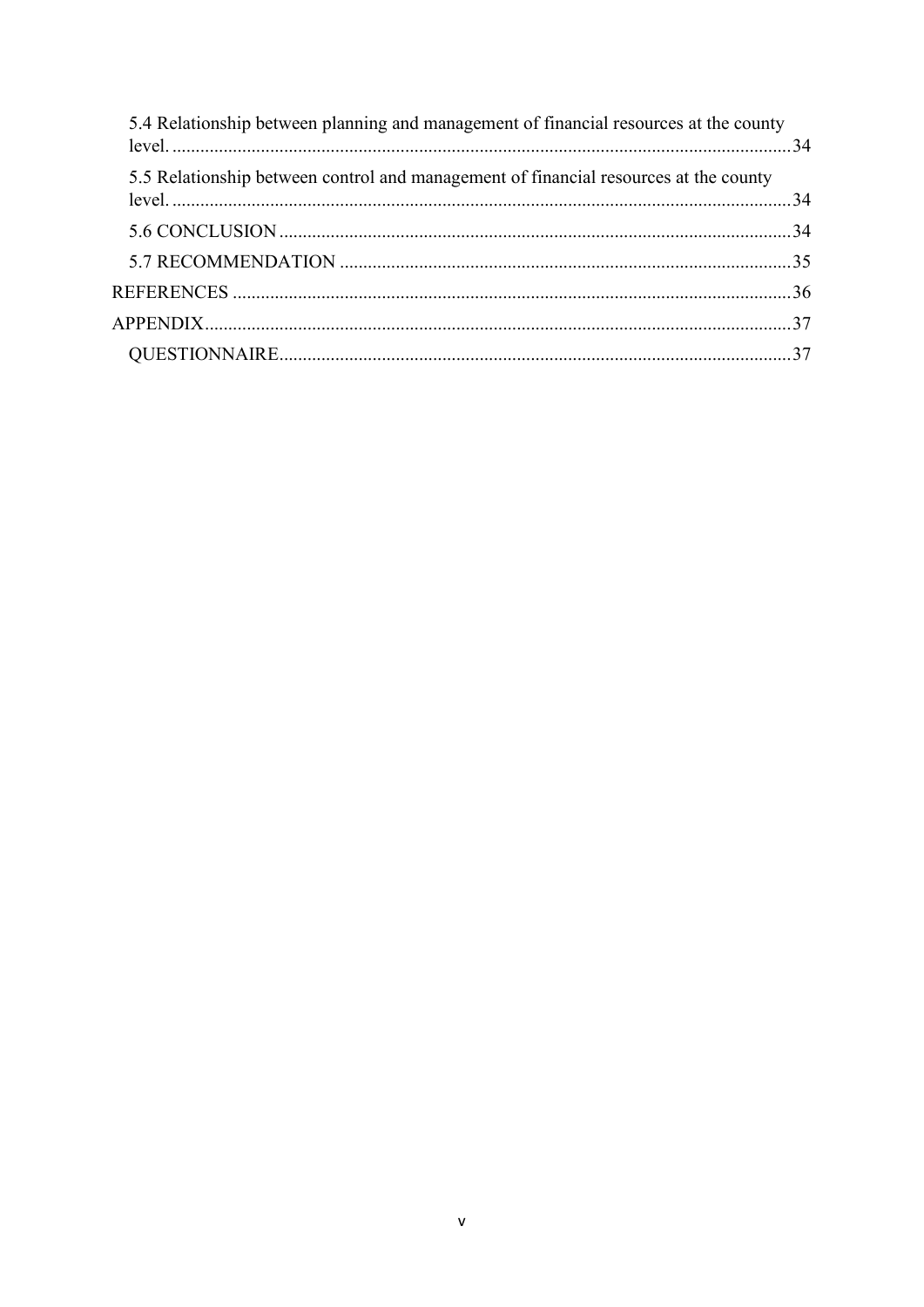# <span id="page-5-0"></span>**LIST OF ABBREVIATIONS**

|  |  | ANOVA- Analysis of Variance |
|--|--|-----------------------------|
|--|--|-----------------------------|

- OCOB- Office of the controller of budget
- BC- Budgetary control
- ZBB- Zero based budget
- PFM- Public finance management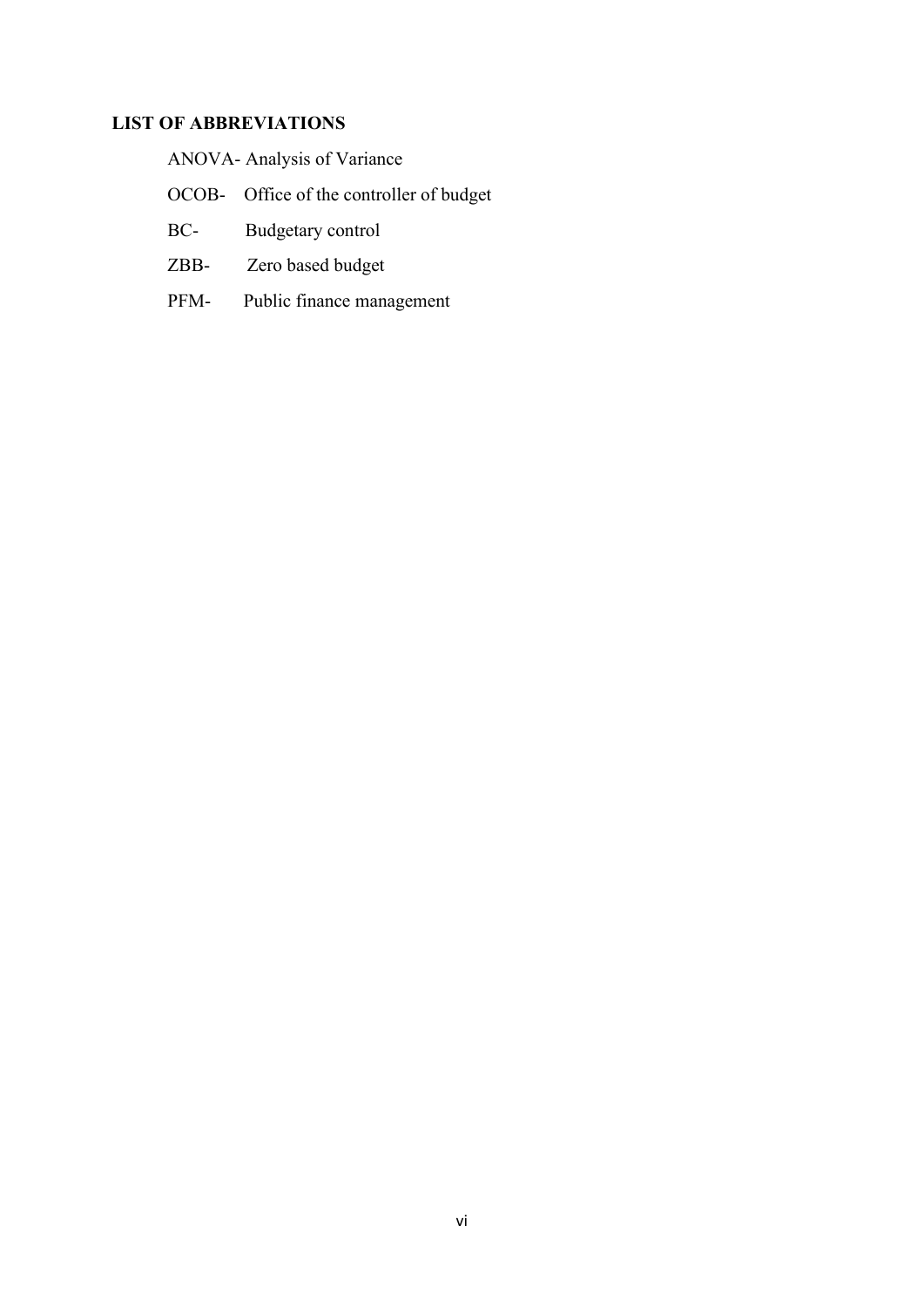#### **CHAPTER ONE**

#### <span id="page-6-1"></span> **INTRODUCTION**

#### <span id="page-6-2"></span><span id="page-6-0"></span>**1.1 Background of the study.**

The need for better management of financial resources of county government in Kenya requires proper financial budgeting in order to perform county operations effectively,(Nyongesa A, Odiambo A. and Moses N. 2016).County government resources are limited and budget provides a means to allocate resources among competing operations (Ronald,Frank and Michael 2008).Most counties in Kenya do not effectively apply budgetary control techniques on financial resources (Nelson and Miller 2008).In absence of budgetary control, many counties spend all of their time dealing with daily demands. According to Garrison and Norren (2000), the budgeting process provides a means of allocating resources to those parts of the organization where they can be used most effectively.

With the new constitution of Kenya promulgated in 2010, offices and government institutions have established in regard to management of public funds. The independent office of the controller exercise budget control in authorizing withdrawals from public coffers as per the stipulation of the constitution. The office of the auditor general ensures that the accounts of all funds and authorities of national and county government and accounts of the national and county government are audited and reported to the parliament.

Budgetary control is the process of developing a spending plan and periodically comparing actual expenditure against that plan to determine if the spending patterns and need adjustment to stay on track (Dunk 2009). Budgetary control is a system of controlling cost which embraces; preparation of budgets, coordinating the department and establishing responsibilities, comparing actual performance with budgeted and acting upon results to achieve maximum profitability (Brown and Howard 2002).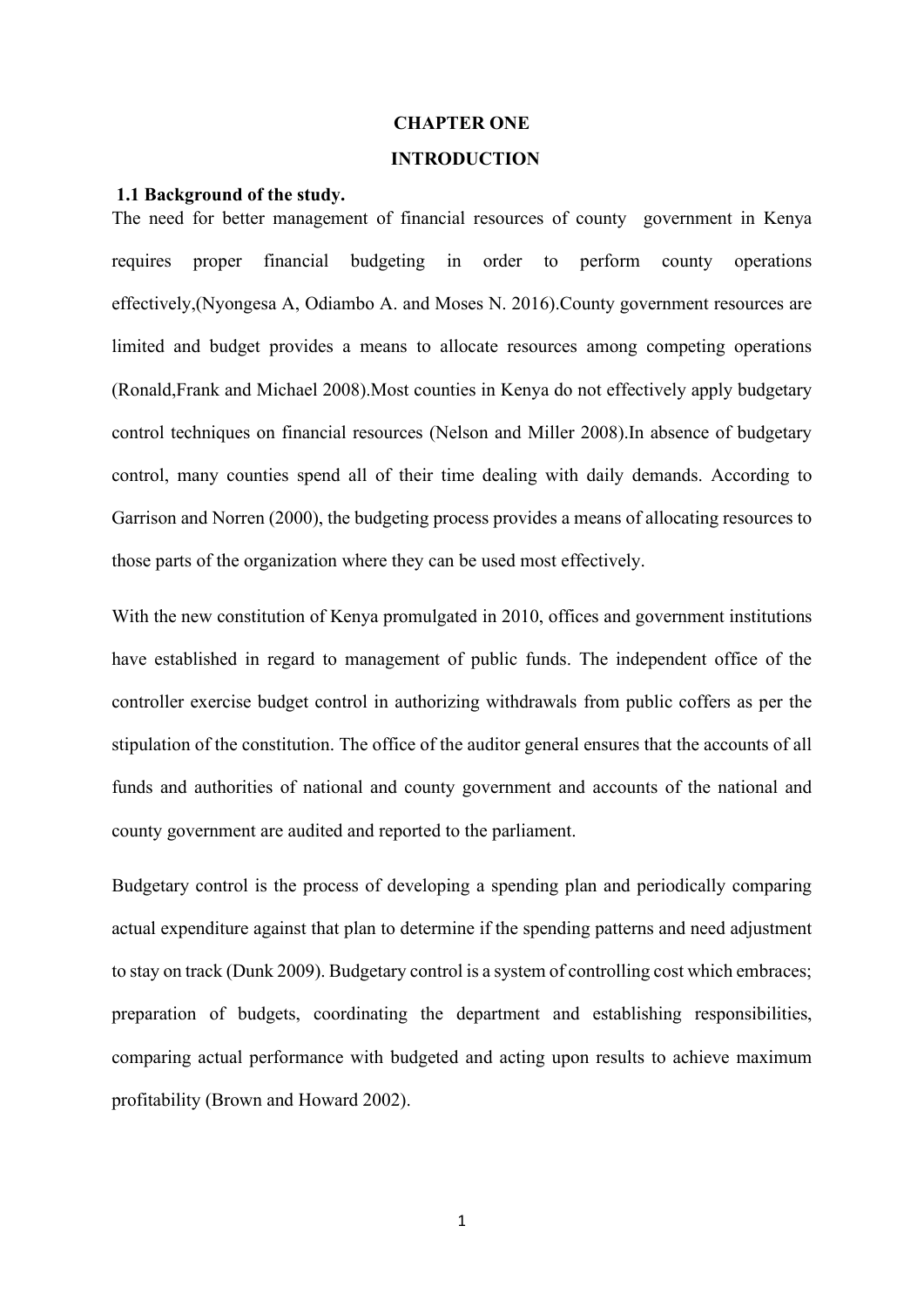In other words, budgetary control is a process for managers to align financial and performance goals with budget, compare the actual results and adjust performance (Maina 2017). Budgetary control therefore relates to the use of budget as a control device whereby predetermined plans or standard output, income and expenditure are compared with actual attainment so that if necessary, corrective actions may be taken before it is too late (Nwoye 2015).

As a tool for measuring performance of financial resources, budgetary control provides comparison between the budget target and actual targets and deviations determined. Performance of each department is reported to the top management which enables introduction of management by exception (Thuita and Kibati 2016).

According to Carr and Joseph (2000), budgetary controls helps management teams in making future plans through implementation of short-term plans and monitoring activities aimed at conforming to those plans. They further state that effective implementation of budgetary control techniques is a guarantee for effective implementation of budgets in the firm. Budgetary control techniques reflect financial implication of a business plan as well as identifying the amount, quantity and timing of resources needed (Shield and Young 1993).

#### <span id="page-7-0"></span>**1.1.2. County Government**

According to Pundit (2016) some of the objectives of budgetary control are; to plan, which is the most important feature of budgetary control because management is forced to look ahead, set target, anticipate problems and give the organization purpose and direction, to communicate ideas and plans to everyone affected by them as it is necessary, to coordinate the activities of different department or sub-units of the organization. This implies that for example, purchasing department should base its budget on production requirement and that production budget should in turn be based on sales expectation, to establish system of control by having a plan against which actual results can be progressively compared and finally, to motivate employees to improve their performance.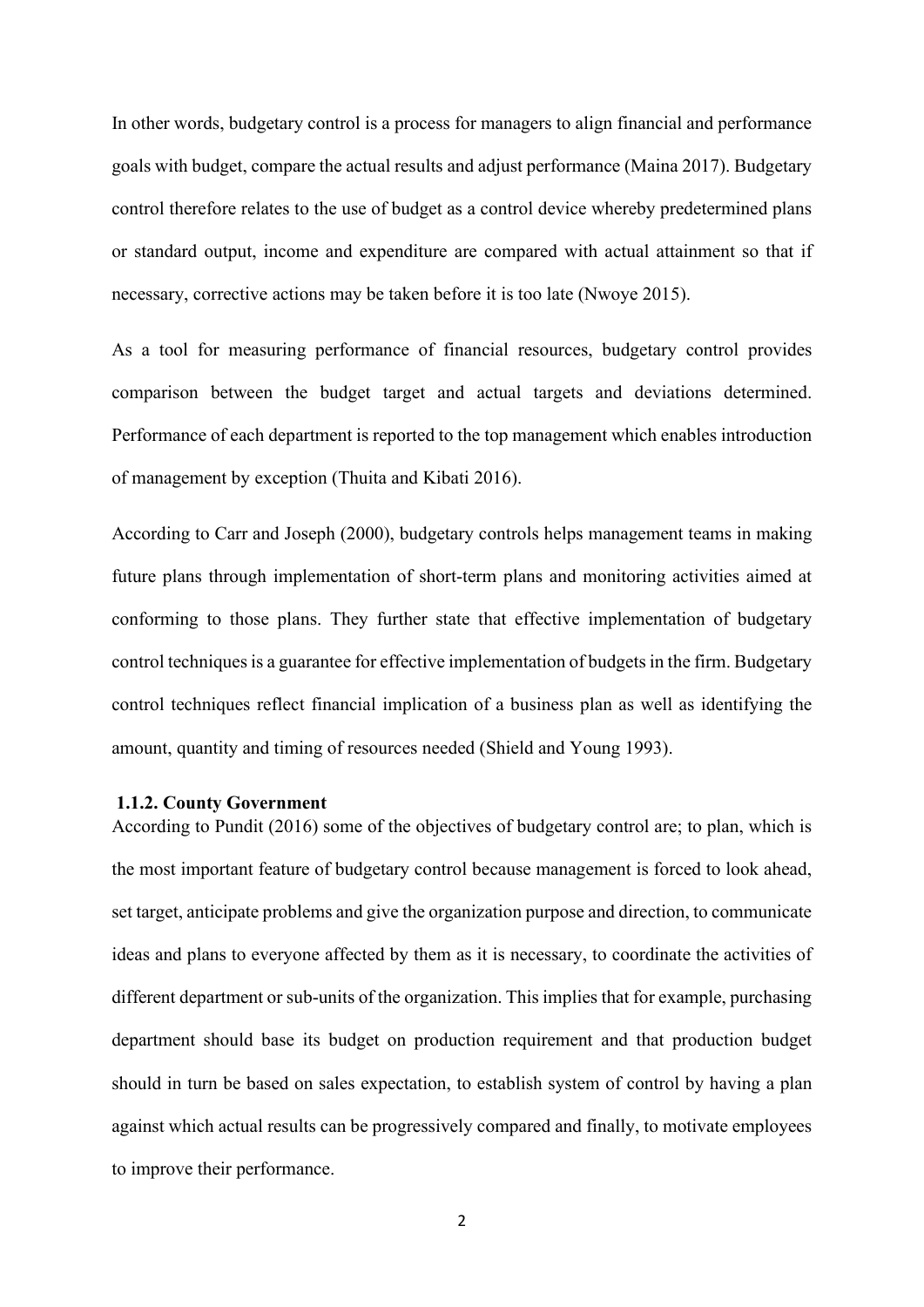Neely (2001) did a study on weakness of budgetary control. The study based on review on empirical literature from similar studies. The findings included weakness such as; restraining of responsiveness and acting as barrier to change, budget are rarely strategically focused and often contradictory, they did little value especially given the required to prepare them, they concentrate on cost reduction and not value addition, they do not reflect emerging network structure that organization are adopting, they encourage gaming and perverse behaviors, they reinforce departmental barriers rather than encourage knowledge sharing and make feel undervalued.

Prendergast (2000) identified three main problem associated with budgeting. First, a lot of guess work involve in budgeting process. Secondly, budgets are increasingly inaccurate as a result of shorter product life cycle and rapidly changing business environment. Finally, there is the extend of budget gamesmanship. He argues that over the year, budgets have resulted in a conflict between top management and their subordinates. While top management attempt to get the best out of their staffs subordinates on the other hand work to build stack in their budget in an effort to make budget numbers easier be attain. This could lead to budget slack.

#### <span id="page-8-0"></span>**1.2. Statement of the research problem**

The devolve government in Kenya were incepted in April 2013 after the general election and as provided for by the constitution of Kenya 2010 (Ondigi 2013). Majority of centralized government function have so far been devolved to the county government. However, in spite of collecting revenue from their jurisdiction, none of the county government is financially stable and they rely on the disbursement from the central government. It has been stated in some quarters that these governments lack the requisite capacity to run the operation devolved to them as they lack necessary skills to develop budgets that optimally reflects their revenues and expenditures (Ondigi 2013).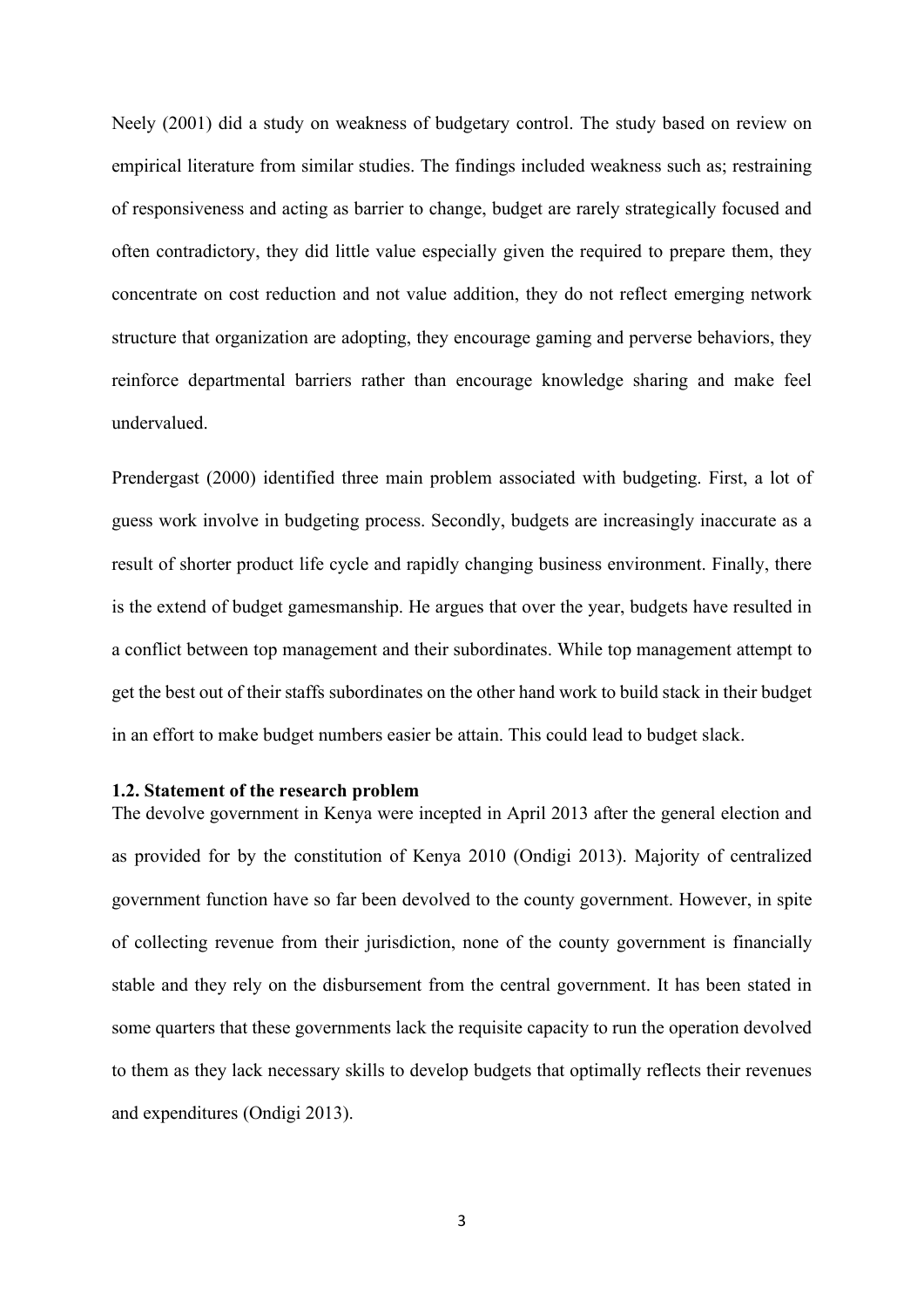Audit reports by office of the auditor general county government in Kenya have reflected them as having enormous financial challenges such as operating on negative working, excessive fraud, flaws in procurement procedures and lack of value for money in their expenditures. This call for the need for county government to undertake budgetary control practices in their financial management of financial resources.

Literature review largely depict county governments as having made attempts to adopts budgetary reforms seeking to address resources constraints and county government priorities. However, a gap exists in establishing the effect of budgetary control on the management of public financial resources at the county level. This study therefore seeks to fill this gap.

#### <span id="page-9-0"></span> **1.3 Objectives of the study**

The study formulated both the general and specific objectives.

#### <span id="page-9-1"></span> **1.3.1 General objective**

To determine the effect of budgetary control uses on management of financial resources in

county government of Kakamega.

#### <span id="page-9-2"></span> **1.3.2 Specific objectives**

Specifically, the study seeks to;

- i) To establish the relationship between revenue optimization and management of public financial resources of county government of Kakamega.
- ii) To establish the relationship between planning and management of public financial resources of county government of Kakamega.
- iii) To establish the relationship between control and management of public resources of county government of Kakamega.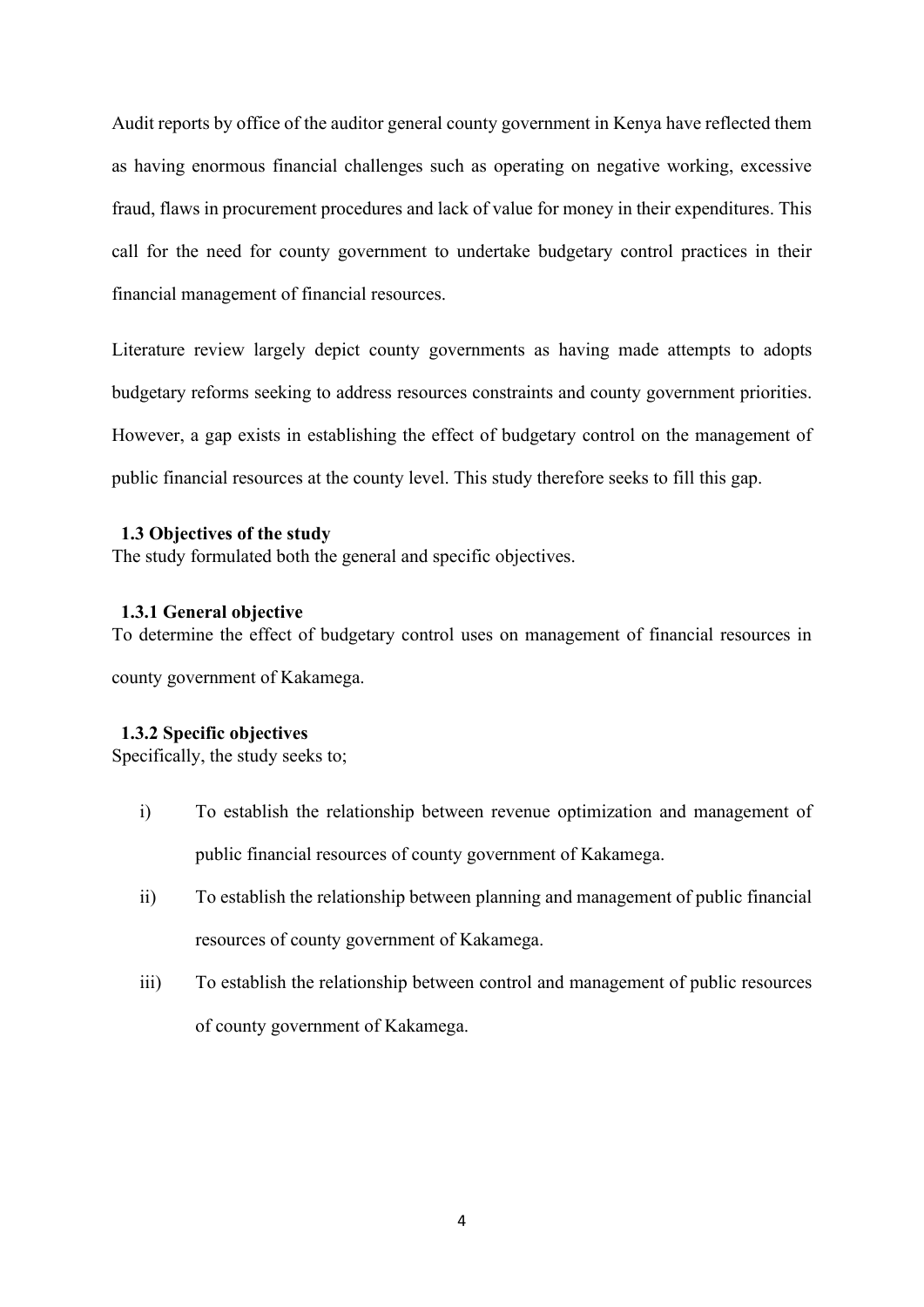#### <span id="page-10-0"></span>**1.4 Research questions**

The study seeks to answer the following research questions;

I) What is the relationship between revenue maximization and management of public financial resources of county government?

ii) How does planning influence the management of public financial resources at the county government?

iii) Is there any relationship between control and management of county financial resources?

#### <span id="page-10-1"></span>**1.5 Justification of the study.**

The role of budgeting in management of public financial resources in counties is an important subject as the counties are very new in Kenya.

The study will be helpful to the county in planning of the budget not to have diversion of funds. It will help to measure the performance of the county besides the utilization of the scarce public resources. The study may help the county to prioritize its need, giving importance to the most urgent needs to the county. The study may also enable the county to identify sources of its revenue to meet their financial obligation and especially levying taxes from the public which is a source of income to the county. It can help to improve the preparation of budgets which are properly planned, involving the public in decision making, contribution and also responsive to the public needs.

The study would help the public to ensure that the county government have utilize the scarce public funds efficiently and that government policies have improve the relationship and the well-being of all the people in the county. It can encourage the public to pay taxes as they know it is for the development and maintenance of infrastructure of their county. This also encourage the investors to invest without fear of their funds in the county.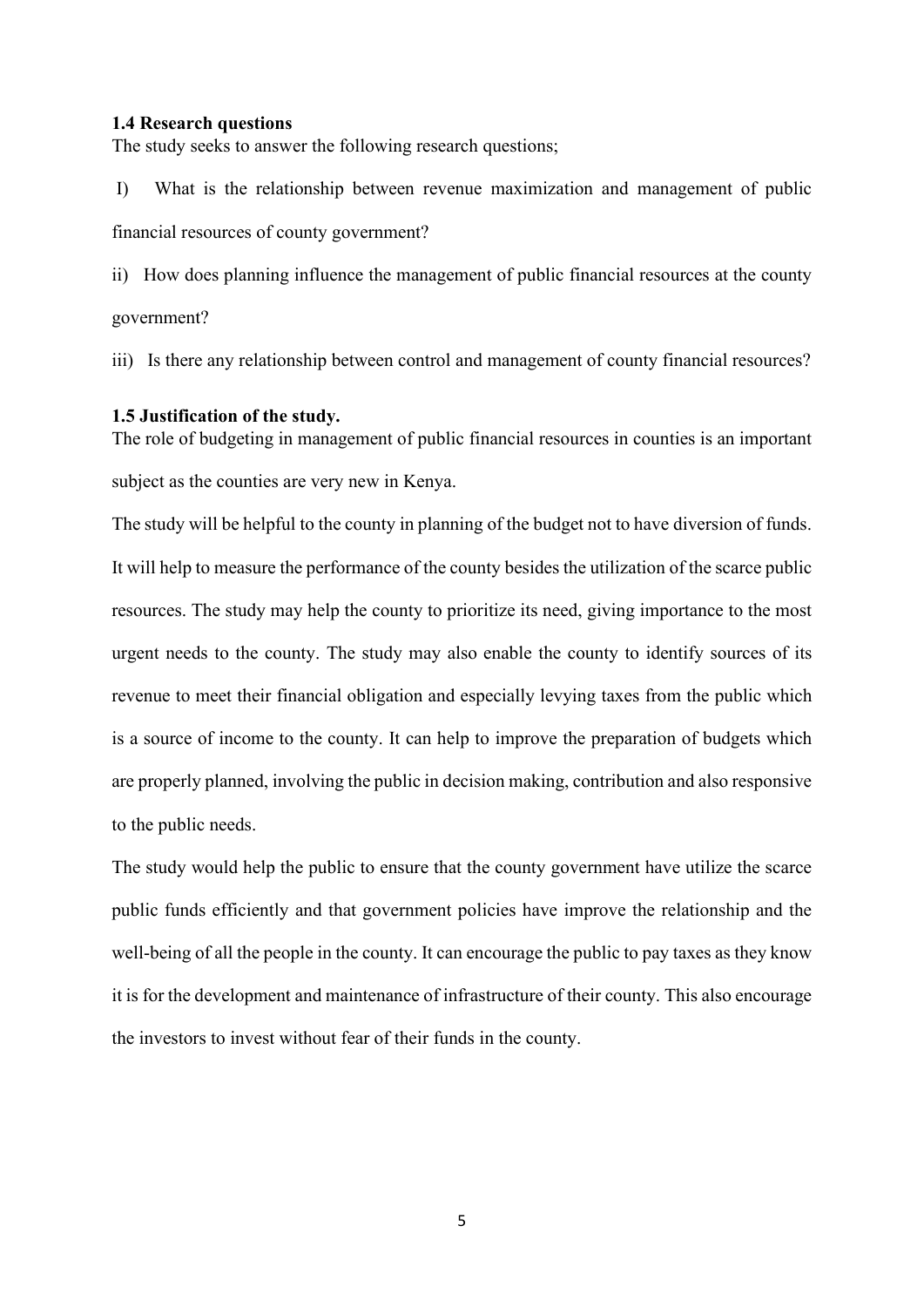# <span id="page-11-0"></span>**1.6 The Conceptual framework.**

The conceptual framework lays out the key factors construct or variable and presumes relationship among them. The study intended to establish the effect of budgetary controls uses on management of financial resources in county government of Kakamega. It was focused on budgetary control users as independent variable in which planning, revenue optimization and control were considered.

The dependent variables were transparency, proper utilization of funds and accountability.

#### **Independent variables** Dependent variables

# Budgetary Control The budgetary control is applied through; • Planning • Revenue Optimization **Control** Financial Accounting • Level of Transparency • How funds are utilized • Level of Accountability

Fig 1.1; conceptualizing the relationship between budgetary control and financial management

Sources; Authors (2021)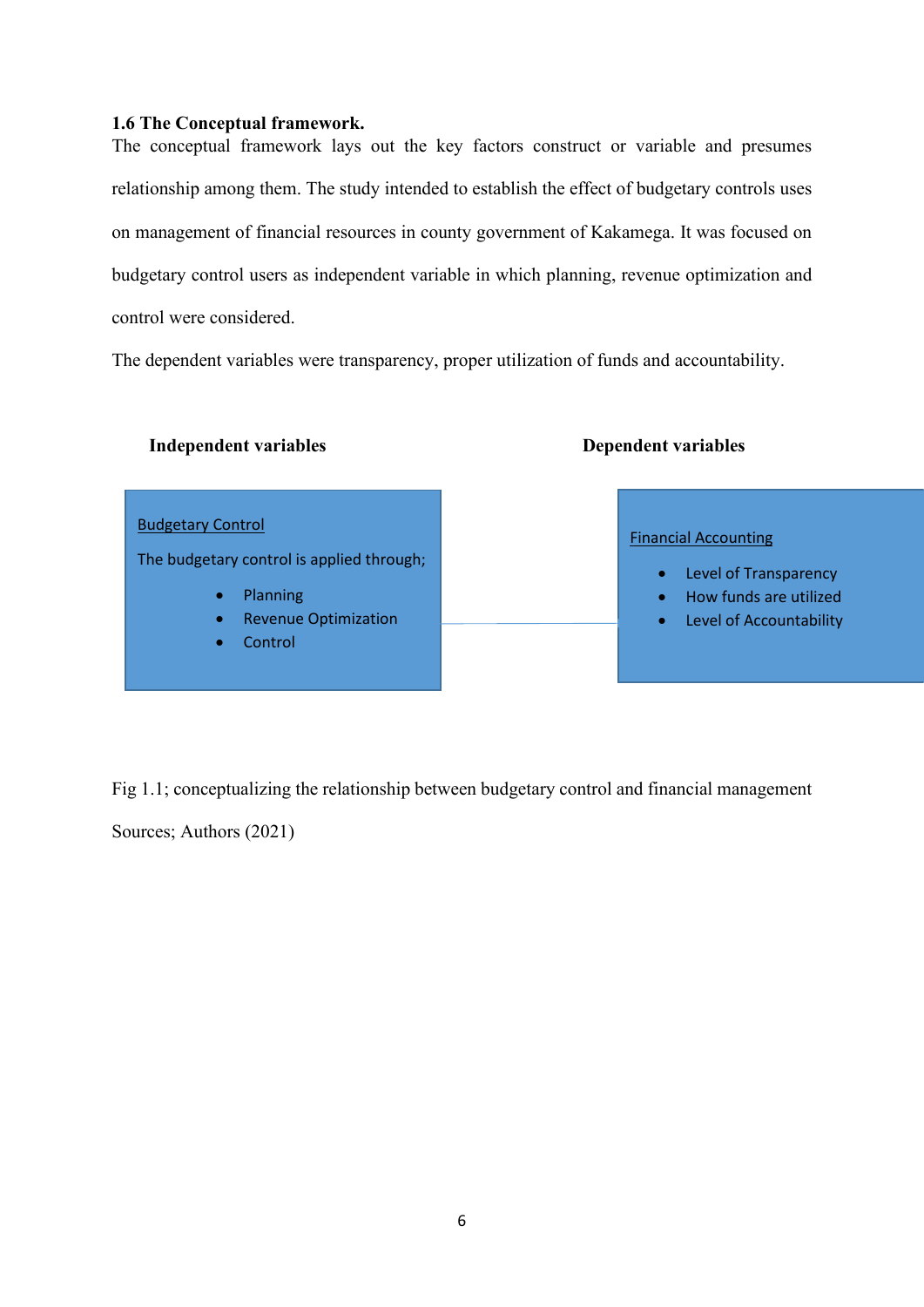#### **CHAPTER TWO**

#### <span id="page-12-1"></span> **LITERATURE REVIEW**

# <span id="page-12-2"></span><span id="page-12-0"></span> **2.1 Introduction**

This chapter reviewed relevant existing literature from other researchers who carried out their research in the same field of study. Specific emphasis was put on issues pertaining to effect of budgetary control on the management of public financial re4sources in the county government of Kakamega.

# <span id="page-12-3"></span>**2.2 Theoretical literature The following theories guided the study;**

Shield and Young (1993) define this theory as a tool used in detecting existing variances between existing and expected performance standard. This implies that a budget is an important element of an efficient planning, allocation and control process and consequently it is a vital concept of an effective budgetary control. In most organizations, budgeting is done annually and this monitor the management and financial performance of the organization (Shield and Young 1993). In the county, planning is based on the revenue from the national government and from the local contribution. This helps the county to estimate the costs in all the departments and sub-counties. For the successful implementation it is important to monitor cost (Shield and Mark Young 1993). It is further clear that a budget as a plan for future financial performance and it is a tool used for controlling the expenditure of the organization (Hirst 1987). It is a tool that helps in the proper utilization of public resources.

The revenue and the expenses need to be reported monthly in the departments. When budgeting is well planned it helps to allocate and control the funds in the firm. The budgeting process increases the organizational efficiency, transparency and fiscal responsibility. Budgets are important element in the county as it improves the efficient planning, allocation and control of revenue and expenditure in the county (Odhiambo 2014).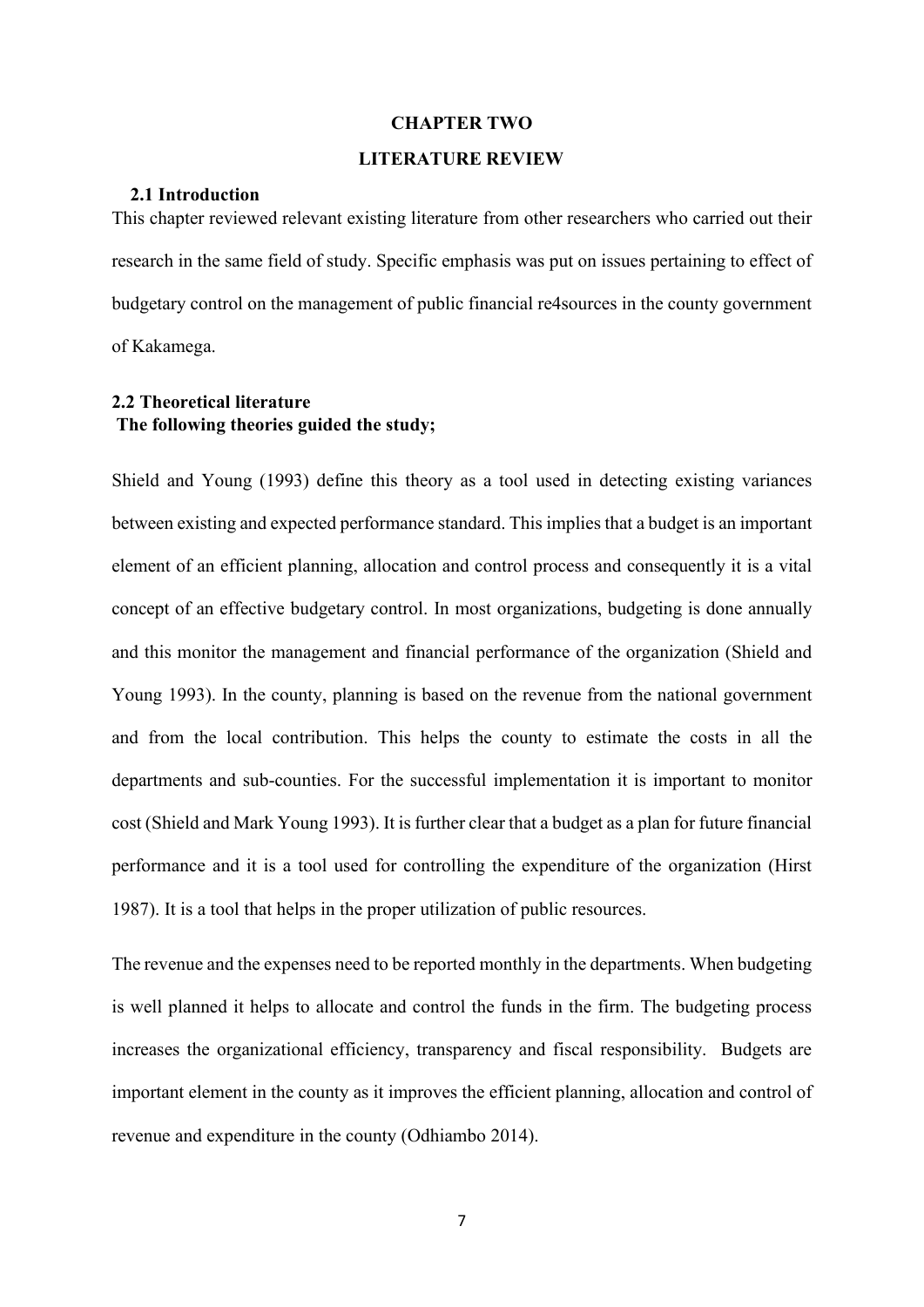Sharma (2012) notes that a county need to use budget as a tool to help them identify the sources of its funds, the amount it gets from national government and local sources and also to be timely in collecting the taxes from the public (Silva and Say amah a 2012).The county government can also take advantage of the fund allocated by the national government than other private firms where some have only one source of funds and they are able to perform well in managing their fund. This will help them to compare their performance with those of their private firms (Sharma 2012).

#### <span id="page-13-0"></span>**2.2.2 Budgetary control theory**

This theory explains the relationship between budgetary control and financial performance of organization. According to this theory, a budgetary control process is a tool used by an organization as a framework for revenue and expenditure allocation. According to Robinson and last (2019), budgeting is used by firms as a framework for spending and revenue allocation. Organization should come up with effective budgeting system in order to ensure their resources are not wasted. Budgeting system help in ensuring that output produced and services delivered achieve their set objectives.

The firm has to put clear controls that ensure the budget is well maintained and allocated as required and strictly followed so that variance can be explained and mitigated as much as possible. Robinson and last (2009), assert that if a firm has less income, however, it might have to fund its estimated budget by borrowing and tax restructuring.

It is very crucial that an organization should understand its budgeting system as well as giving priority to urgent matters that require attention for firm's control tools.

#### <span id="page-13-1"></span>2.2.3 Fund Accounting theory

Norreklit and Mitchel (2010), suggest that the purpose in developing a theory is to establish standards for judging the acceptability of accounting methods. The theory has assisted in making predictions of the likely outcome of budget action in a given set of circumstances.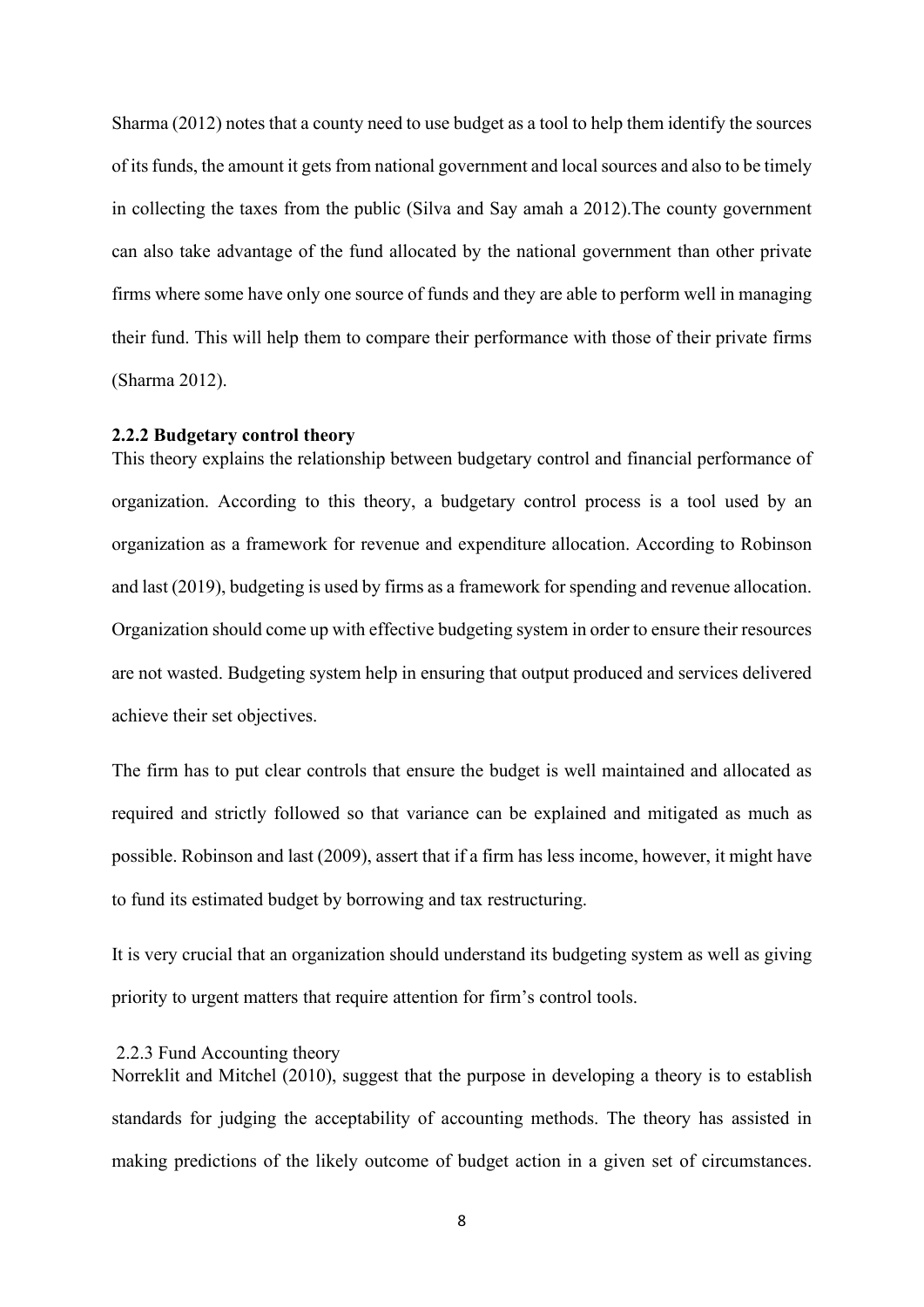Accounting theory helps in explaining and guiding management actions in identifying and locating information necessary to be used in budget preparation (Henry 1985).

Budget as a tool uses accounting concepts to a great extent. It is under the accounting theory that financial standards can be set to guide a firm towards achieving its financial goals. Budgeting provides a feedback mechanism to the management of an organization on how well financial assets are managed as determined by the match between the plans and actual status upon implementation of budgets.

The cost accounting theory developed by wedgwood in early  $20<sup>th</sup>$  century which emphasizes on cost identification, allocation and revenue optimization has provided a basic insight and blue print in budget and control in an organization. The matching concept in accounting also plays a role as reference issue in budget analysis (Flamholtz 2012).

#### <span id="page-14-0"></span>**2.2.4 The Stewardship Theory**

According to Donaldson and Davis (1991), stewardship theory holds that managers are not only self-interested but are also capable of positive actions; they have a need for achievement and internal satisfaction, and will improve their performance in their role as stewards of organizational resources to meet these needs. According to stewardship theory, performance variations arise, not from inner motivational problems among executives, but from whether the structural situation in which the executive is located facilitates effective action by the executive. Donaldson and Davis (1991) present that stewardship theory focuses not on motivation of the CEO but rather facilitate empowering structures. The stewardship theory defines situation in which managers are not motivated by individual goals. They are rather stewards, whose motives with the objectives of their principals are aligned. A steward protects and maximizes shareholder's wealth through firm performance, because by so doing, the steward's utility functions are maximized (Davies et al 1997).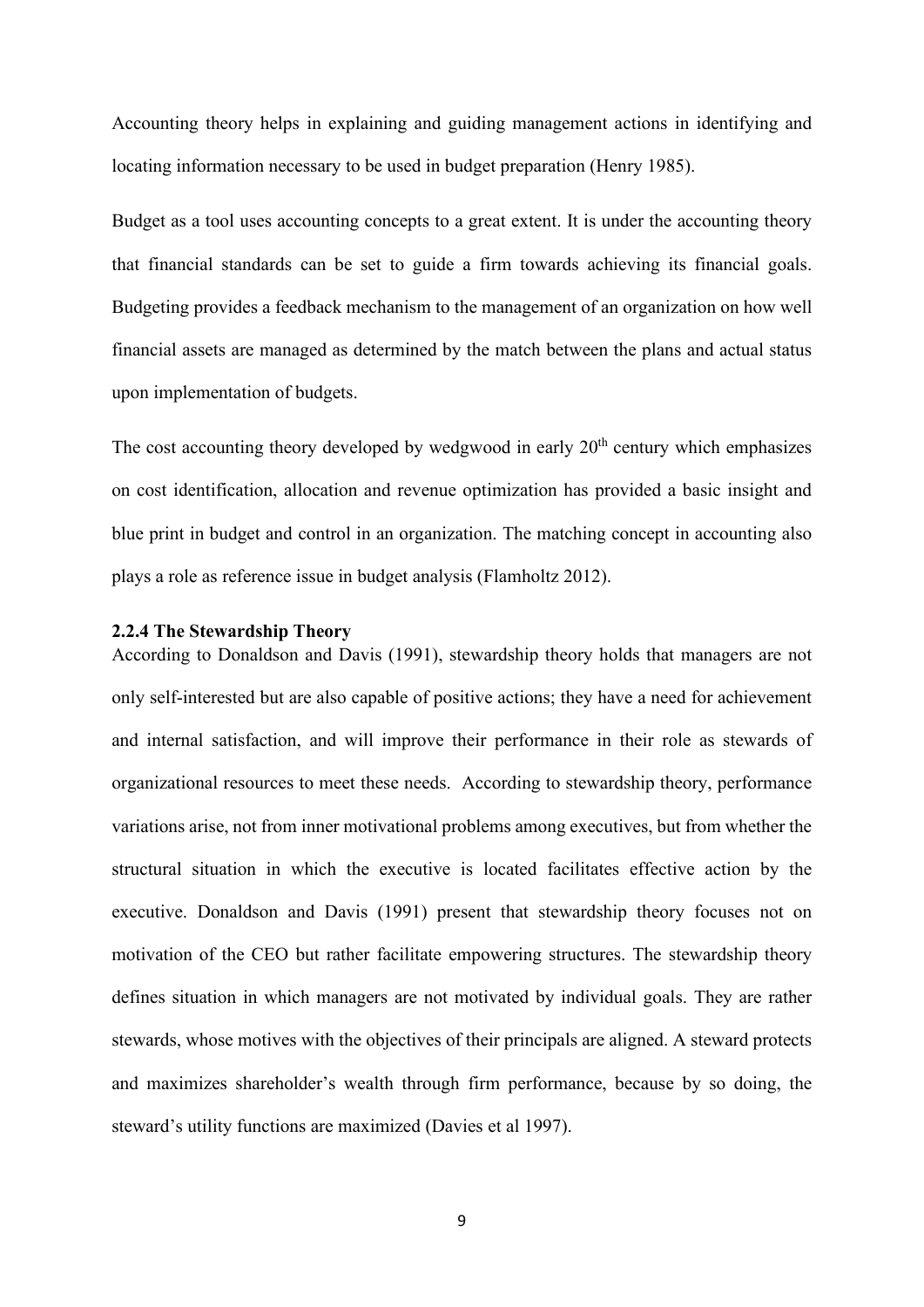#### <span id="page-15-0"></span>**2.3 Overview of Budgetary control**

Budgetary control can be viewed as a system of controlling costs which embraces the preparation of budget, coordinating the departments and establishing responsibility, comparing actual performance with budgeted and acting upon results to achieve maximum profitability (Brown and Howard 2012)

A budget provides a detail plan of action for a business over a define period of time. For effective budgetary control, an organization needs to prepare a detailed plan in both financial and quantitative terms for the coming financial period (Robinson and Last 2009). According to Premchand (2004), the first step in budget process is planning for budget preparation and setting out goals and timelines for its production. Budgeting in public organization start from identifying departments of an organization and ends in the apex of the hierarchy. The basic reason for requiring estimates from subordinates is that higher officials do not have enough detailed information, time or specialized skills to prepare the plans themselves (Lewis 2005).Detailed plans relating to production, sales, raw materials requirements, labor needs, advertising and sales promotion, research and development activities, capital additions among others should be formulated. By planning, many problems are anticipated long before they arise and solution sought through careful study thus, most business emergencies can be avoided. In a nutshell, budgeting forces management to think ahead, to anticipate and prepare for anticipated conditions.

Waren (2011) noted that within an organization, different departments have a bearing on one another, this therefore makes co-ordination of various executive and subordinate necessary in achieving budget targets. Budgeting aids managers in coordinating their effects so that objectives of the organization as a whole harmonize with the objectives of its departments. The development of budgetary control system is an activity which requires coordinated efforts from different departments and at various levels. There should be coordination in budgets of various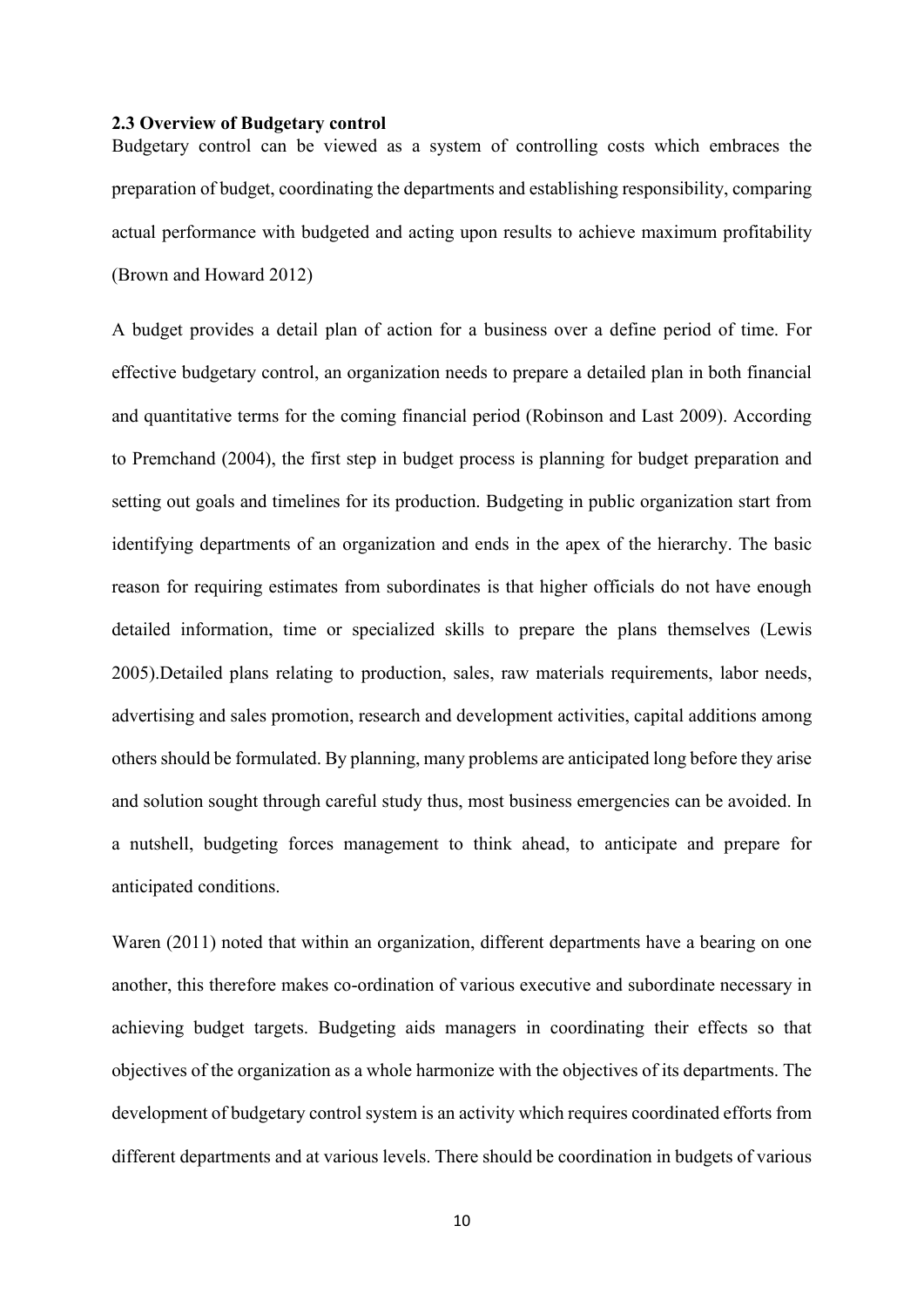departments. For instance, production budget should be prepared in coordination with purchases budget. To ensure staff become involved and participate in a useful and meaningful manner, all efforts need to be coordinated. Since different departments are involved, conflicts are likely to arise. The organization should develop a mechanism to resolve such conflicts without affecting the basic objectives. Management must ensure that people actively participate in the budget process. It is only through active participation that staff feel motivated and encouraged to work towards the common goal and objectives of an organization.

Hansel et al (2003), suggest that for an effective budget implementation, the budget should be clearer and more accurate, the financial resources readily available and sufficient, while actively involved in the budget making should be motivated to facilitate successful implementation of the budget process. If employees actively participate in budget preparation and are convinced that their personal interest are closely associated with the success of the organization, they will be motivated to ensure effective implementation of the budget. Budgets will therefore motivate workers depending on how management engage them mentally, emotionally and physically during the budgeting process.

Controls check whether the plans are being realized and put into effect corrective measures and determines where deviation or shortfall is occurring (Egan 2007). Egan emphasized that without effective controls, an enterprise will at the mercy of internal and external forces that can disrupt its efficiency. According Koontz et al 1979, control is the regulation of work activities in accordance with pre-determined plans, such as to ensure the accomplishment of the organization's objectives. Control operates through standards and also measures the work performance according to these standards and correct deviations from standards. Steps involved in control include; establishing plan, goal or objective decision rule, recording of actual performance of activities, creation of mechanism to compare the above steps' extraction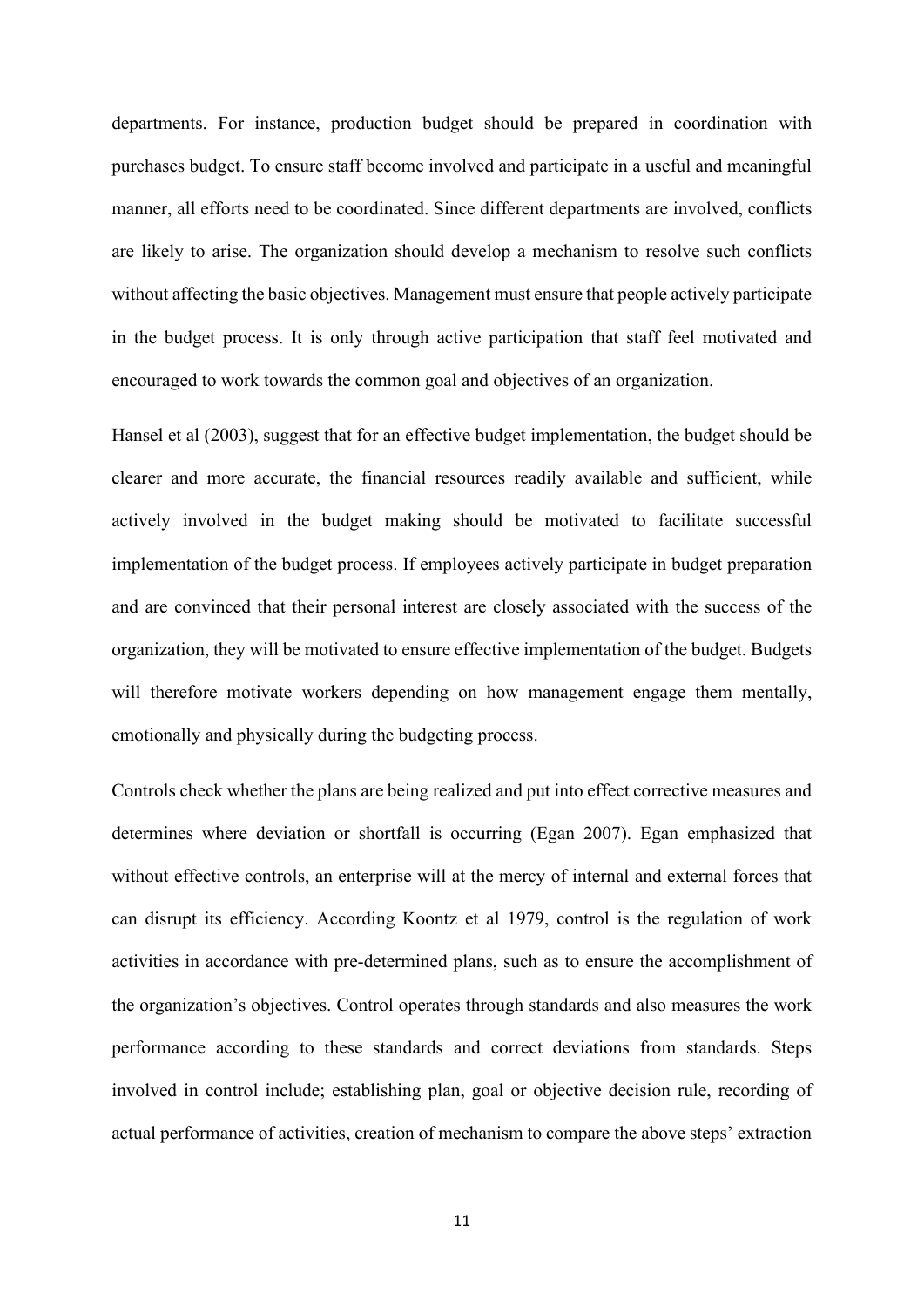of variance between the planned and actual performance, investigation of the causes leading to the variances or taking appropriate action and the variances.

According to Simiyu (2002), evaluation is the process of developing a plan in co-operation with an evaluation workgroup of stakeholders who foster common objectives for effective budgetary control. Budget are the basis of performance evaluation as they reflect realistic estimates of acceptable and expected performance. Most managers are interested to know what is expected of them so that they monitor their own performance. It is more accurate and reliable to measure current performance against a budget rather against results of previous year when conditions might have changed.

Once the budgets have been implemented, they need to be monitored and controlled to ensure effectiveness in aligning budgets over a given period of time (horngion et al 1997). A budget supports a manager's efforts to monitor operations, identify variances and enact corrective action if necessary. It allows on evaluation of activities in terms of contribution to organizational objectives.

#### <span id="page-17-0"></span>**2.4 Budgetary accounting techniques aspects.**

This a system of controlling costs which includes preparation of budgets, coordinating the departments and establishing responsibilities comparing performance with budgeted and acting upon results to achieve optimum profits.

### <span id="page-17-1"></span>**2.4.1 Analysis of budgetary variance**

Variance analysis involves preparation of budgets of each and every department with estimated figures and comparing them with actual accounting figures.in this technique, we find variances. These variances maybe favourable and unfavourable. For instance, the difference between actual production cost and estimated production cost will be denoted by production variance while the difference between actual quantity and cost of raw materials and the budgeted value of raw materials will give rise to material cost variance.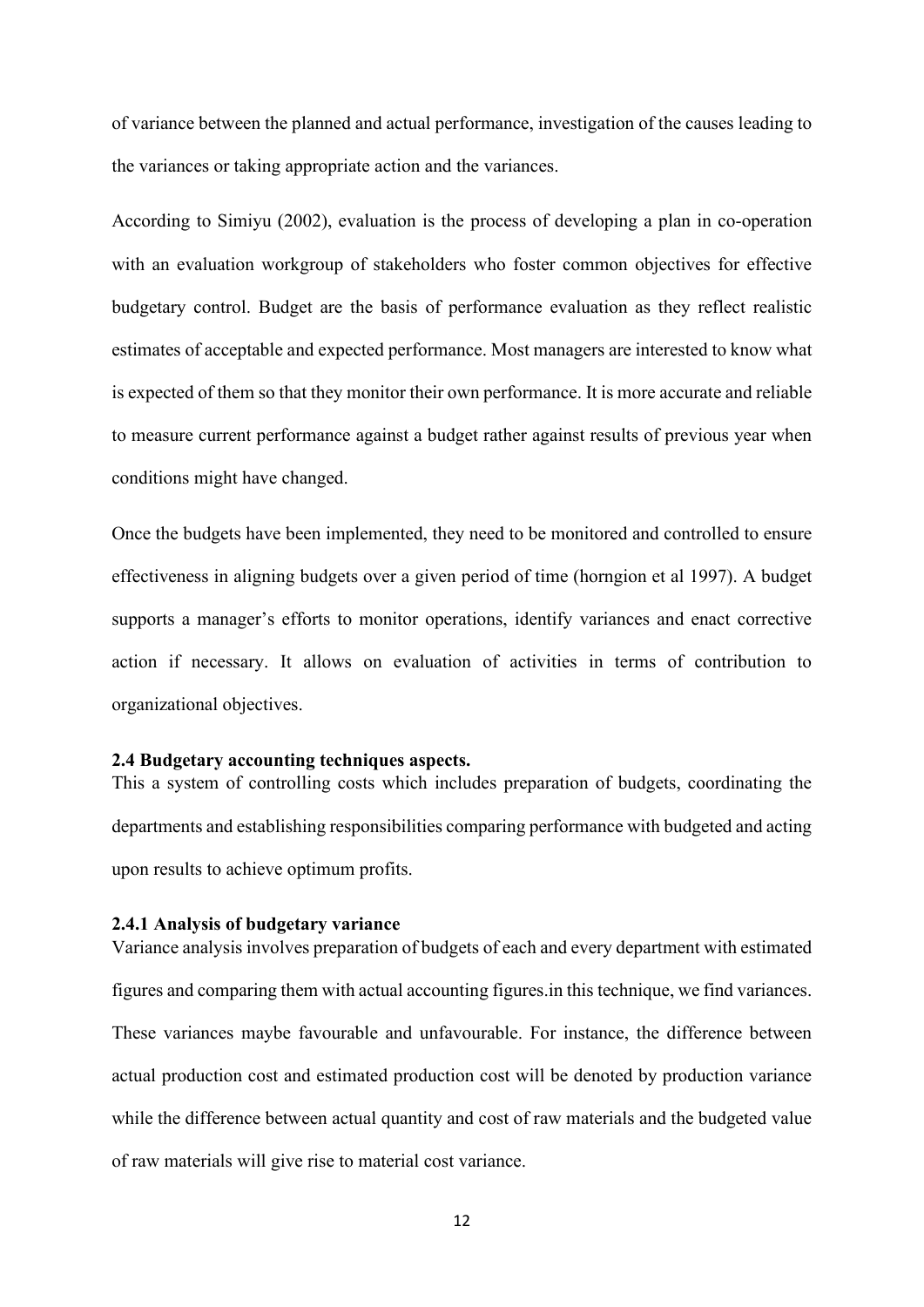This technique helps in reducing cost and is commonly used for budgetary control.

#### <span id="page-18-0"></span>**2.4.2 Report on budgetary implementation**

The government of Kenya must produce a budget implementation report quarterly that details actual spending against the budget approve by the parliament. This responsibility is also given to the office of the controller of budget (OCOB), an independent agency whose main role is to monitor the budget implementation and ensure that funds are released against the budget. OCOB reports are generally the most consistent and detailed reports produced on budget implementation, though they lack certain details that we may find in implementation, reports produced by the National treasury.

#### <span id="page-18-1"></span> **2.4.3 Zero Base Budgeting (ZBB)**

This is a very popular technique of budgeting control in which every next year budget is made on nil base. It can only be possible, if your estimated expenses. At that time, difference between estimated and income and estimated expenses will be zero. If there is any excess, it will be adjusted. For example, if your estimated revenue is more than estimated expense, you need to increase the amount or allocate in new estimated expenses. With this, nothing will go to next year. With zero base budgeting technique, you can control on every money which you have to spend. Its base will be the current year only.

#### <span id="page-18-2"></span> **2.4.4 Funds Adjustment**

This is a technique of budgetary control in which top management take the decision to adjust fund from one project to another project. For example, when the government of India makes budget for allocation of its total fund in different projects, at that time, it has to take decision for adjustment of funds. For example, railway department needs money for specific new project. If government of India sees that project of IT has excess money, then it can be utilized for railway budget. In adjustment of funds, we also use fund flow analysis. We can also decrease misuse of funds by forecasting proper amount.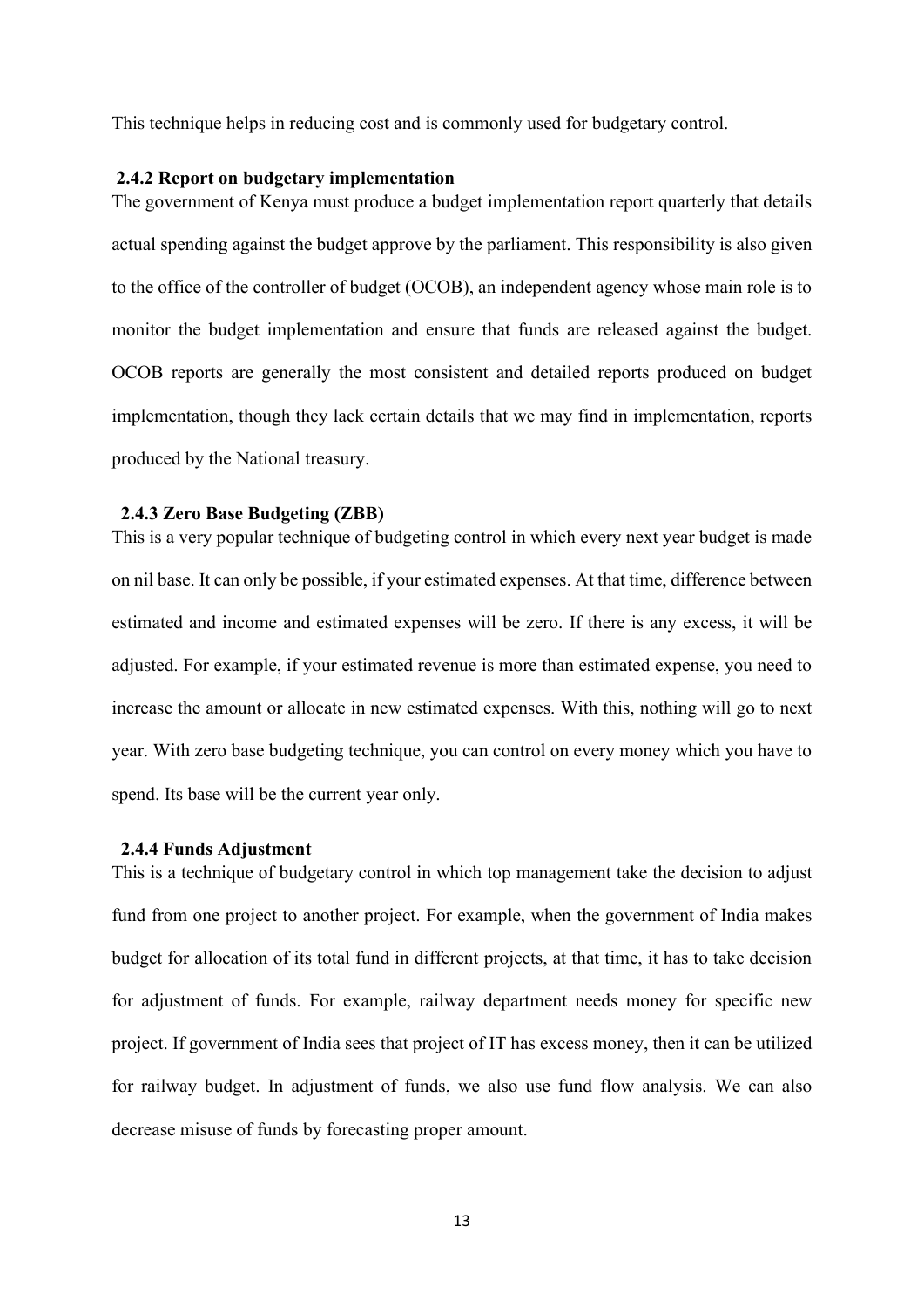#### <span id="page-19-0"></span> **2.5 Relationship between budgetary controls and financial management**

Budgetary control is a management tool used by organization to effectively manage their limited financial resources. The success off financial management in any firm depends on effective budgetary control, a process which calls for continuous administration (proctor 2006).

Hensing and baker (2013)' carried a study on effect of tight budgetary control on managerial behavior in Swedish public sector. They used descriptive survey design and sampled 62 managers from different municipalities and universities in Sweden. The findings established majority of local managers in Swedish public-sector experienced tight budgetary controls. The study never captured the effect of budgetary control uses on an organization's financial management. Therefore, there is a gap in the literature in relation to effect of budgetary control on management of financial resources at the county level.

According to Jones at all (2009), budgetary control in government entities entail financial planning, controlling, financial evaluation and performance of budgets in order to efficiently achieve the public finance management goal, on proper allocation as per proposed budget.

Adongo and jagongo (2013), did a study which investigated the relationship between budgetary control and financial performance of state corporations in Kenya. It sought to establish the features of budgetary control in State Corporation, establish the human factors within the budgetary controls, establish the process of budgetary control in public organization and determine the challenges affecting budgetary controls. A descriptive survey design was used to gather data from managers of sampled State Corporation. 14 corporations were selected from a population of 138 to participate in the study. Purposive sampling was used to select 42 corporate services managers, finance managers and budget officers from each corporation to participate in the study. The study focused on independent variables including; human factors within budgetary control, processes of BC and challenges of BC which are different from those considered by the study. A literature gap therefore still exists on effect of budgetary control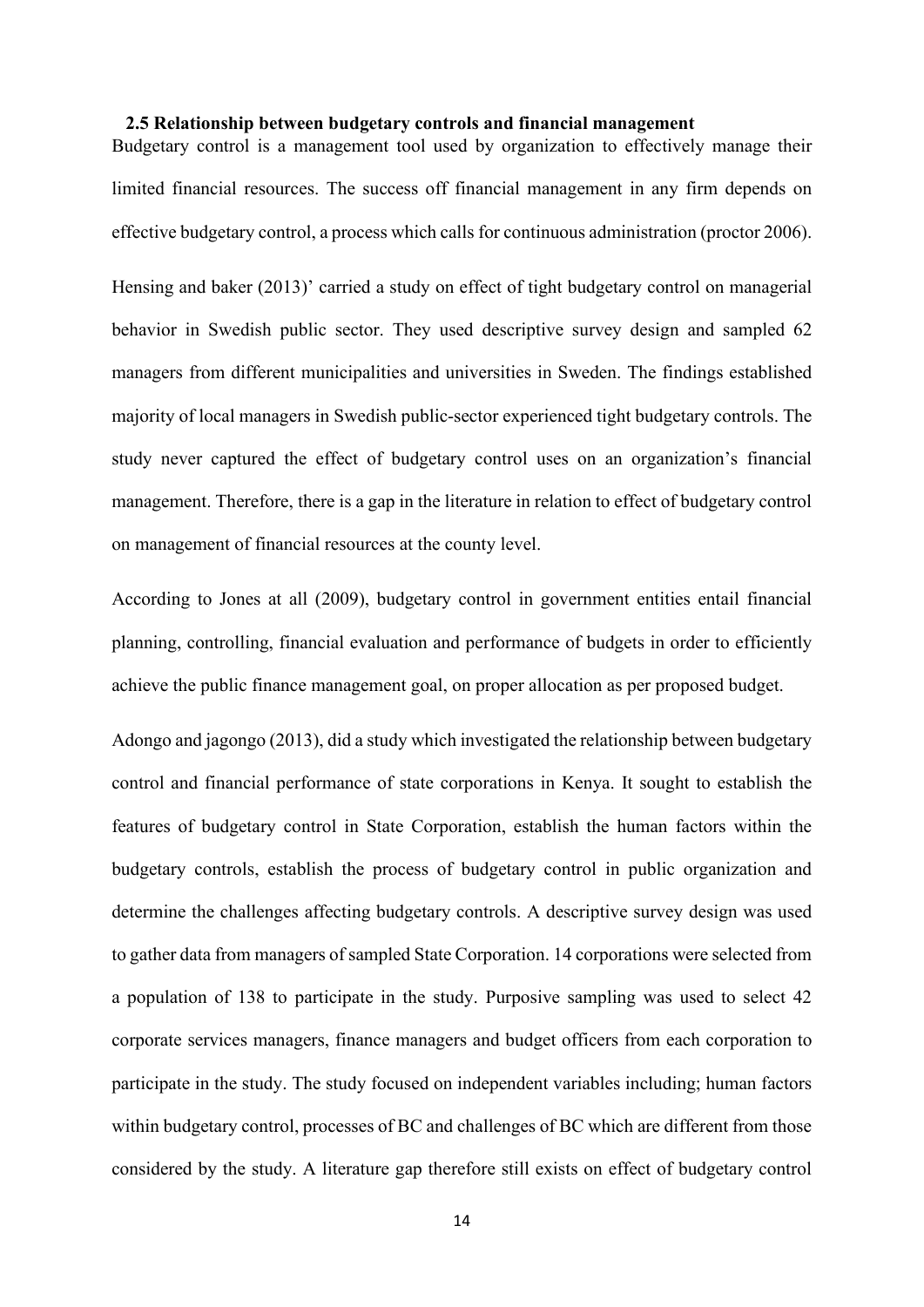uses such as control, planning and coordination on financial management of county government in Kenya.

Marcomick and Hardcastle (2011), did a study on the relationship between budgetary control and organizational performance in government parastatals in Europe. A sample of 40 government parastatals were selected for the exercise. Secondary data was used and a period of ten years considered. A regression model was used for data analysis. The results revealed a positive relationship between budgetary control and organizational performance of government parastatals. Government parastatals in Europe and county governments in Kenya have different revenue streams, financing methods, system of operation and objectives. Therefore, a gap in literature exists in relation to effect of budgetary control on financial management of resources at the county government of Kenya.

#### <span id="page-20-0"></span>**2.5.1 Revenue optimization.**

A study by Alam, Noore, Nashti and Nur (2012) in Indonesia indicated that local governments mainly obtained financial resources from the central government and more so, despite the fiscal power granted to local government on revenue mobilization. Political and contextual factors undermine the effort of local government in maximizing their revenue. As such it was noted that local government were highly dependent on national government. It is observed that revenue mobilization by local government in Ghana particularly the metropolitan, municipal and districts assemblies has been poor a condition that has necessitated the local government to entirely rely on allocation from the national government (Akorsu, 2015). The study evaluated the effectiveness of revenue mobilization in cape coast metropolitan assembly in Ghana. The findings indicate that the institution was unable to mobilize sufficient funds due to the fact that traditional method was used to collect funds. One of the recommendations of the study was that there ought to be a reliable data base for all business and properties and more so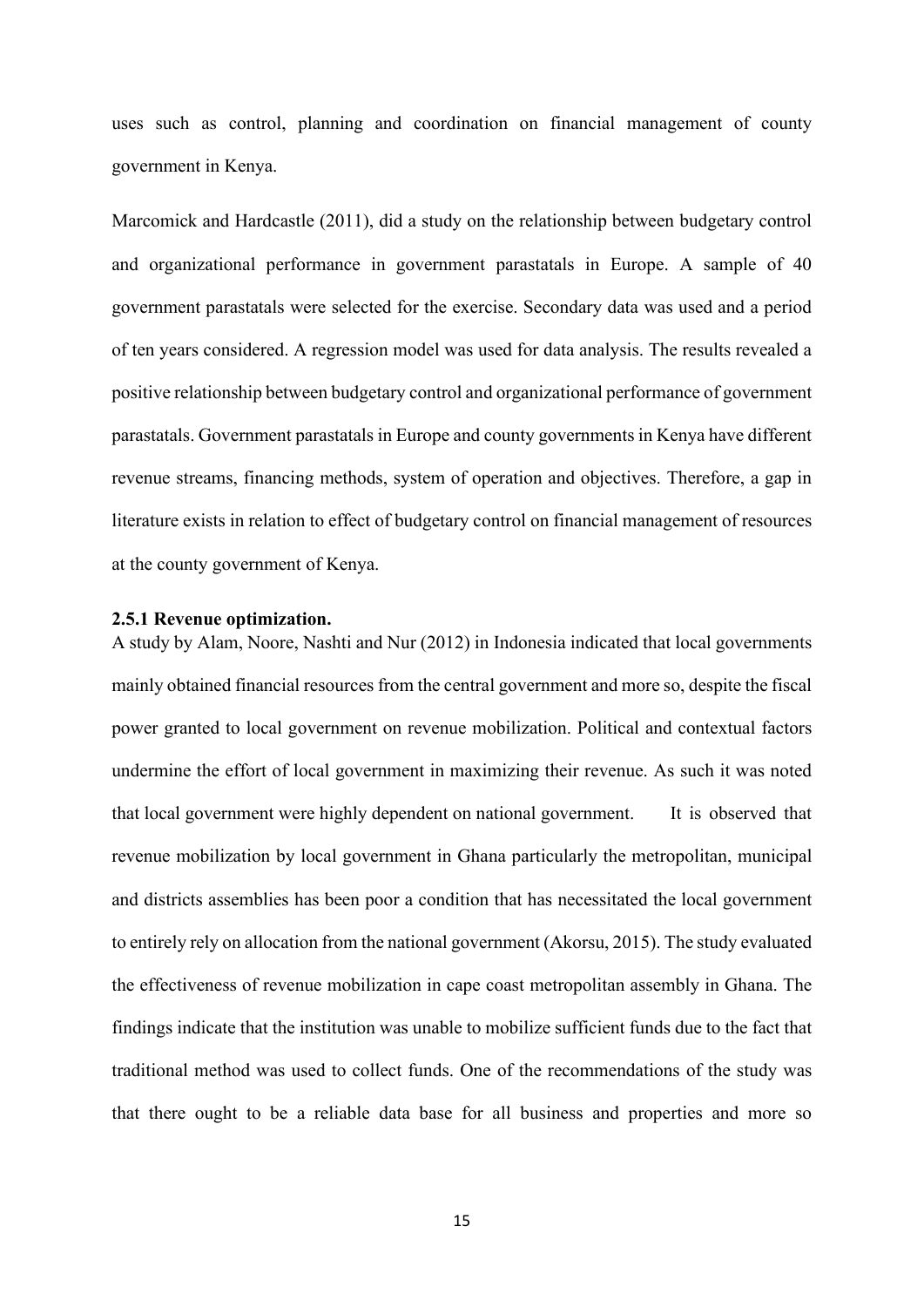sensitization of the public on the payment of taxes in order to enhance revenue for the local government.

Kondo (2015) analyzed the effect of revenue enhancement strategies on financial performance. The focus was on Kenya Revenue Authority. The study used descriptive research survey and relied on secondary data. The study findings indicated that the revenue maximization strategies influenced financial performance of the organization. Specifically, it was noted that computerized operation and staff training adversely and significantly influenced financial performance of the entity. The study recommended training on staff to improve their skills, knowledge and professional capacity in order to enhance performance of the organization.

#### <span id="page-21-0"></span>**2.5.2 Performance adjustment**

A study by Kilonzi (2014) examined the decentralization of government operations and service performance by county governments of Kenya. The objective of the study was to establish the relationship between decentralization of operations and the performance of county governments. In particular, the study focused operations that had been decentralized, effect of decentralizing operations on performance and challenges facing operations decentralization. The study adopted exploratory research design. The study revealed that there was lack of resources for service delivery to match the operations decentralized to county governments.

In Kenya, Waweru and Nduruhu (2015) assessed financial constraints on operations of county governments. The study focused on Nakuru county government. The study contended that there are many functions that have been devolved on the 47-county government of Kenya since their inception in early 2013. The study also noted that there have been claims by the council of Governors that the funds being disbursed by the national government are insufficient to run the operations at the county level. Beside this, there are other constraints that have been hampering the operations of the county government. The study revealed that financial management skills play a significant role in the operation of the county governments.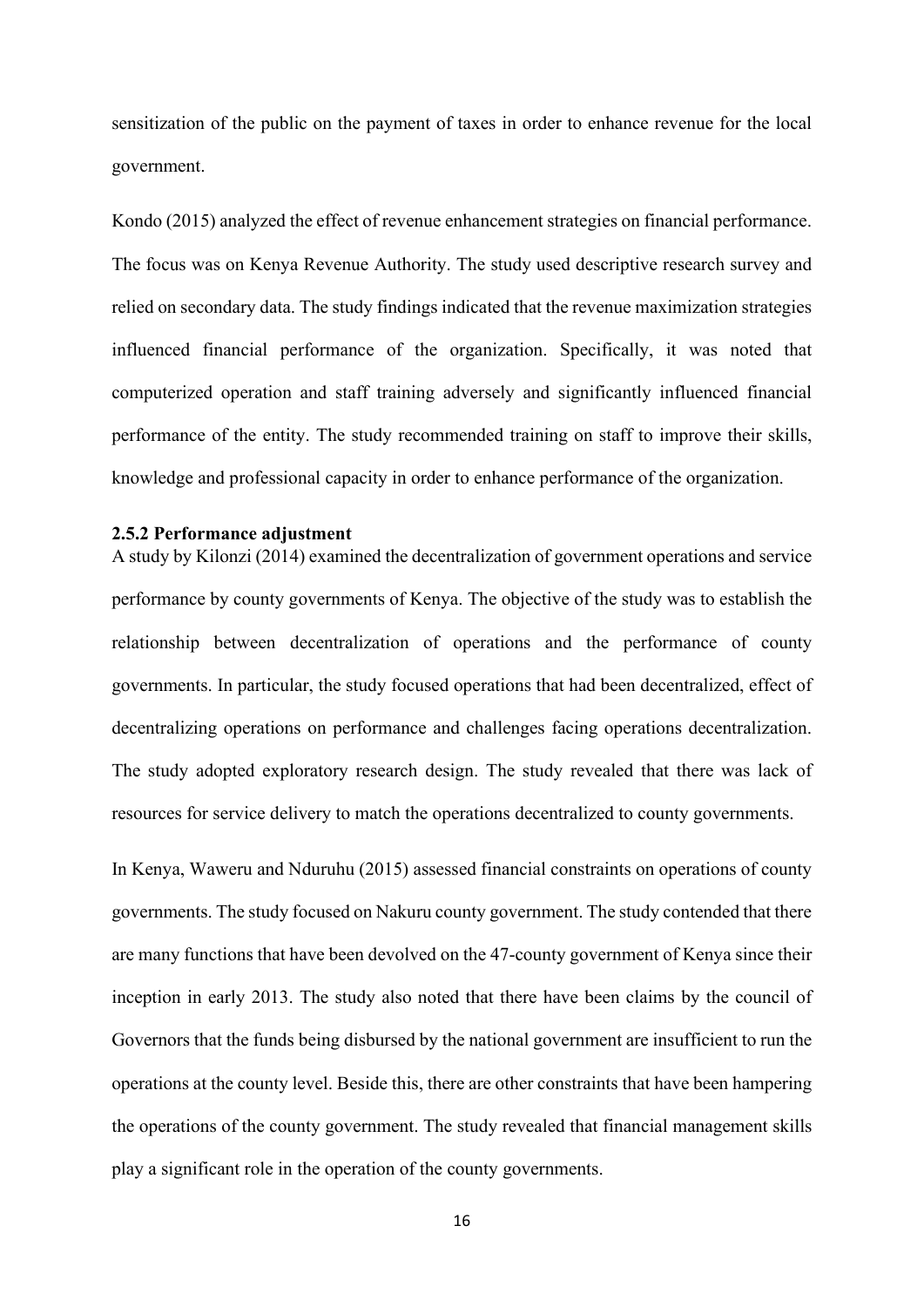A recent study by Onyango (2015) focused on operation strategy and service delivery by the county government of Kenya. The primary objective of the study was to examine the relationship between operation strategy and performance. The study concentrated on operations that have been developed, effect of decentralizing operations on performance and constraints facing service delivery in the county government. The study adopted exploratory descriptive survey design. The study revealed that there was an overlap on the role of county government and county government in delivery of service in some functions. This led to conflict in the service delivery which has affected performance of county governments in Kenya.

A research on effects of budgeting and budgetary control was carried out by Zipporah (2017) and concluded that county government encounters challenges while implementing their budget such as non-compliance with budgetary timelines as per PFM ACT 2012. The researcher confirmed that budgeting and budgetary control helps county government to estimate its revenue and expenditure in their final year. The researcher recommended that county government appropriation bills be passed in final year, determine county government performance, budget legislation for budget plans to be well executed to avoid financial performance challenges.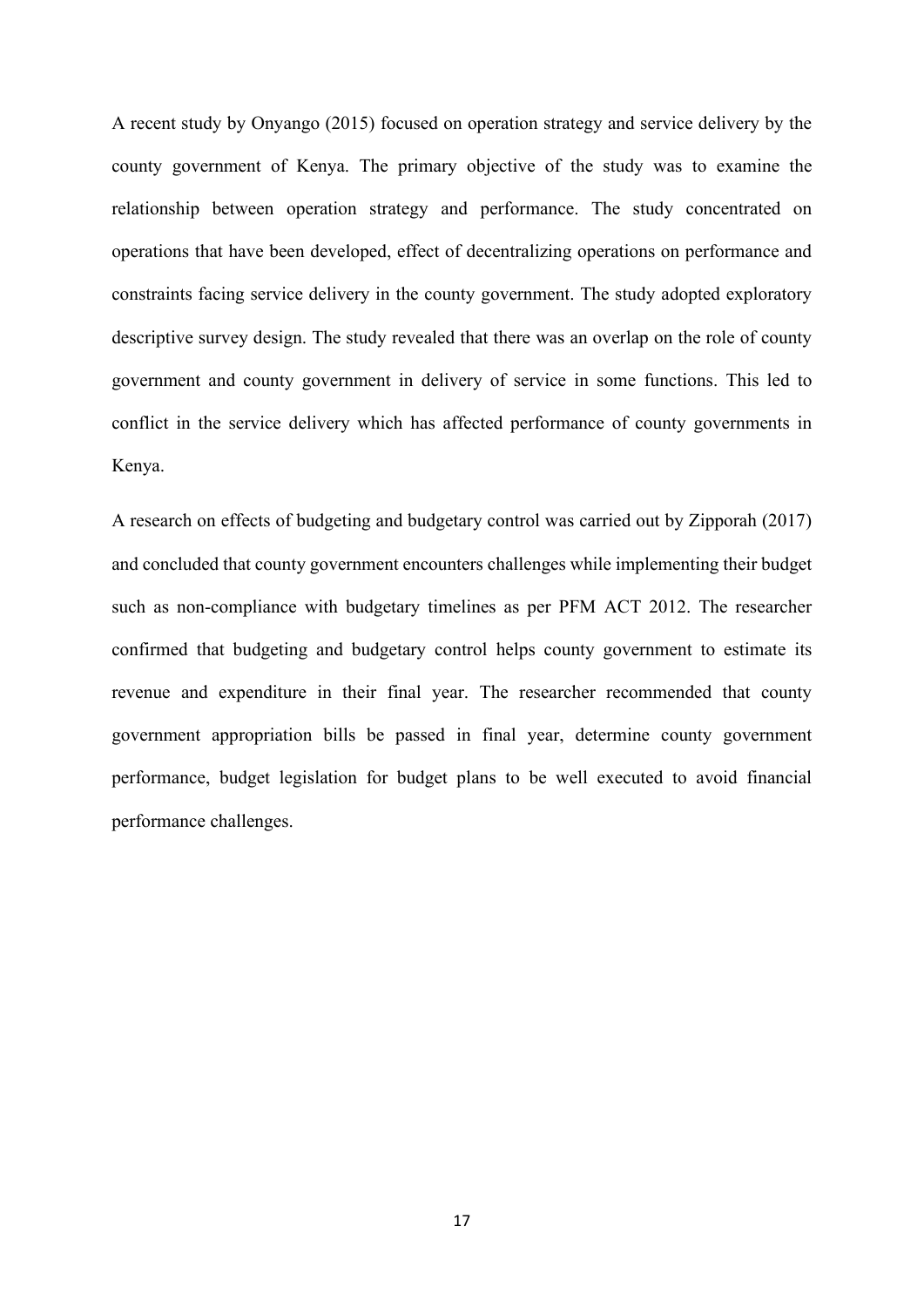#### **CHAPTER THREE**

#### <span id="page-23-1"></span> **RESEARCH METHODOLOGY**

### <span id="page-23-2"></span><span id="page-23-0"></span> **3.1 Introduction**

This chapter involves the design of the study, study area, target population, sample size and sample techniques, instruments and data analysis of the research that is to be carried out.

#### <span id="page-23-3"></span> **3.2 Research Design**

The study will use descriptive particularly survey research design. Kombo and Tromp (2006) says that descriptive design explains the state of affairs as they exist in a setting. It is used when interview or questionnaire are used in data collection (Orodho, 2007).

According to Kothani (2004), descriptive research looks into comparative and collect data from population member and describes existing phenomenon with references to budgetary controls.

According to Oso and Onen (2008), descriptive survey design presents an oriented methodology used to investigate population for selecting sample to analyse and discover occurrences. The same author explain correlation as the determination of whether or not and to what extent an association exist between two or more variables. Correlation was used as a mean of trying to examine the relationship between budgetary accounting techniques and management of financial resource at the county government in Kenya.

#### <span id="page-23-4"></span> **3.3 Study Area**

The study was conducted in the county departments of Kakamega County.

#### <span id="page-23-5"></span> **3.4 Target Population**

Lumley (2004), defines a population as a larger collection of all subjects from where a sample is drawn. Sekran (2003), defines target population as the population in which the researcher wants to generalize the study results. The study was conducted in the following departments of the county; Economic planning department, Revenue department and County Treasury department. The members of this departments will be the respondent in our study.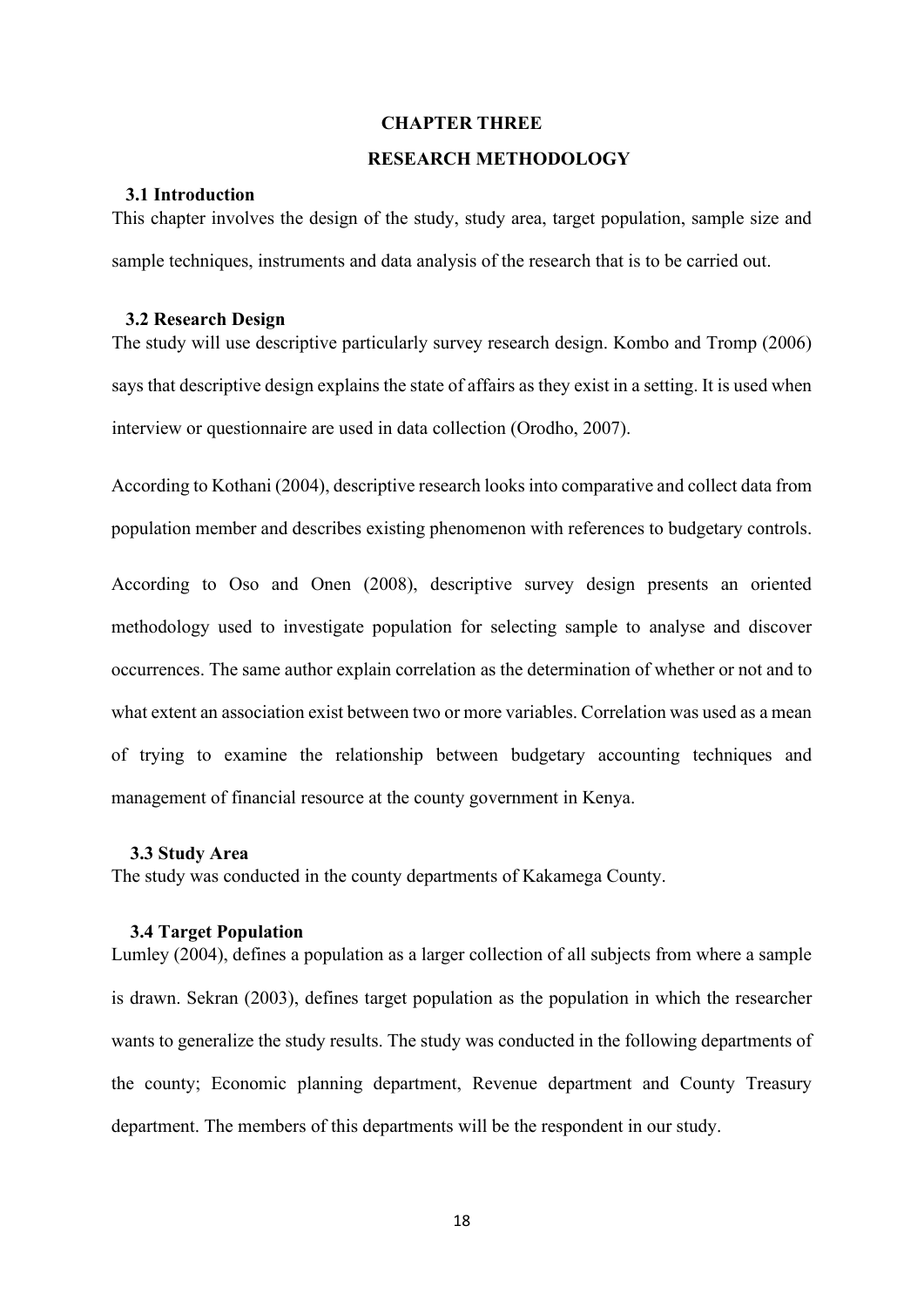#### <span id="page-24-0"></span>**3.5 Sample Size and Techniques**

The study basically targeted top and middle level management because they are of the internal control. Accordingly, the departmental members were targeted as respondent, however, greater emphasis is laid on capturing members in Economic Planning Department, Revenue Department and Treasury Department of the County.

A sample is a portion of the population collected for observation and analysis to make certain inferences about the characteristics from which it is drawn. (Best and Kahn 1998). Sample size depend upon many factors among a homogeneity of the population.

Purposive sampling is where the researcher consciously decides who to include in the sample. It is used simply because the study is targeting basically custodian of the internal control system. It also ensures that only people with relevant information are sampled.

#### <span id="page-24-1"></span> **3.6 Data Type and Sources**

The study was used in both primary and secondary data. Kombo and Delmo (2006) described primary data information gathered directly from correspondent while Gupta (2004) described secondary data as that which has already been collected by others and it is contained in journals, reports, government publication and research organization.

#### <span id="page-24-2"></span>**3.7 Data Collection Instrument and Procedures**

Data collection tools are the instrument which are used to collect the necessary information needed to serve or to prove facts (Mugenda and Mugenda, 2003). The study used both primary and secondary data techniques. Primary data was collected from the field by use of semi structural questionnaire consisting of both closed and open-ended questions. The structural questionnaire was administered through a drop and pick later method at an agreed time with the respondent. The questionnaire was suitable for this study because of the following reasons; Time saving, maintenance of confidentiality of information, have no room for interview bias and collection could be done in large area.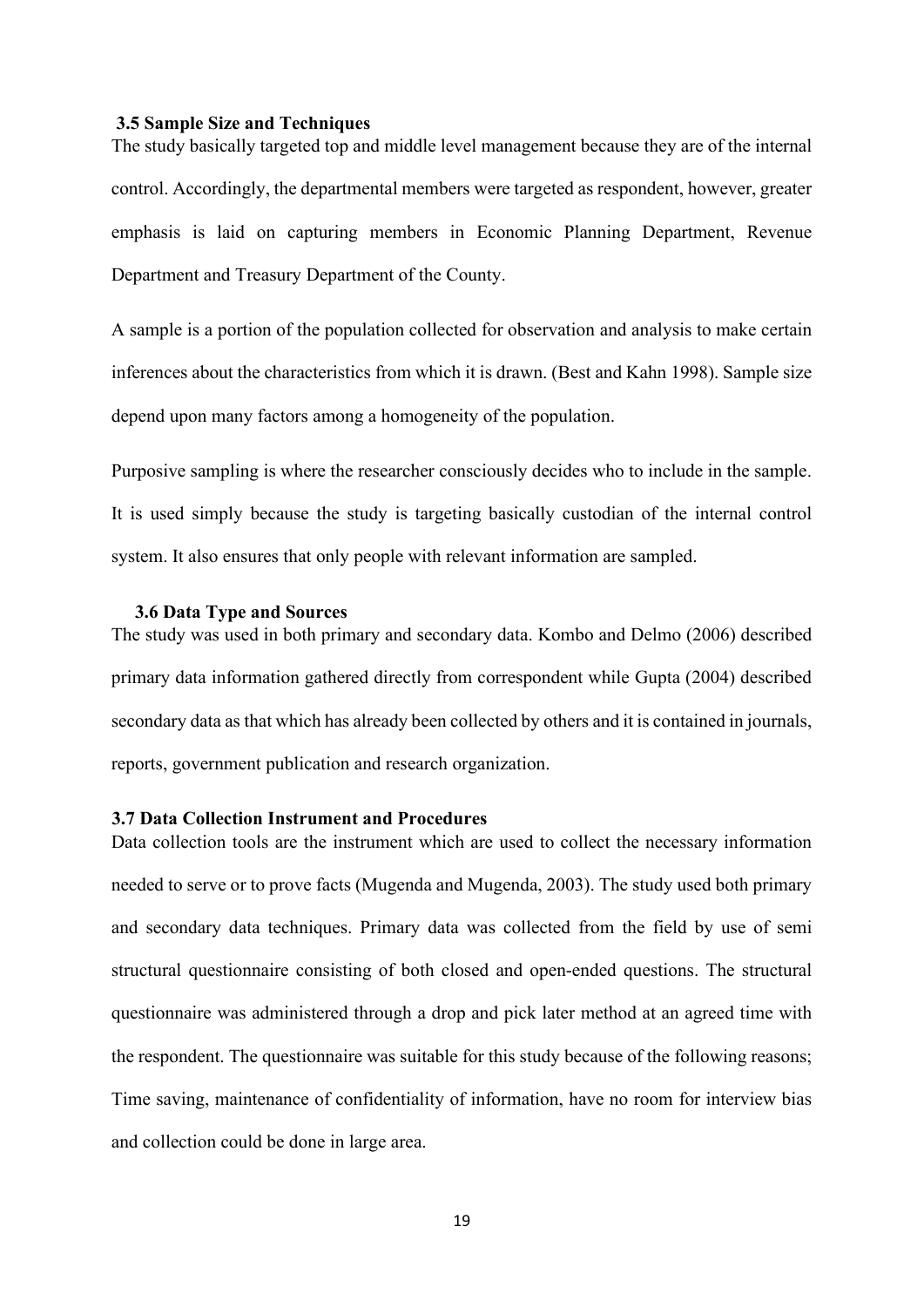The questions were pretested before data collection. Dependent variables were measured using performance indicators from the audited financial information. Secondary data was used to supplement the data received from questionnaires.

#### <span id="page-25-0"></span>**3.8 Reliability of Instruments**

Reliability is a measure of the degree to which research instrument yield consistent result or date after repeated trials (Mugenda and Mugenda 2003). The test method will be used as a method of testing reliability. Mugenda and Mugenda further state that test retest is administering the same instrument twice to the same group of subjects. There is usually time lapse between the first and the second test. The second will be administered after a period of two weeks.

Person's product moment correlation coefficient of 0.80 or more implies that there I a high degree of reliability of data high correlation denotes high reliability and therefore the questionnaire is reliable.

#### <span id="page-25-1"></span> **3.9 Validity of Instruments**

According to Mugenda and Mugenda 2003, Validity is the degree to which results obtained from analysis of data actually represent phenomenon under study. They further note that this is validated by use of professional's expert in the area. A section of respondents who will not participate in the study and research proposal. Supervisors will confirm the content validity in a measure of degree to which the data collected using a particular instrument represent particular domain of indicators (Mugenda and Mugenda 2003).

The items instruments will be tasted to confirm if all the expected outcomes will be able to be measured.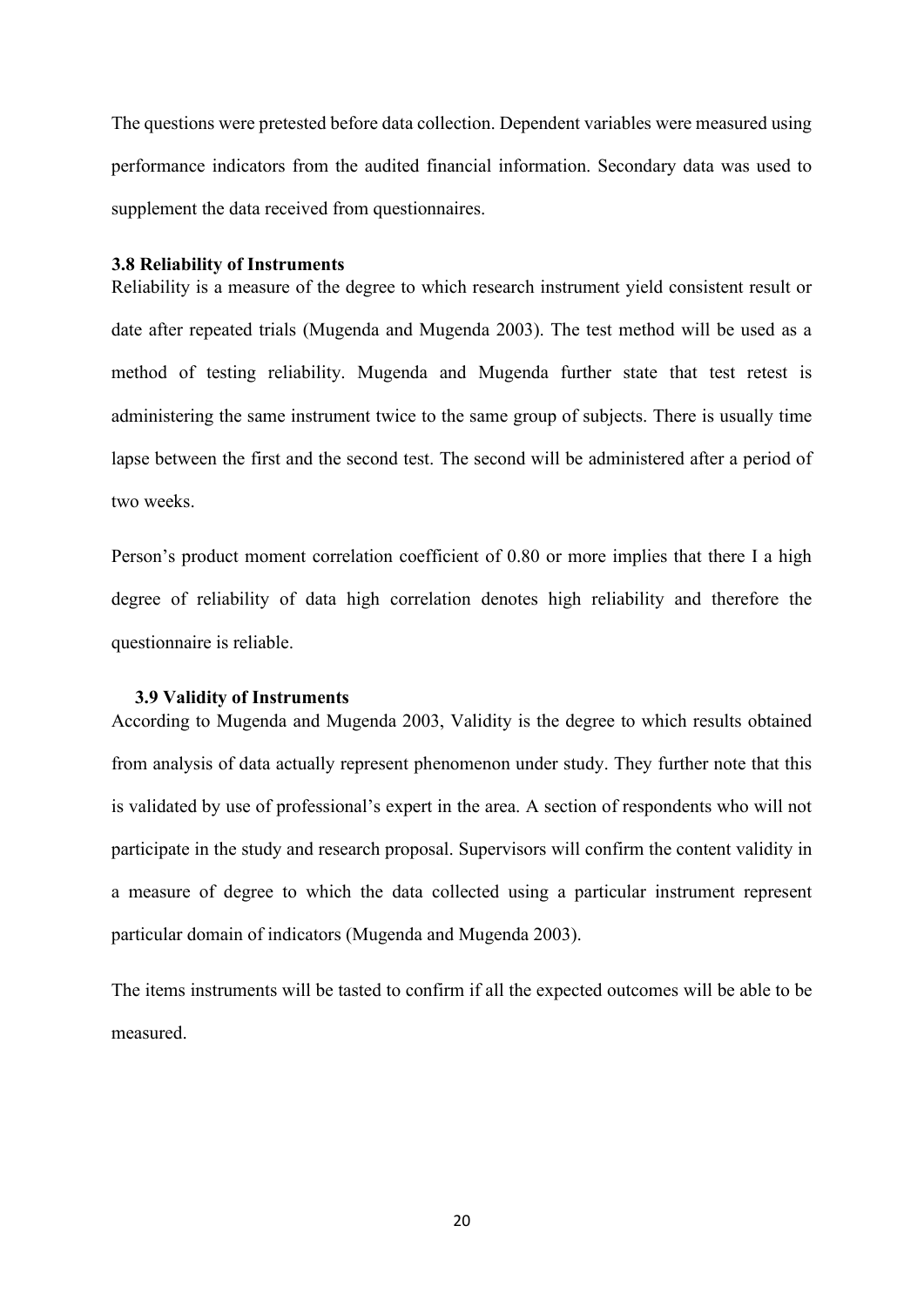#### **3.10 Data analysis**

The goal of data analysis according to Peterim a research data collection and analysis training manual (2004) is to clarify problems, alternative and provide a sense of direction. Data analysis usually begins with the organization of collected data in the form of statistical table, maps, charts, diagrams and explanation text also a company where necessary.

Ngau and Kumsea 2004 in their study clarify that once the raw data is collected, questionnaires will be checked for their proper recording of responses and completeness. It will then be corded and checked for coding errors and omission. The output will be used to describe respondents with regard to the research question. Cross tabulation and graph will also be made where necessary.

Measures of central tendency means, medium and measures of dispersion, variance and standard deviation shall be used to analyze the data together with the application of statistical package of special sciences (SPSS). The researchers will cloth interpretation, make conclusion and finally more effective recommendations.

#### <span id="page-26-0"></span>**3.11 Ethical Consideration**

Ethical consideration has been taken into consideration by first seeking authorization from the county government of Kakamega. Furthermore, questionnaires were structured in such a way that there is no mention of the interviewer's name. A statement as to the strict confidentiality with which data is held is clearly stated in the questionnaire. Consent was sort from the participant after being informed of the rationale and nature of the study, the relevance in the research process and expectations from them to ensure voluntary participations.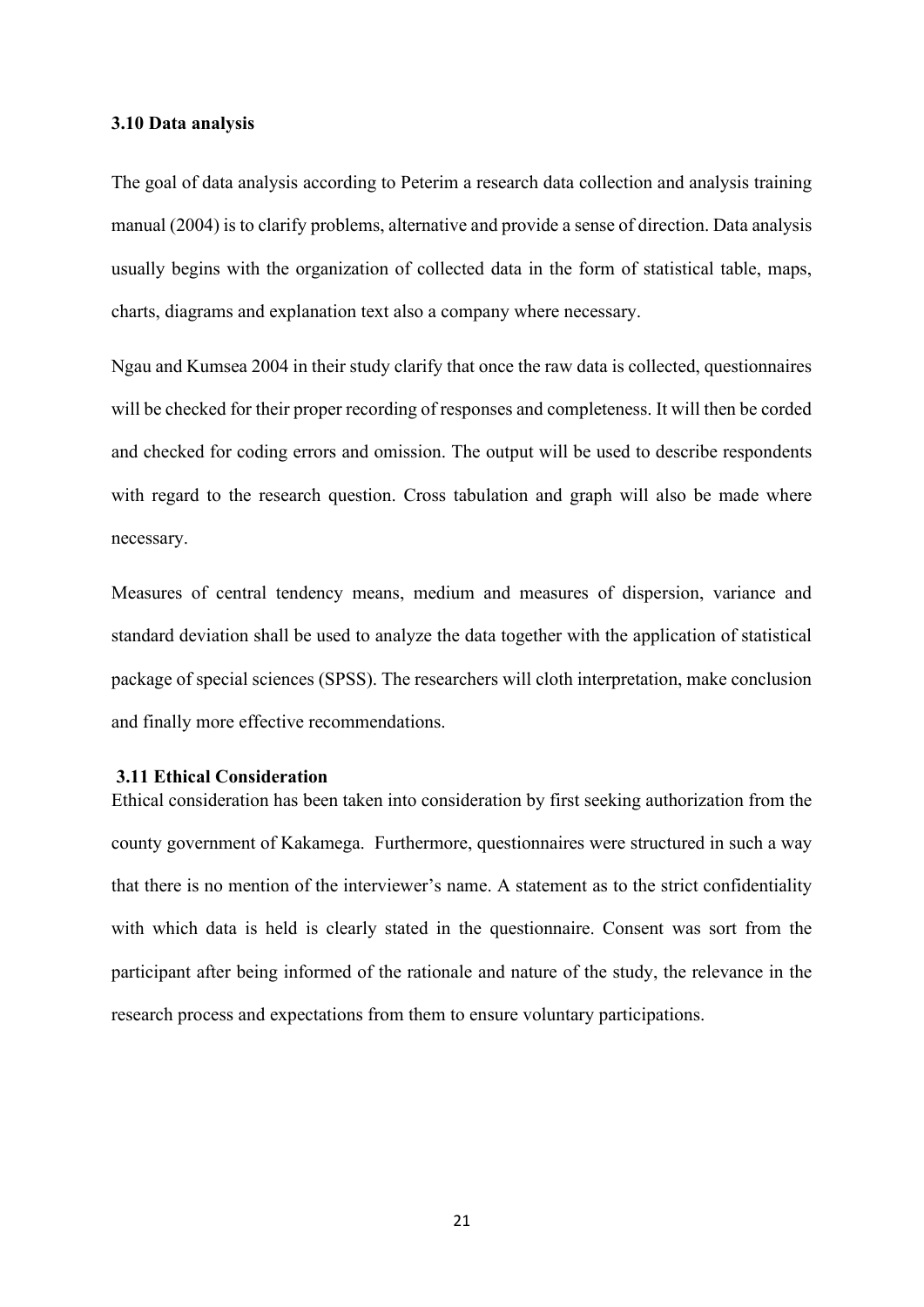# <span id="page-27-0"></span> **CHAPTER FOUR**

# <span id="page-27-1"></span> **DATA ANALYSIS AND INTERPRETATION OF RESULTS**

# <span id="page-27-2"></span>**4.1 Introduction**

This chapter presents the findings, interpretation of the study. It is sequenced into five main sections comprising;

- Response rate.
- Demographic information of the respondents.
- Revenue optimization and management of public financial resources of county government.
- Planning and management of public financial resources of county government.
- Control and management of public resources of county government.

# <span id="page-27-3"></span>**4.2 Response rate**

Response rate is defined as the number of questionnaires that are filled completely and returned or collected against the questionnaires that are issued to the respondents.

To this effect, the 15 questionnaires were issued and 12 out of these were completed which represent 80% response rate which is way above the accepted questionnaire return rate of 70% (Nulty, 2008).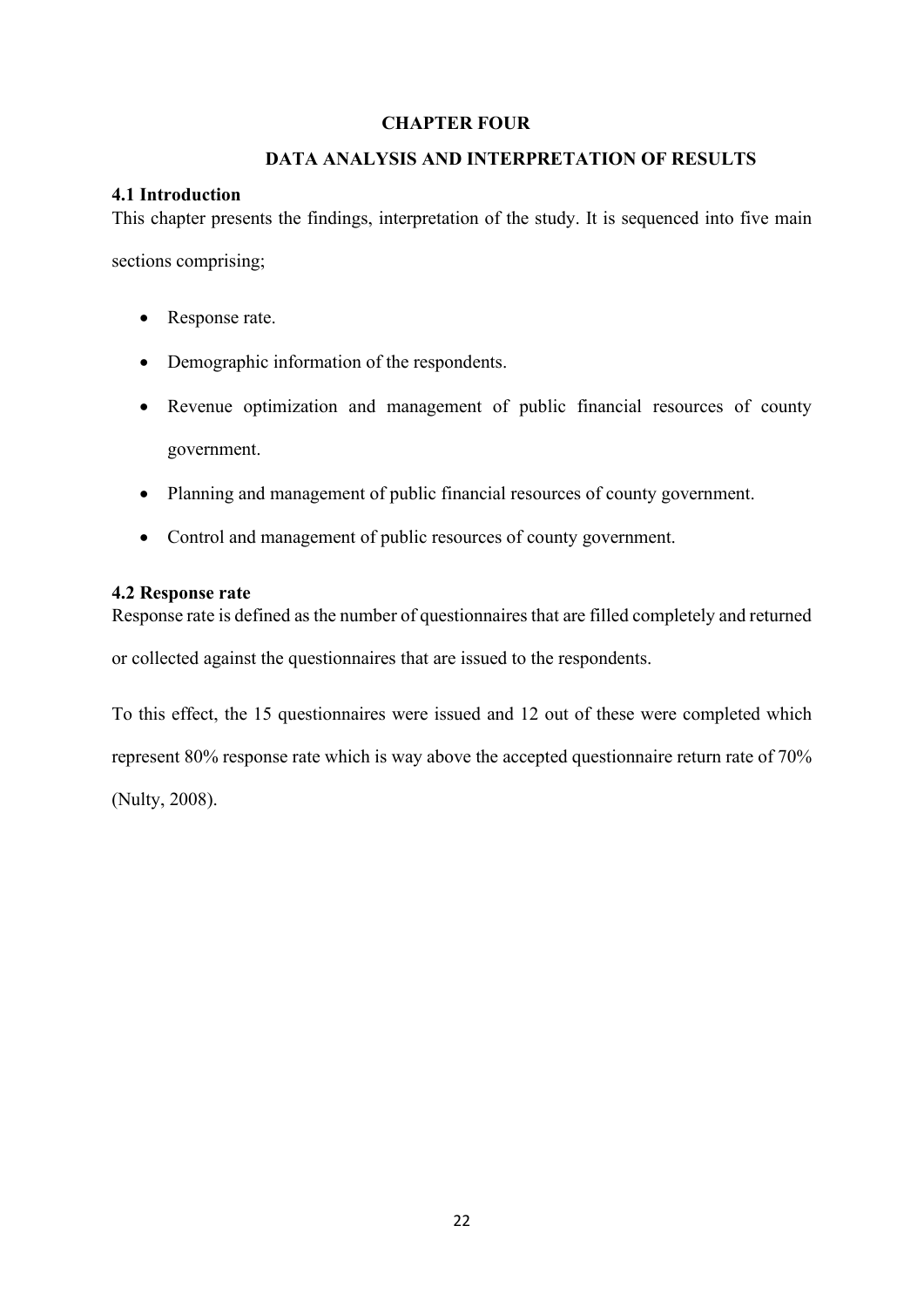#### <span id="page-28-0"></span>**4.3 Demographic information of the respondents.**

Table 4.1 below summaries the response obtained from the questions that sought demographic

information of the respondents.

| <b>Characteristics</b>                   | Frequency      | Percentage (%) |
|------------------------------------------|----------------|----------------|
| <b>Gender-Male</b>                       | 9              | 75             |
| -Female                                  | 3              | 25             |
| Age bracket                              |                |                |
| $-18-30$                                 | $\overline{2}$ | 17             |
| $-31-40$                                 | 6              | 50             |
| $-41-50$                                 | $\overline{4}$ | 33             |
| <b>Level of education</b>                |                |                |
| -Certificate                             | 1              | 8              |
| -Diploma                                 | $\overline{3}$ | 25             |
| -Undergraduate                           | 5              | 42             |
| -Postgraduate                            | 3              | 25             |
| Duration in the current position         |                |                |
| -Less than 3 years                       | $\overline{4}$ | 33             |
| -Between 3-5 years                       | 6              | 50             |
| -More than 5 years                       | $\overline{2}$ | 17             |
| <b>Number</b><br>of employees in<br>each |                |                |
| department                               |                |                |
| -Between 11-30                           | 8              | 67             |
| -30 and above                            | $\overline{4}$ | 33             |
|                                          |                |                |

Table 4.1 Distribution of respondent by demographic characteristics

Table 4.1 shows that;

In relation to gender, the table is indicatives of majority (75%) of the respondents being male while 25% were female. The findings demonstrate efforts by the county to comply with affirmative action in employment opportunities.

When distributed by age bracket, the table depicts most (50%) of the respondent were aged between 31-40 years, 41-50 years 33% and while aged 18-30 years were 17% respectively.

On education level the table demonstrate that majority 42% of the respondent had attained undergraduate qualification. Both diploma and postgraduate were 25% each and 8% represent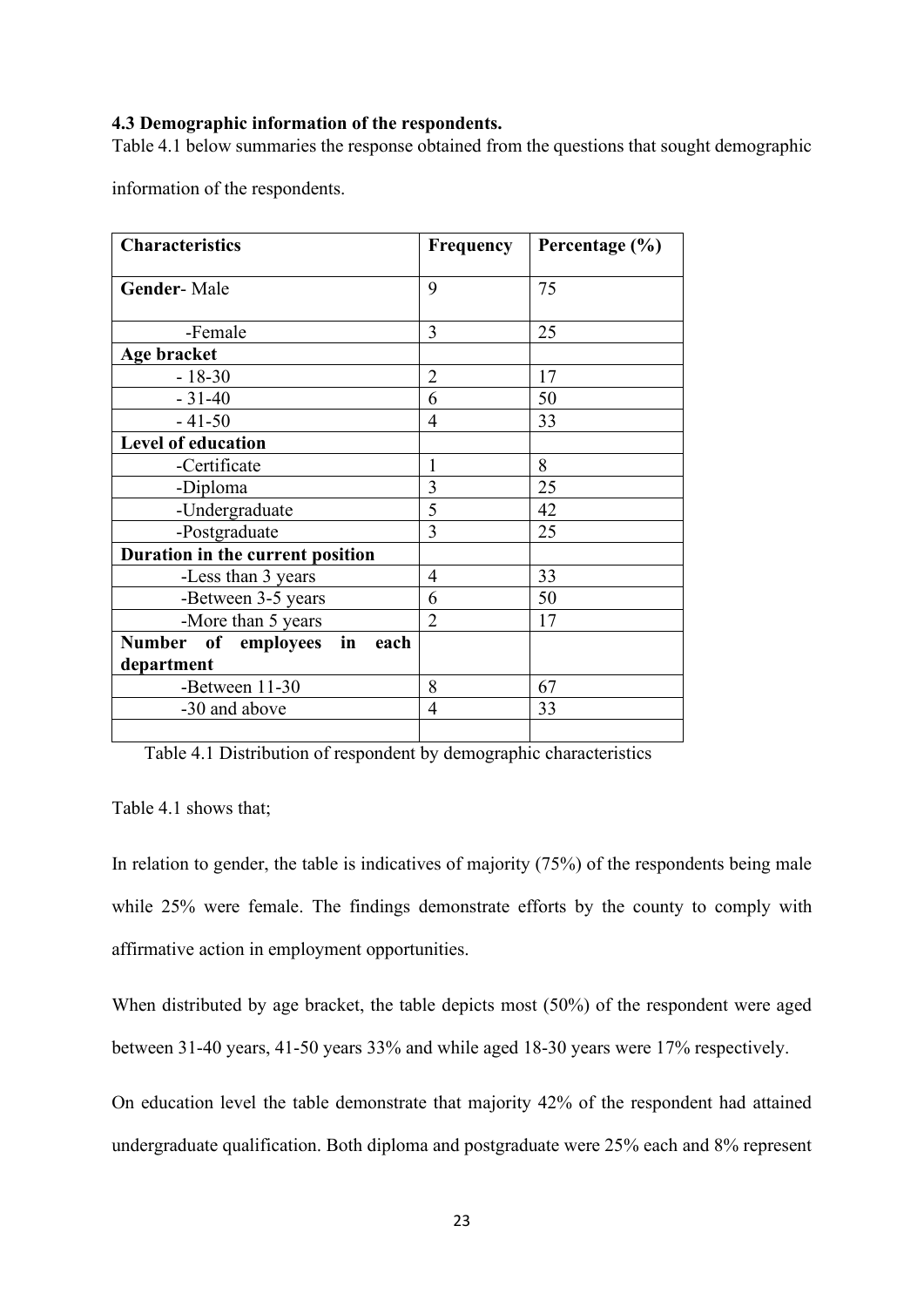the certificate qualification. The findings signify that most of the respondents had the requisite competence and knowledge as depicted by their service and responses.

With regard to the question that sought information on duration in their current positions, table 4.1 shows majority 50% of the respondent stated they had served between 3-5 years 33% indicated served for less than 3 years and 17% indicated they have served for more than 5 years

# <span id="page-29-0"></span>**4.4 Planning**

# <span id="page-29-1"></span>**4.4.1 Duration and Approximate Annual budgeted Revenue & Expenditure**

The respondents were first asked to indicate the period covered by their respective budget then approximate level of annual budgeted revenue and subsequently approximate annual budgeted expenditure.

Table 4.2 below, summarizes responses in figure

| Period | Annual              | budgeted   Annual budgeted Revenue |
|--------|---------------------|------------------------------------|
|        | Expenditure         |                                    |
| vear   | Less than 5 billion | Less than 5 billion                |

**Figure 4.2 Period, Annual Budgeted Revenue and Expenditures.**

From the table above, it is evident that all (100%) of respondent reported that their respective budget covered a period of 1 year.

With regard to approximate level of annual budgeted expenditure and revenue respondent indicated that their expenditure and revenue is similar range of less than 5 billion.

# <span id="page-29-2"></span>**4.4.2 Budget Planning Process**

When asked to indicate their level of agreement/disagreement with the statement relating to budget planning aspects, the responses obtained are summarized in the table 4.3.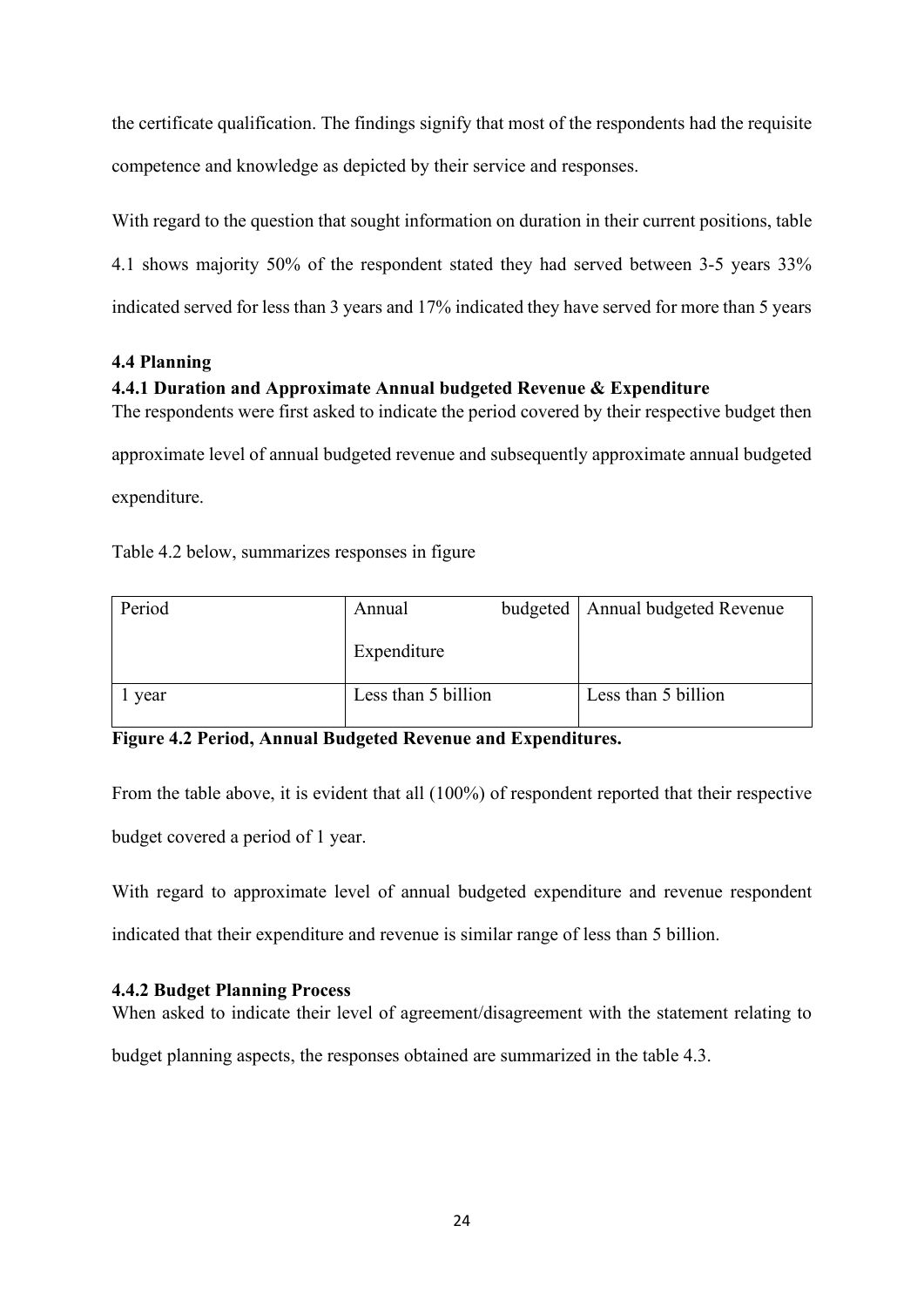| <b>Statement on budget planning aspects</b>                               | <b>SA</b> | $\mathbf A$ | <b>NS</b> |  |
|---------------------------------------------------------------------------|-----------|-------------|-----------|--|
| Each department of the county prepares budget prior to $\vert 36 \rangle$ |           | 50          | 12        |  |
| budget periods.                                                           |           |             |           |  |
| The county has both short- and long-term budget plans.                    | 14        | 61          | 18        |  |
| The county incorporates both development and recurrent 22                 |           | 70          | 8         |  |
| plans in the budget.                                                      |           |             |           |  |
| The county budget at planning level factors in the priorities 24          |           | 60.5        | 15.5      |  |
| of different department.                                                  |           |             |           |  |

<span id="page-30-0"></span>4.3 Levels of Agreement/Disagreement with Budget Planning Statement

Where; **SA**- Strongly agreed

**A-** Agreed

**NS**- Not sure

**D-** Disagreed

The table 4.3 shows the most (88%, 75%, 92%, 84.5%) of the respondent confirmed that; each department in the county prepares budget plans prior to budget periods, the county had both short and long term budgets plans, they incorporates both development and recurrent plans in their budgets and that their budgets at planning level do factor in priorities of different department . 10%, 18%, 8%, 15.5% were not sure while 2%, 7%, 0%, 0% respectively disagreed and this was not the case.

These findings demonstrate a general consensus among the respondents with regard to involvement of department in preparation of budget plans prior to budget periods, formulation of both of short- and long-term budget plans, incorporation of both development and recurrent plans and consider priorities of different departments during budget planning process.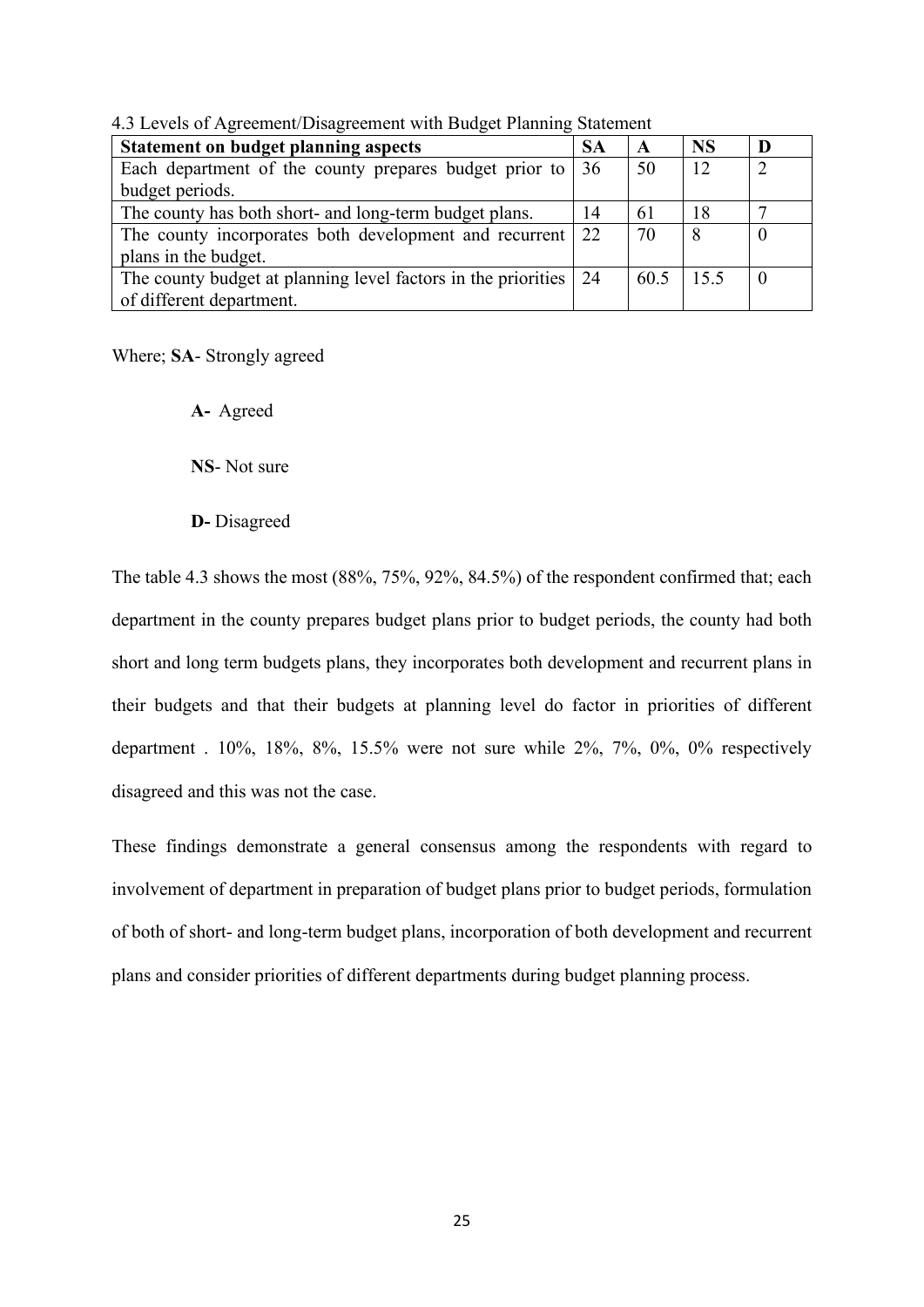# <span id="page-31-0"></span>**4.5 Budget Control Process**

# <span id="page-31-1"></span>**4.5.1 Frequency of Budget Preview**

Figure 4.4 summarizes that response obtained from the question that sought information on

how often the budget were reviewed.

# **Budget Review Intervals**

|        | Quarterly | <b>Biannually</b> | <b>Annually</b> |
|--------|-----------|-------------------|-----------------|
| $0\%$  |           |                   |                 |
| 10%    |           | 8.6               | 3.4             |
| 20%    |           |                   |                 |
| 30%    |           |                   |                 |
| 40%    |           |                   |                 |
| 50%    |           |                   |                 |
| $60\%$ |           |                   |                 |
| $70\%$ |           |                   |                 |
| $80\%$ |           |                   |                 |
| $90\%$ | $\bf 88$  |                   |                 |
| 100%   |           |                   |                 |

From figure 4.4, it is evident that most (80%) of the respondent reported their budgets were reviewed on quarterly basis whole 8.6% stated biannually and 3.4% stated annually.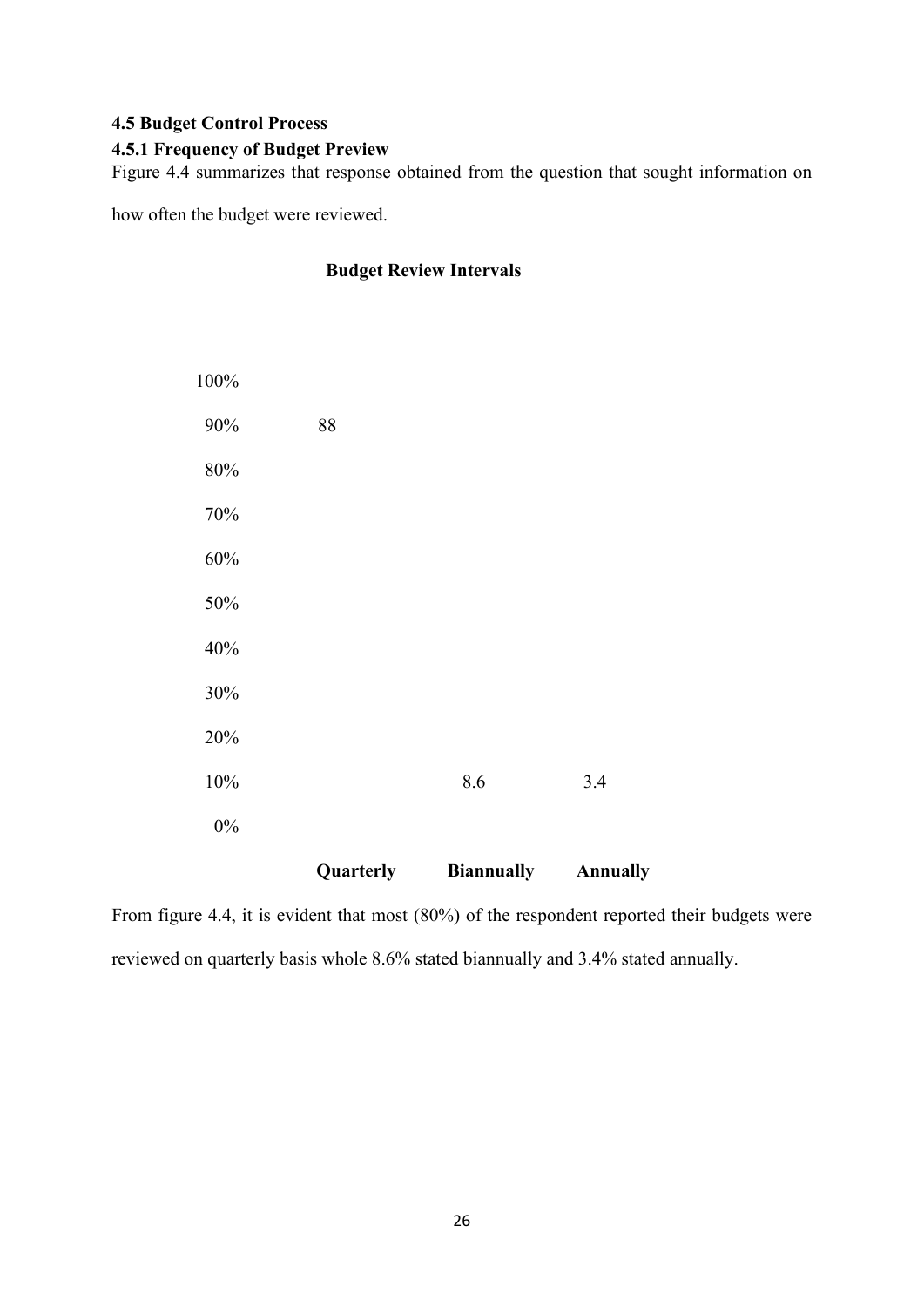| <b>Statement on Budget Control Activity</b>                     | A    | <b>SA</b> | <b>NS</b> | D   |
|-----------------------------------------------------------------|------|-----------|-----------|-----|
| There exist a budgetary committee that periodically meet to     | 83.2 | 16.8      | 0.0       | 0.0 |
| review budget performance.                                      |      |           |           |     |
| The county has budget policies that help in monitoring budget   | 75   | 16.7      | 8.3       | 0.0 |
| spending limits.                                                |      |           |           |     |
| The county periodically prepares report for budgets evaluation. | 66.7 | 16.7      | 8.3       | 8.3 |
| At the end of budget cycle, the county compares actual and      | 66.6 | 16.7      | 16.7      | 0.0 |
| budgeted performance tabulates variances.                       |      |           |           |     |
| The county takes the corrective actions to address adverse      | 50.0 | 25.0      | 25.0      | 0.0 |
| variance reported.                                              |      |           |           |     |

<span id="page-32-0"></span>4.5.2 Levels of agreement/disagreement (%) with Budget Control statements

# Where; **A**- Agreed

**SA-** Strongly agreed

**NS**- Not sure

**D**- Disagree

The table above shows that most (100%, 91.7%, 84.4%, 84.4%, 75%) of respondent were respectively in agreement with regard to; existence of budgetary committee that periodically meet to review budget performance, the county having budget policies that helping monitoring budget spending limits, periodically prepares report for budget performance evaluation and do compare actual and budgeted performance, tabulating variance at the end of the budget cycle.

A further 0.0%, 8.3%, 8.3%, 16.7% and 25% were not sure while 0.0%, 0.0%, 8.3%, 0.0% and 0.0% each reported this was not the case.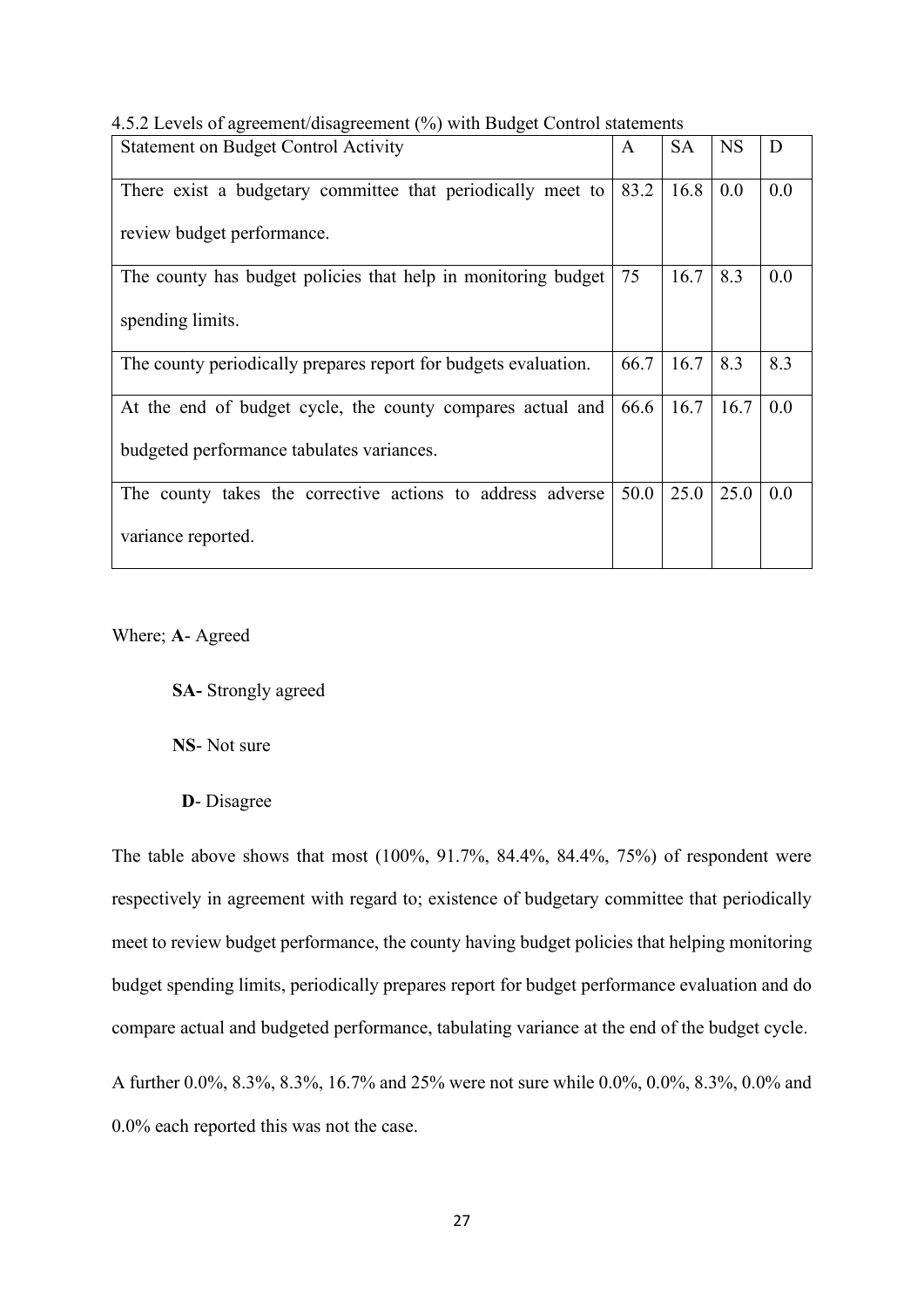Similarly, 75% of the respondent agreed that their county adverse budget deviation is reported to budget committee and corrective actions taken to address the adverse effects, 25%, were not sure while 0.0% did not comment.

# <span id="page-33-0"></span>**4.6 Hypothesis Testing.**

We used the Chi- square where  $r^2$  describes the magnitude of discrepancy between theory and

the observed.

# <span id="page-33-1"></span>**4.6.1 The relationship between planning and budgetary accounting techniques on**

management financial resources.

HO; There is no significant relationship between planning and revenue optimization with

the management of financial resources at the county level.

|              | <b>SA</b>      | $\mathbf A$ | <b>NS</b>      | D | <b>TOTAL</b> |
|--------------|----------------|-------------|----------------|---|--------------|
|              | 5              | 6           | 1              | 0 | 12           |
|              | $\overline{2}$ | 7           | $\overline{2}$ | 1 | 12           |
|              | 3              | 8           | 1              | 0 | 12           |
|              | 3              | 7           | $\overline{2}$ | 0 | 12           |
| <b>TOTAL</b> | 13             | 28          | 6              | 1 | 48           |

Solutions;

For us to get E Value E=to people/number of observations

e.g 13/4=3.25 or 3.3

| Ô              | E   | $(O-E)^2$ | $(O-E)^2/E$ |
|----------------|-----|-----------|-------------|
| 5              | 3.3 | 2.89      | 0.88        |
| $\overline{2}$ | 3.3 | 1.69      | 0.51        |
| 3              | 3.3 | 0.09      | 0.03        |
| 3              | 3.3 | 0.09      | 0.03        |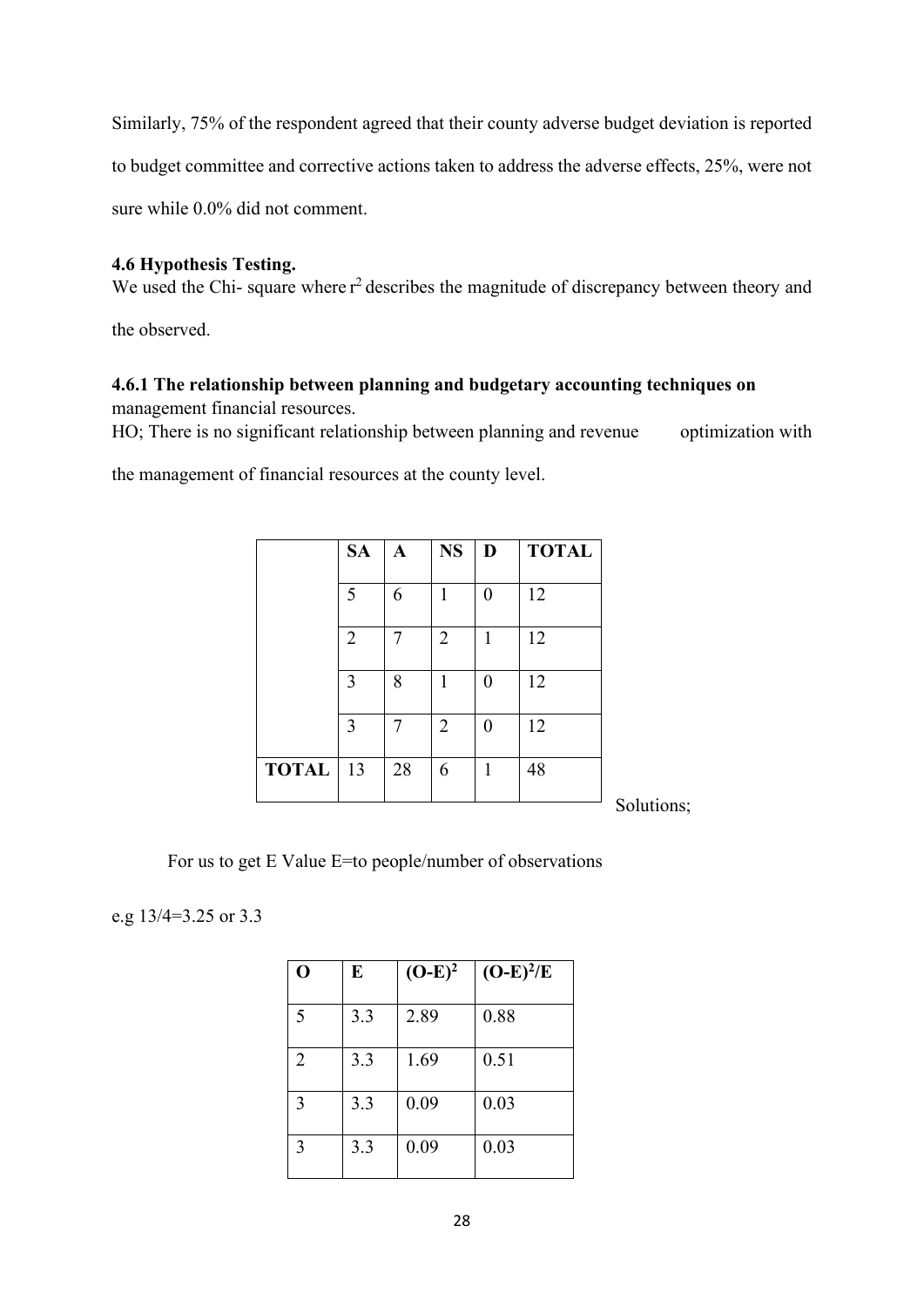| 6                | 7.0 | 1.00 | 0.14         |
|------------------|-----|------|--------------|
| $\overline{7}$   | 7.0 | 0.00 | 0.00         |
| 8                | 7.0 | 1.00 | 0.14         |
| $\overline{7}$   | 7.0 | 0.00 | 0.00         |
| $\mathbf{1}$     | 1.5 | 0.25 | 0.17         |
| $\overline{2}$   | 1.5 | 0.25 | 0.17         |
| $\mathbf{1}$     | 1.5 | 0.25 | 0.17         |
| $\overline{2}$   | 1.5 | 0.25 | 0.17         |
| $\overline{0}$   | 0.3 | 0.09 | 0.30         |
| $\mathbf{1}$     | 0.3 | 0.49 | 1.63         |
| $\boldsymbol{0}$ | 0.3 | 0.09 | 0.30         |
| $\boldsymbol{0}$ | 0.3 | 0.09 | 0.30         |
|                  |     |      | $X^2 = 4.94$ |

$$
Df = (r-1) (c-1)
$$
  
= (4-1) (4-1)  
= 3x3  
= 9

At 95% level of confidence;

$$
X^2_{0.05} = 16.92
$$

Calculated value  $x^2 = 4.94$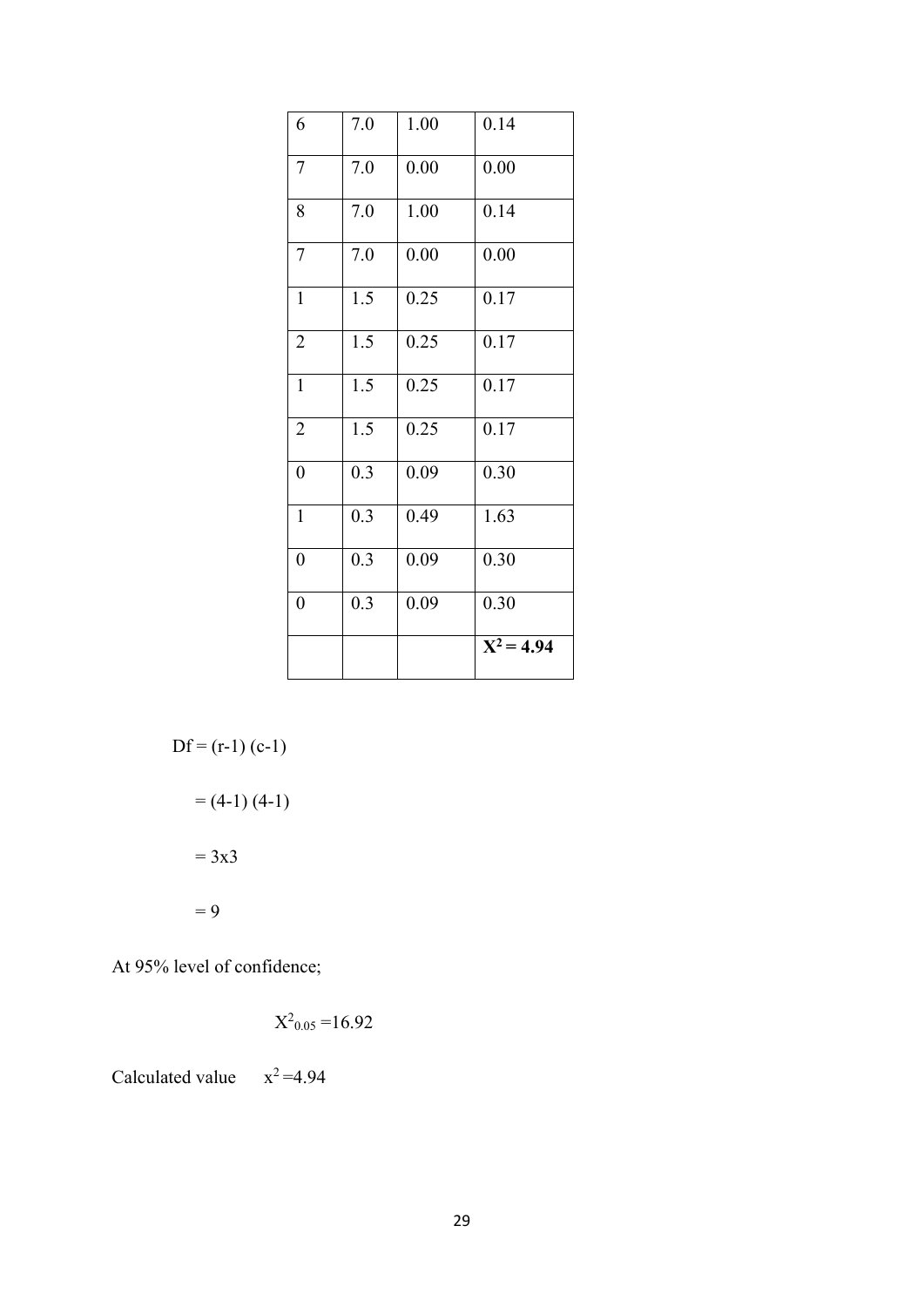Since the calculated is less than the table value the null hypothesis is rejected hence there is significant relationship between planning/revenue optimization with the management of financial resources at the county level.

# <span id="page-35-0"></span>**4.6.2 Relationship between Control and budgetary accounting technique on management of financial resources**.

HO; There is no relationship between control with the management public financial

resources of county government.

|              | A  | <b>SA</b>      | <b>NS</b>      | D              | <b>Total</b> |
|--------------|----|----------------|----------------|----------------|--------------|
|              | 10 | $\overline{2}$ | $\overline{0}$ | $\overline{0}$ | 12           |
|              | 9  | $\overline{2}$ | 1              | $\overline{0}$ | 12           |
|              | 8  | $\overline{2}$ | 1              | 1              | 12           |
|              | 8  | $\overline{2}$ | $\overline{2}$ | 0              | 12           |
|              | 6  | 3              | 3              | 0              | 12           |
| <b>Total</b> | 41 | 11             | 7              | 1              | 60           |

Where; **A**- Agreed

**SA-**Strongly agreed

**NS-** Not sure

**D**-Disagreed

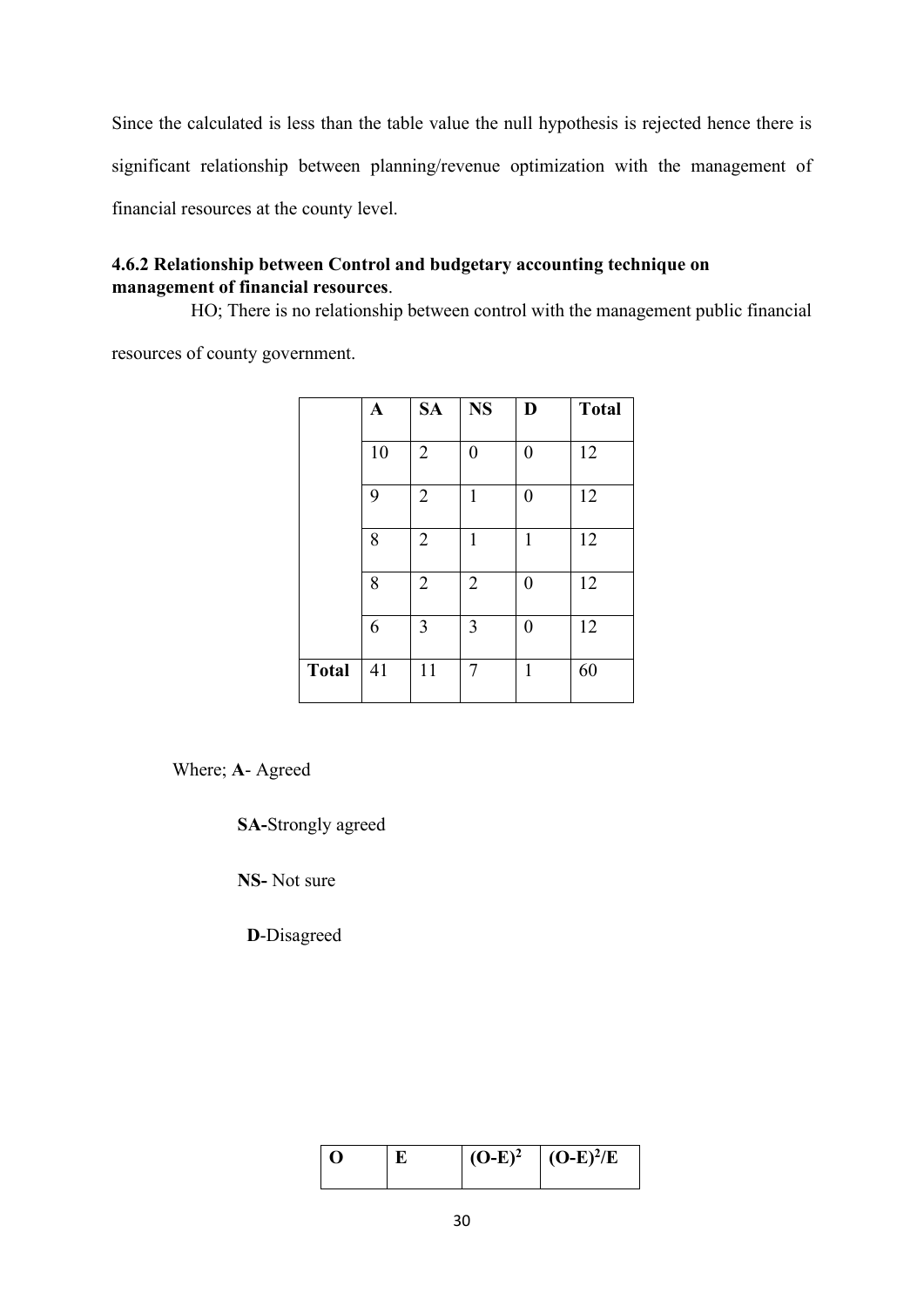| 10               | 8.2              | 3.24 | 0.40       |
|------------------|------------------|------|------------|
| 9                | 8.2              | 0.64 | 0.08       |
| 8                | 8.2              | 0.04 | 0.00       |
| 8                | 8.2              | 0.04 | 0.00       |
| 6                | 8.2              | 4.84 | 0.59       |
| $\overline{2}$   | 2.2              | 0.04 | 0.02       |
| $\overline{c}$   | 2.2              | 0.04 | 0.02       |
| $\overline{2}$   | 2.2              | 0.04 | 0.02       |
| $\overline{c}$   | 2.2              | 0.04 | 0.02       |
| 3                | 2.2              | 0.64 | 0.29       |
| $\boldsymbol{0}$ | 1.4              | 1.96 | 1.40       |
| $\mathbf{1}$     | 1.4              | 0.16 | 0.11       |
| $\mathbf{1}$     | 1.4              | 0.16 | 0.11       |
| $\overline{2}$   | 1.4              | 0.36 | 0.26       |
| $\overline{3}$   | $\overline{1.4}$ | 2.56 | 1.83       |
| $\boldsymbol{0}$ | 0.2              | 0.04 | 0.20       |
| $\boldsymbol{0}$ | 0.2              | 0.04 | 0.20       |
| $\mathbf{1}$     | 0.2              | 0.64 | 3.20       |
| $\boldsymbol{0}$ | 0.2              | 0.04 | 0.20       |
| $\boldsymbol{0}$ | 0.2              | 0.04 | 0.20       |
|                  |                  |      | $X^2=9.15$ |

 $Df = (r-1) (c-1)$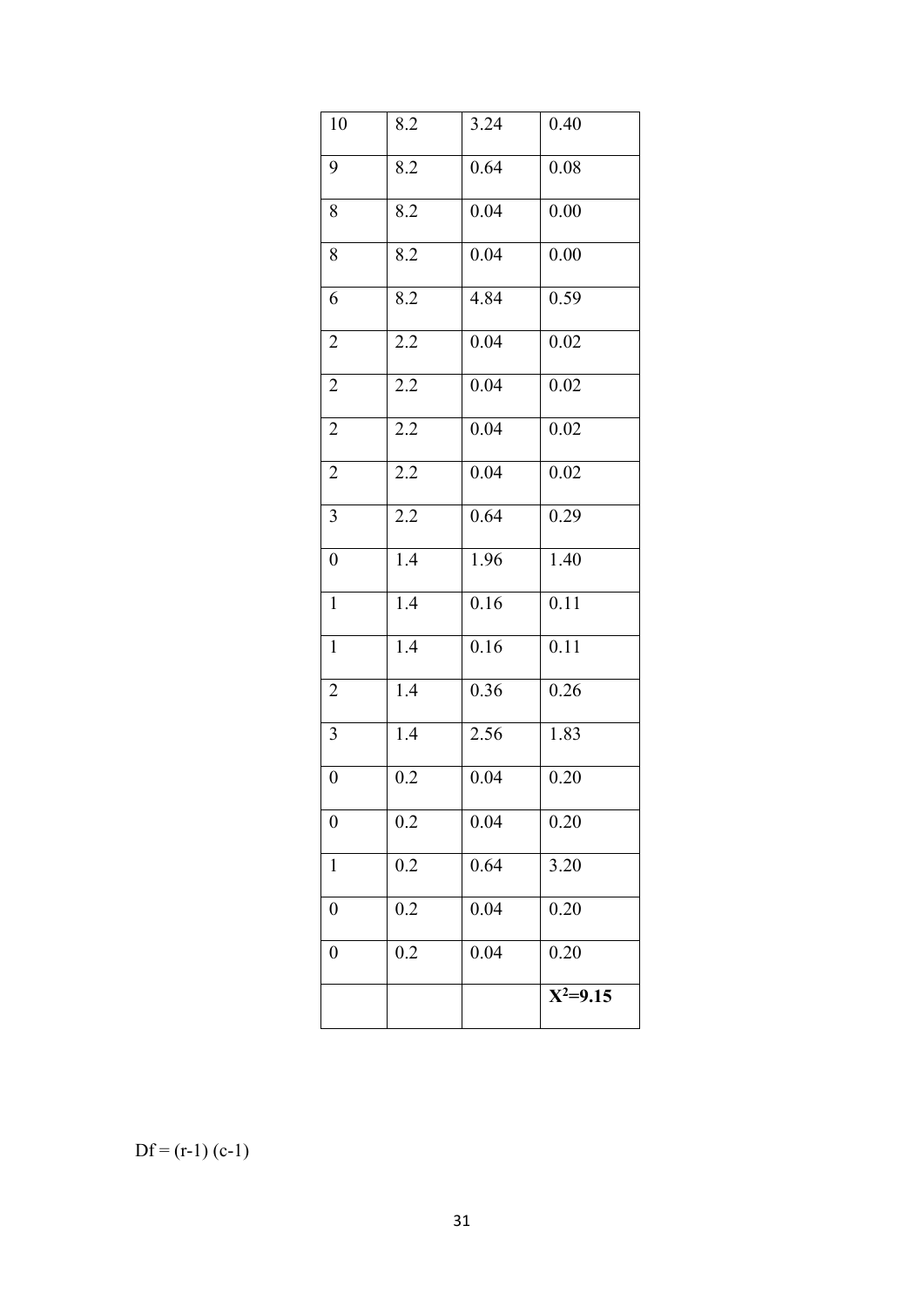$$
= (5-1) (4-1)
$$
  
= 4x3  
=12

At 95% confidence level,

$$
\mathrm{X}^2{}_{0.05}\!\!=\!\!21.03
$$

Calculated value  $X^2=9.15$ 

The calculated value of  $X^2$  is less than the table value. The null hypothesis is rejected hence there is relationship between control and management of public financial resources of county government level.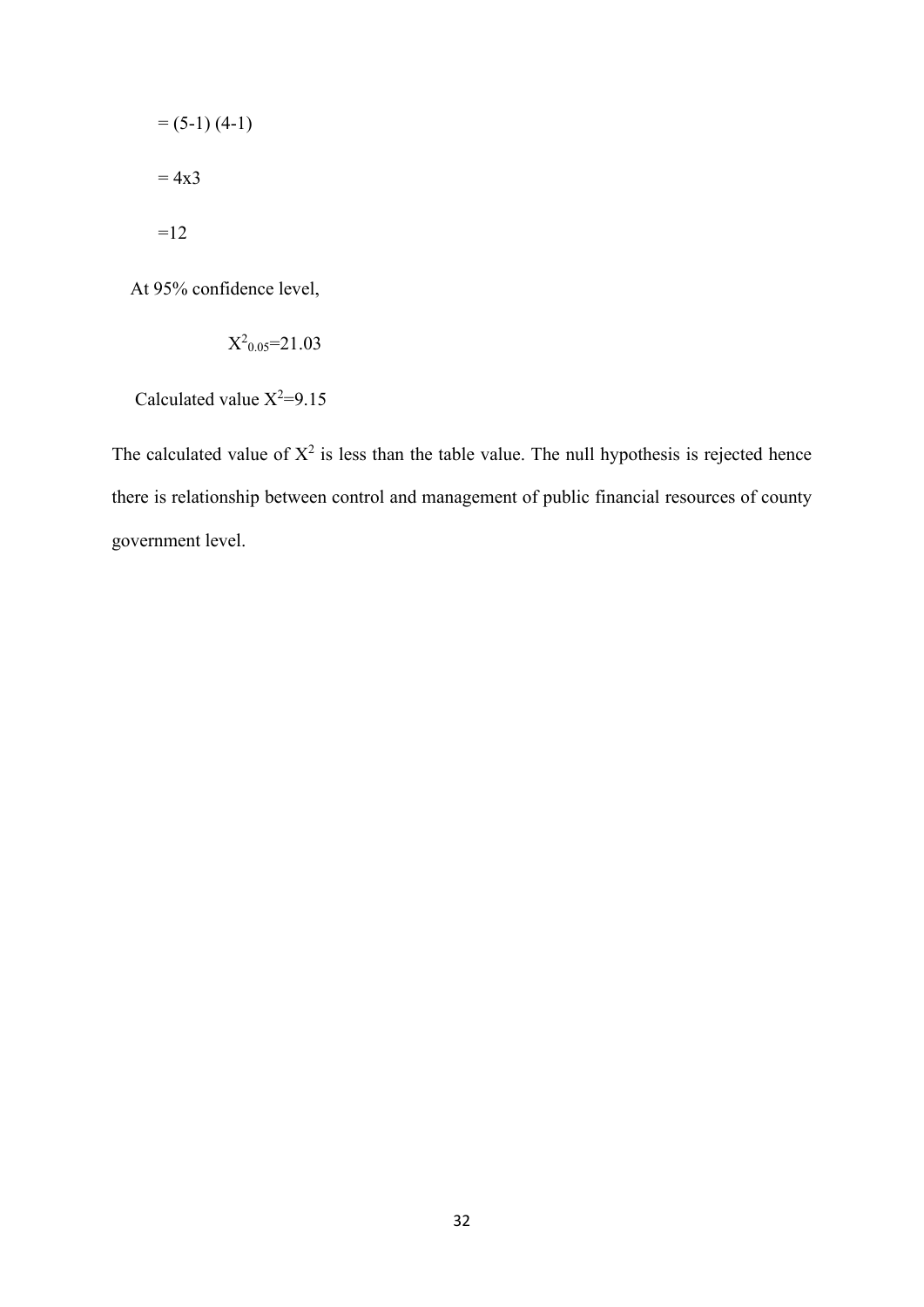## <span id="page-38-0"></span> **CHAPTER FIVE**

#### <span id="page-38-1"></span> **5.1 SUMMARY OF FINDINGS, CONCLUSION AND RECOMMENDATIONS**

#### <span id="page-38-2"></span>**5.1.2 Introduction**

This section presents summary arisings from the foregoing results conclusions based on

research objectives and the recommendations of the study.

# <span id="page-38-3"></span>**5.2 Planning**

# <span id="page-38-4"></span>**5.2.1 Durations & approximate Annual Budgeted Revenue & Expenditure**

All respondents reported their respective budget coverage as a period of 1 year.

With regards to approximate level of annual budgeted expenditure and revenue respondents

indicated that their expenditure and revenue is similar range of less than 5 billion.

#### <span id="page-38-5"></span>**5.2.2 Budget Planning Process.**

Most (88%, 75%, 92%, 84.5%) of the respondents confirmed that each department in their county prepares budget plans prior to budget period. The county had both short- and long-term budget plans, they incorporate both development and recurrent plans in their budgets, budgets at planning level do factor in priorities of different departments.

The findings demonstrate a general consensus among are respondents with regard to involvement of departments in preparation of budget plans prior to budget periods, formation of both shorts long term budgets plans incorporation of both development and recurrent plans considerations of priorities of different department during budget planning process.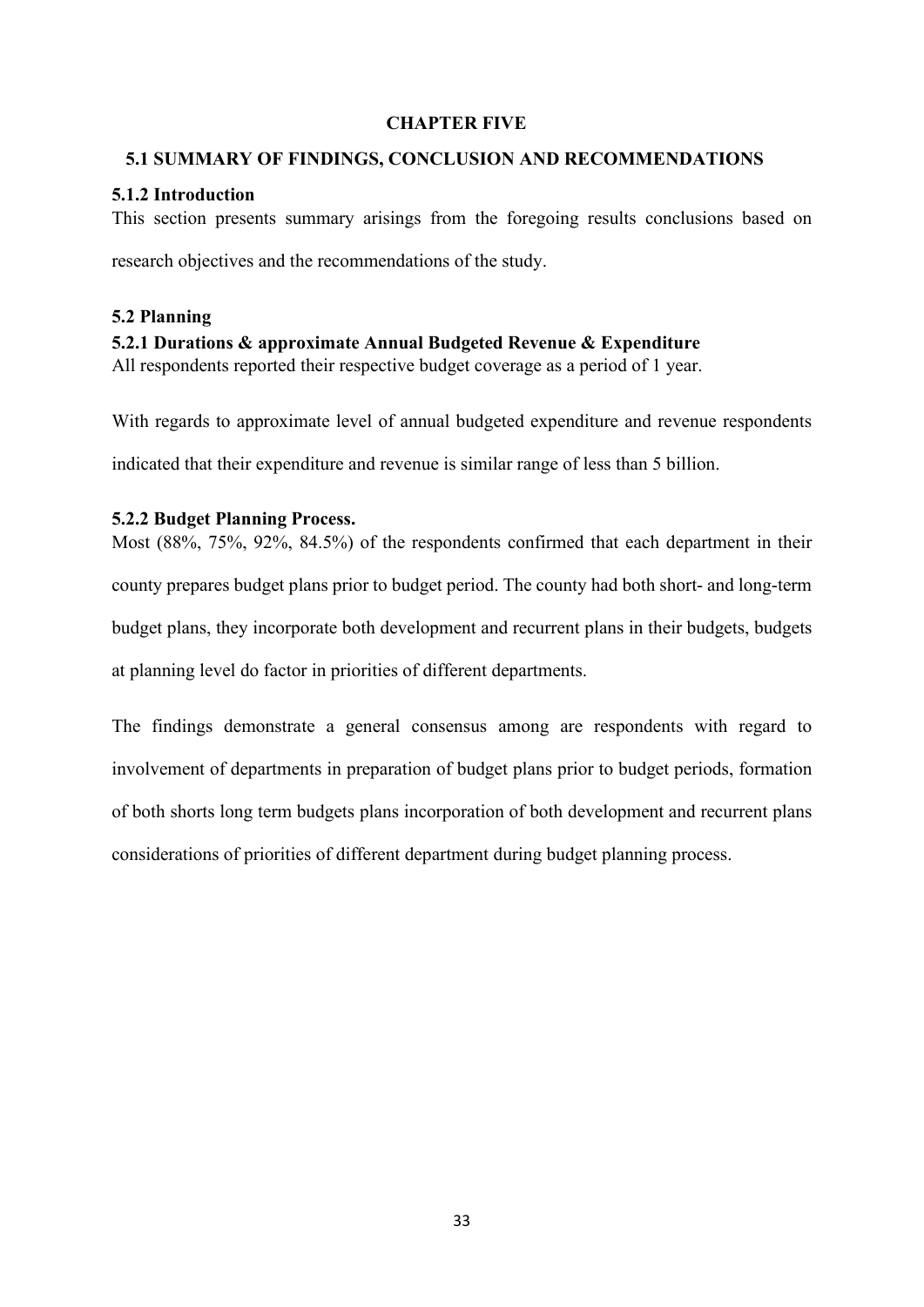## <span id="page-39-0"></span>**5.3 Budget Control Process.**

## <span id="page-39-1"></span>**5.3.1 Level of Agreement/ Disagreement with coordination statements.**

Most (94.8%, 89.5%, 83.9%, 79.0%) respectively affirmed that, there is existence budget committee that periodically meet to review budget performance, the county having budget policies that help in monitoring budgets spending limits, periodically prepares reports for budgets performance evaluations.

There is also comparison of actual and budgeted performance, tabulating variance at the end of the budgeted cycle.

# <span id="page-39-2"></span>**5.4 Relationship between planning and management of financial resources at the county level.**

Chi- square model summaries for the independent variable confirmed existence of a moderate

positive correlation between planning and management of financial resources at the county

level. It is indicated by;

Chi-square table value of  $X^2_{0.05}$ =16.92 which is greater than the calculated  $X^2$ =4.94.

# <span id="page-39-3"></span>**5.5 Relationship between control and management of financial resources at the county level.**

There is a positive association between budget control and management of financial resources at the county level as depicted by the table value of  $X^2_{0.05}=21.05$  which is greater than the calculated value of  $X^2=9.15$ .

#### <span id="page-39-4"></span>**5.6 CONCLUSION**

The following conclusions can be drawn from the foregoing summary in line with the research study objectives and the three-research question assumed under chapter one subsection 114

Reject the null hypothesis and accept the alternative hypothesis that states; there is a significant relationship between budget planning and the management of financial resources at the county level.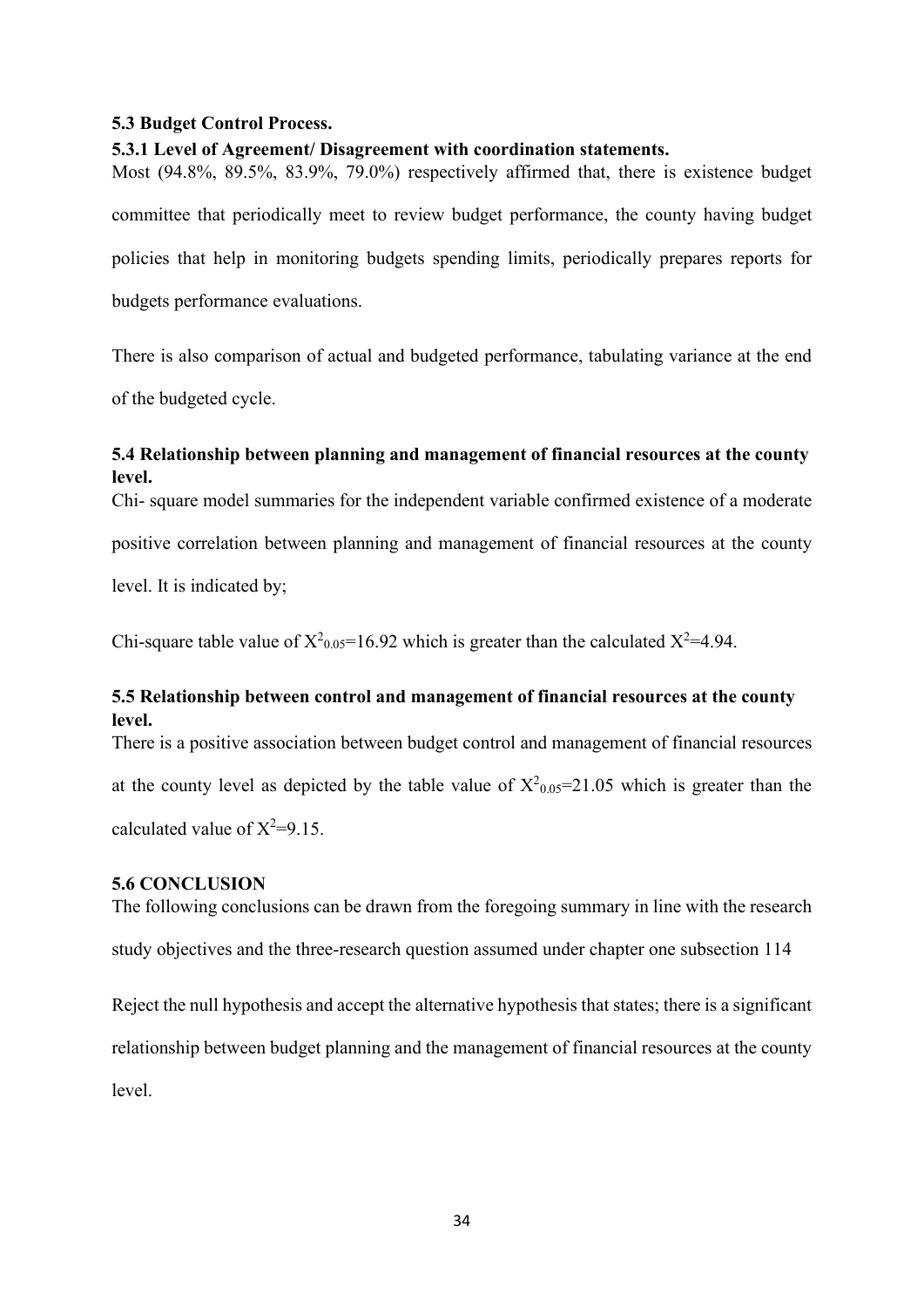Reject the null hypothesis and accept the alternative hypothesis that states; there is a significant association between budget control and the management of financial resources at the county level.

Reject the null hypothesis and accept the alternative hypothesis that state; there is significant relationship between revenue optimization and management of financial resources at the county level.

# <span id="page-40-0"></span>**5.7 RECOMMENDATION**

- a) Budgetary control helps in enhancing the management of financial resources as it compares budget targets with actual performance and hence adverse deviation are corrected in time.
- b) Planning is an important element of budgetary control that enables management to look ahead, set target anticipate problems and give the organization a sense of direction.
- c) Control regulates activities in accordance with predetermined plans such as to ensure the accomplishment of organizations' goals.
- d) Budgetary control techniques therefore have positive correlation with the management of financial resources at the county government.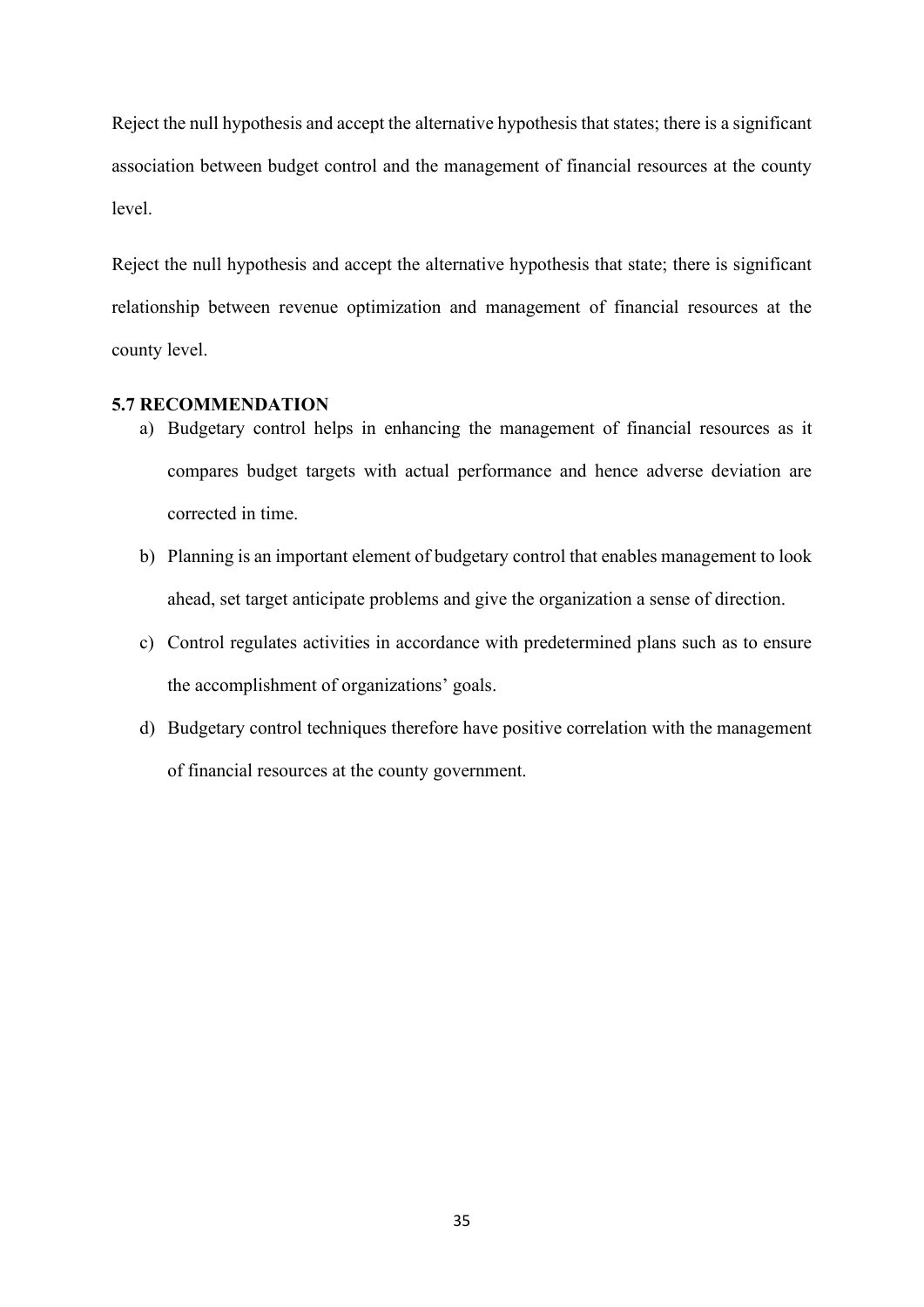#### <span id="page-41-0"></span>**REFERENCES**

Adongo, K., & Jangongo, A., (2013). Budgetary Control as a measure of Financial performance of State corporations in Kenya. International journal of Accounting and Taxation, 1, No. 1, December, 2013.

Dunk, A.S., (2009). Budget Emphasis, Budgetary Participation and Managerial performance: A Note. Accounting, Organization and Society, 14(4): 321- 324

Carr, J. Joseph, (2000). Requirements Engineering and Management: The Key to Designing Quality Complex Systems: The TQM Magazine, 12, (6), 400- 407.

Chirchir, P. & Simiyu, R. (2017). Influence of Budgetary Control System on financial Performance of ALMASI Beverages Group Limited, Kenya. Reaserach Journal of Finance and Accounting, 8(18).

Harelimana, J. (2017). The Effect of Budgetary Control on Financial performance of Kigali Serena Hotel in rwanda. Bus Eco J8: 292.doi:10.4172/2151- 6219.1000292.

Isaboke, E.M. & Kwasira, J. (2016). Assessment of Budgeting Process on Financial Performance of County Government of Nakuru, Kenya. International Journal of Economics, Commerce and Management, 4(5), 134-150

Kerosi, E., (2018). Analysis of Budgetary Control Practices and the Management of Micro and Small Entreprises at Kangemi Town in Kenya. International Journal of Scientific and Research Publication, 8, No.1, January, 2018.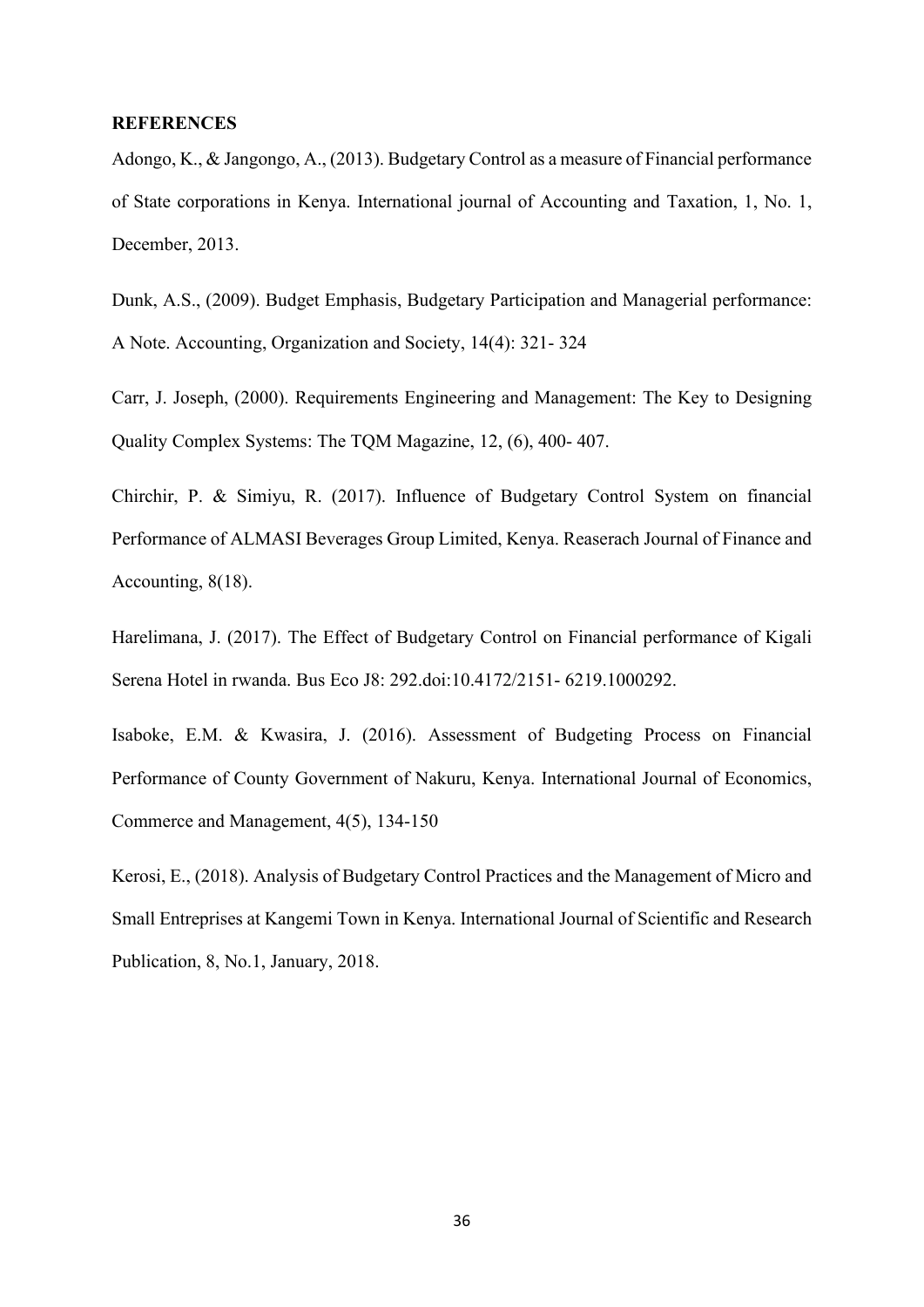#### <span id="page-42-0"></span> **APPENDIX**

#### <span id="page-42-1"></span>**QUESTIONNAIRE**

We are students of **Masinde Muliro University of Science and Technology** pursuing bachelor of commerce, accounting option as part of the requirements of this degree, we are carrying out a research project on the effect of budgetary accounting technique on the management of financial resources at the county government in Kenya.

You are kindly requested that you fill this questionnaire with required information. The information you provide us will be treated with utmost confidentiality since the research is purely for academic purpose.

Do not write your name anywhere in this questionnaire.

# **PART A: DEMOGRAPHIC DATA ON RESPONDENTS**

Please mark (x) as appropriate in blank spaces.

- 1. What is your gender?
	- a) Male
	- b) Female
- 2. Please indicate your age bracket?
	- a) Between 18 and 30 years
	- b) Between 31 and 40 years
	- c) Between 41 and 50 years
	- d) Over 50 years
- 3. What is your highest level of education?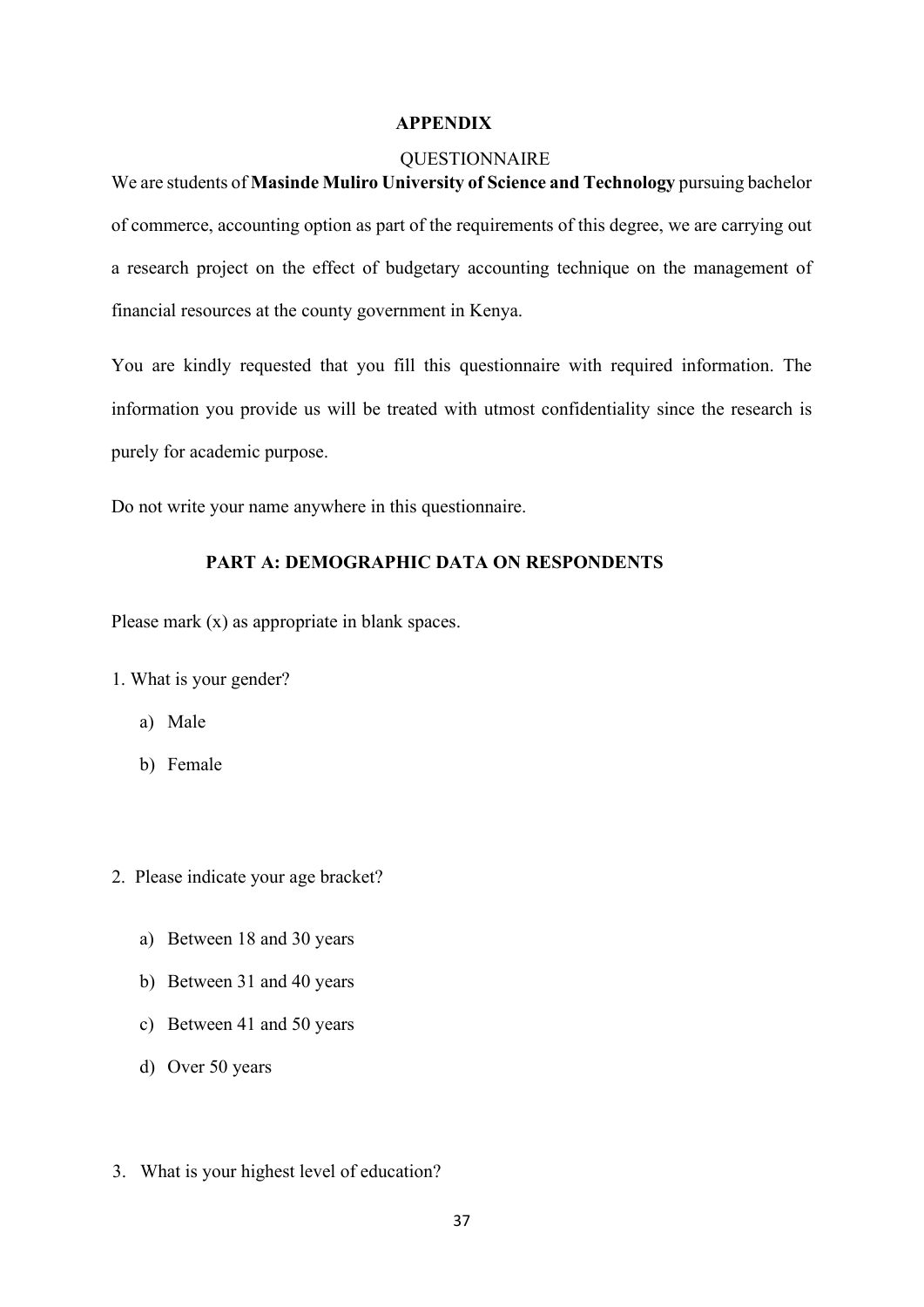- a) Certificate
- b) Diploma
- c) Undergraduate
- d) Postgraduate
- 4. How long have you worked in the county government Kakamega?
	- a) Less than 3 years
	- b) Between 3 and 5 years
	- c) More than 5 years
		- 5. How many employees are in each department of Kakamega County offices?
			- i) Between 0 and 10
			- ii) Between 11 and 30
			- iii) 30 and above



- 6. Kindly indicates the period covered by your budget.
- a) Less than 1

year

- b) 1 year
- c) More than 1 year
- **7.** What is your approximate level of annual budgeted expenditure?
- a) Less than 5 billion
- b) Between 5 and 10 billion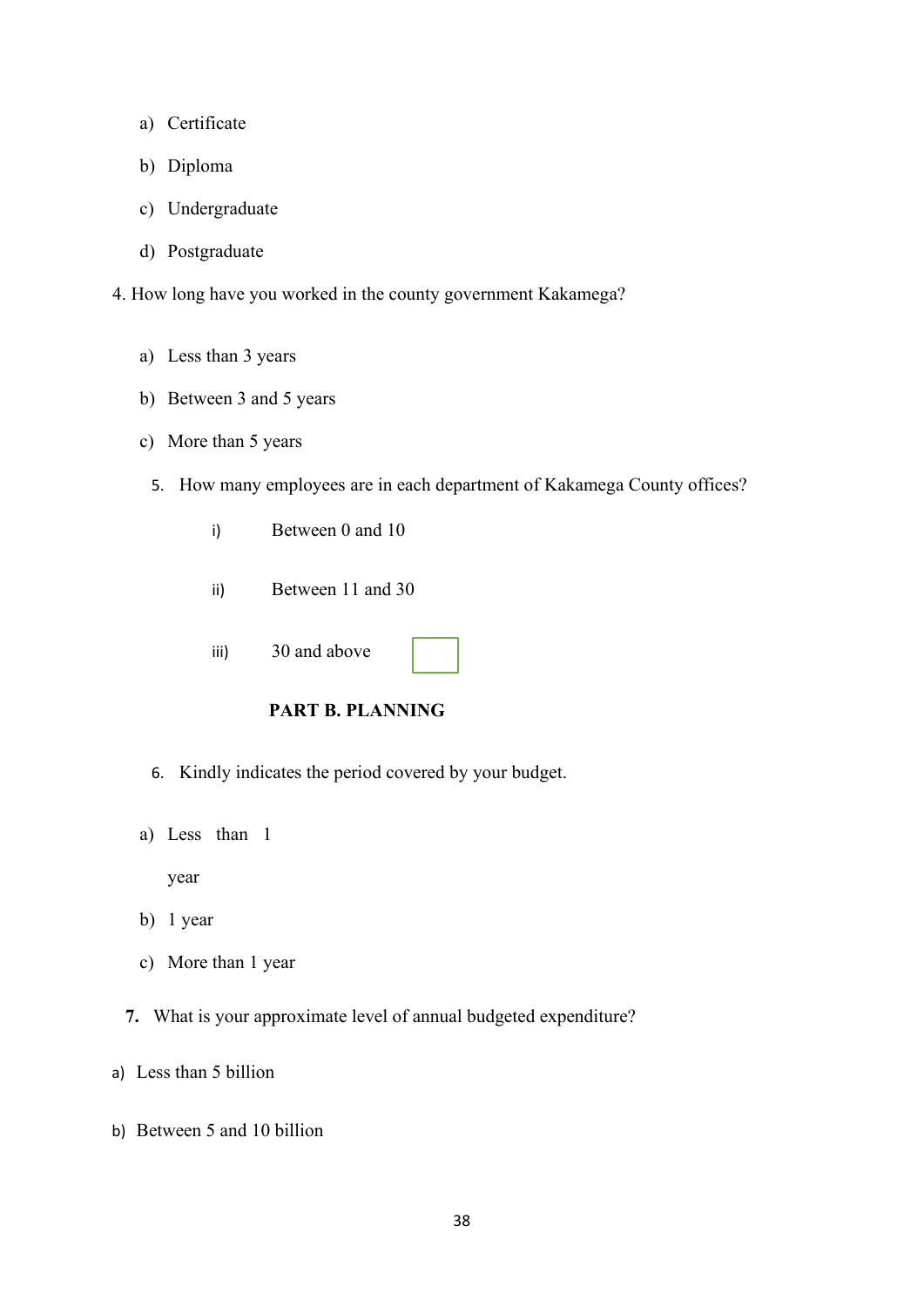# c) Over 10 billion **8.**

Kindly

tick the following statement by indicating your level of agreement with the listed activities as

(I) Disagree (ii) Not sure (iii) Agree (iv) Strongly agree

| <b>Statements</b>                                                                                | П | iii | IV |
|--------------------------------------------------------------------------------------------------|---|-----|----|
| a) Each department of the county prepares budget                                                 |   |     |    |
| plans prior to budgets periods.                                                                  |   |     |    |
| b) The county has both short- and long-term budget<br>plans.                                     |   |     |    |
| c) The county incorporates both development and<br>recurrent plans in their budgets.             |   |     |    |
| d) The county's budget at planning level factors in the<br>priorities of difference departments. |   |     |    |

# **PART C. CONTROL**

# **9. How is your budget review?**

Annually

Biannually

Quarterly

None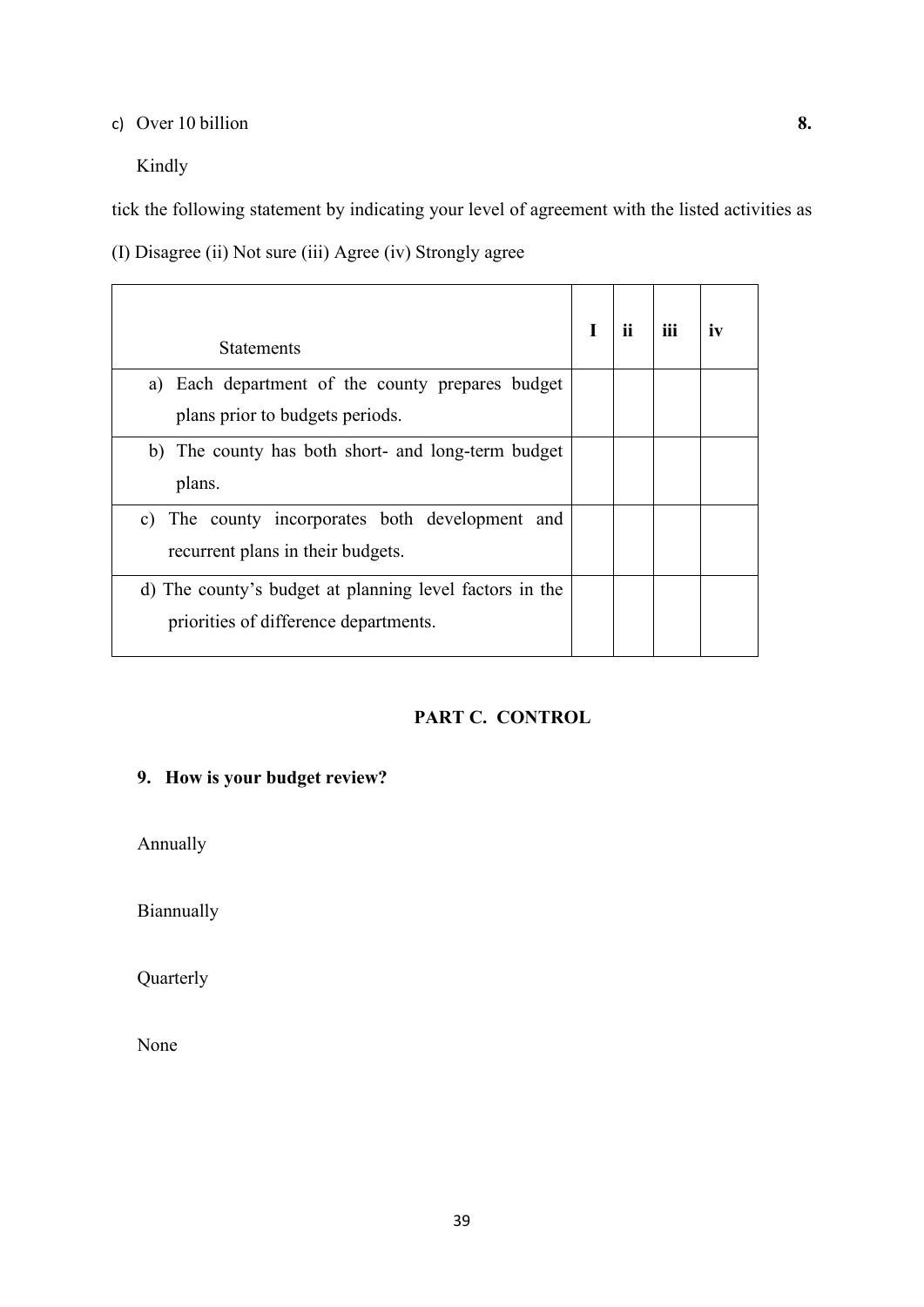# **10. Please indicate the following statement by indicating your level of agreement with the listed activities i. Disagree ii. Not sure iii.**

**Agree iv. Strongly Agree** 

|                                                    | (i) | (ii) | (iii) | (iv) |
|----------------------------------------------------|-----|------|-------|------|
| a) there exist a budgetary committee that          |     |      |       |      |
| periodically meet to review budget performance     |     |      |       |      |
| b) the county has budget policies that help in     |     |      |       |      |
| monitoring budget spending limits                  |     |      |       |      |
| c) the county periodically prepares report for     |     |      |       |      |
| <b>budget evaluation</b>                           |     |      |       |      |
| d) at the end of budget cycle, the county comperes |     |      |       |      |
| actual and budgeted performance and tabulates      |     |      |       |      |
| variance                                           |     |      |       |      |
| e) the county takes the corrective action to       |     |      |       |      |
| address adverse variances reported                 |     |      |       |      |